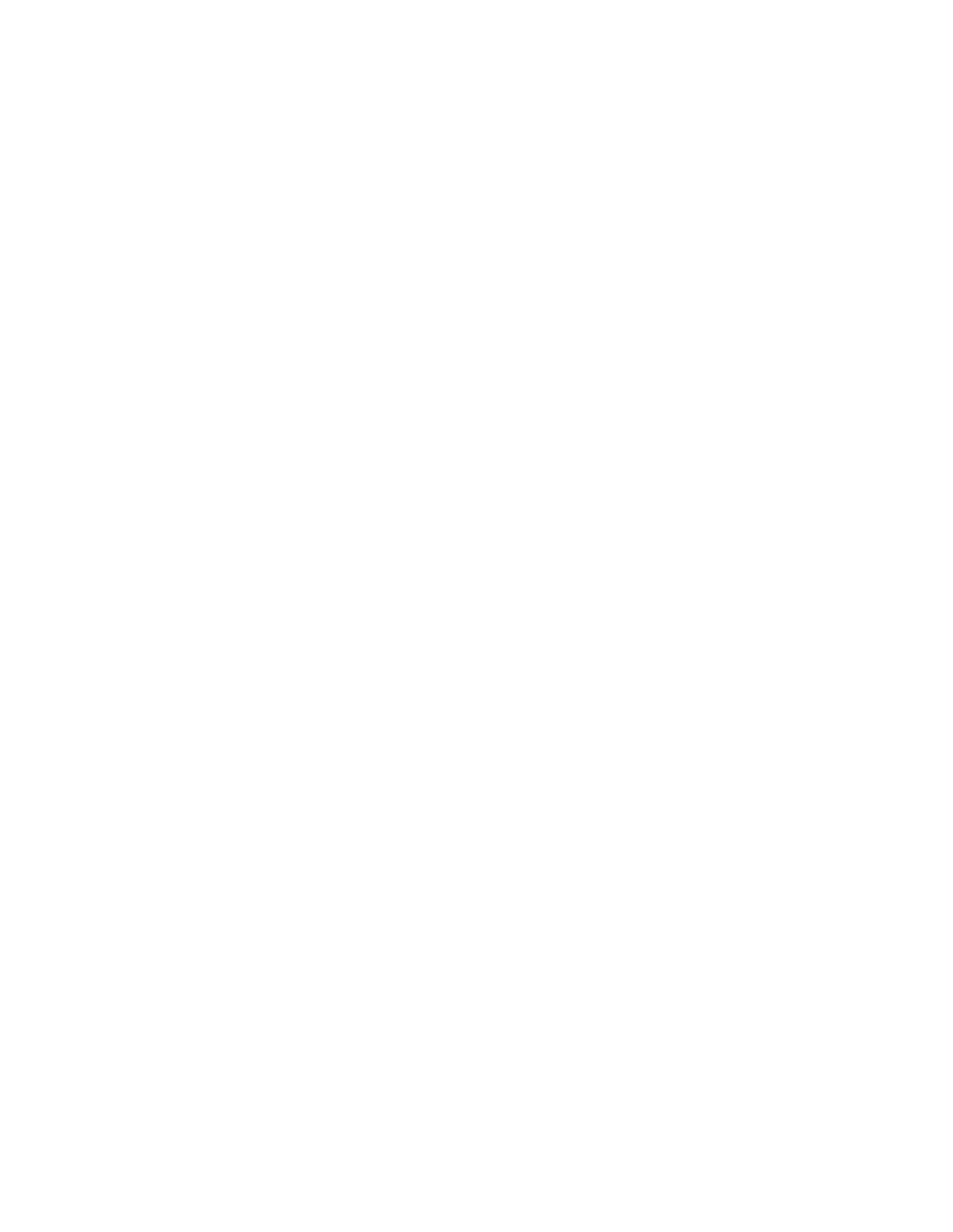### *Looking Ahead: A Ten-Year Outlook for the Canadian Labour Market, 2004-2013*

**Final Report** 

*Key contact: Mario Lapointe* 

*Authors: Louis-Philippe Bergeron Kevin Dunn Mario Lapointe Wayne Roth Nicolas Tremblay-Côté* 

*Labour Market and Skills Forecasting and Analysis Unit Policy Research and Coordination Directorate Human Resources and Skills Development Canada* 

*October 2004* 

**SP-615-10-04E (également disponible en français)**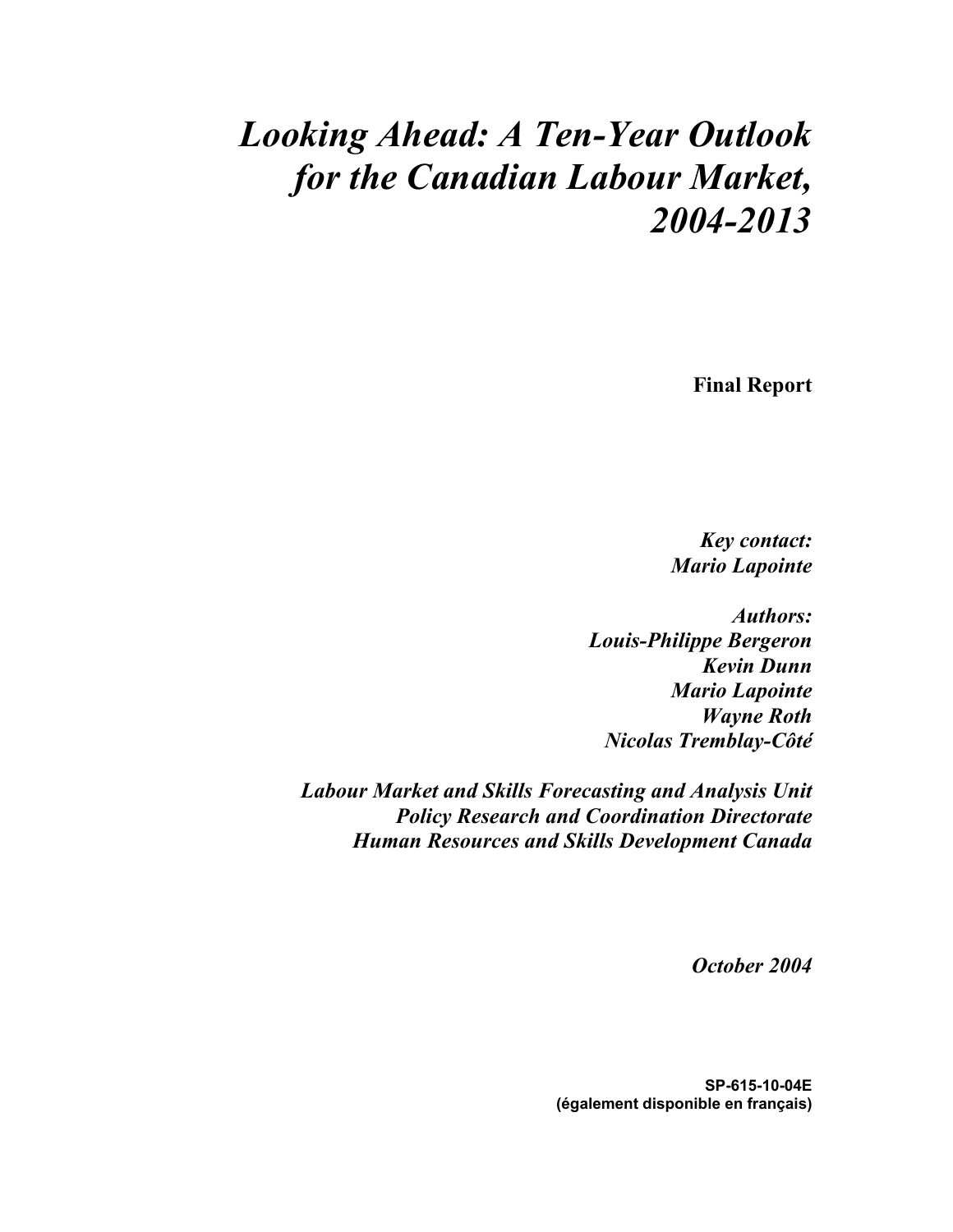The views expressed in papers published by the Policy Research and Coordination Directorate are the authors' and do not necessarily reflect the opinions of Human Resources and Skills Development Canada or of the federal government. The goal of these papers is to encourage broad participation in discussion and debate on important public policy issues.

#### $\blacksquare$

This paper is available in French under the title *Perspectives du marché du travail canadien pour la prochaine décennie, 2004-2013.* 

La version française du présent document est disponible sous le titre *Perspectives du marché du travail canadien pour la prochaine décennie, 2004-2013.*

#### $\blacksquare$

Paper ISBN : 0-662- 40004-6 Cat. No.: HS28-23/2005E

PDF ISBN : 0-662- 40005-4 Cat. No.: HS28-23/2005E -PDF

**HTML** ISBN : 0-662- 40006-2 Cat. No.: HS28-23/2005E -HTML

#### $\blacksquare$

**General enquiries regarding the documents published by the Policy Research and Coordination Directorate should be addressed to:** 

Human Resources and Skills Development Canada Publications Centre 140 Promenade du Portage, Phase IV, Level 0 Gatineau, Quebec, Canada K1A 0J9

Facsimile: (819) 953-7260 http://www.hrsdc.gc.ca/en/gateways/nav/ left\_nav/publications.shtml

**Pour toute question relative aux documents publiés par la Direction de la recherche en politiques et coordination, veuillez vous adresser à :** 

Ressources humaines et Développement des compétences Canada Centre des publications 140, Promenade du Portage, Phase IV, niveau 0 Gatineau (Québec) Canada K1A 0J9

Télécopieur : (819) 953-7260 http://www.rhdcc.gc.ca/fr/passerelles/nav/ nav\_gauche/publications.shtml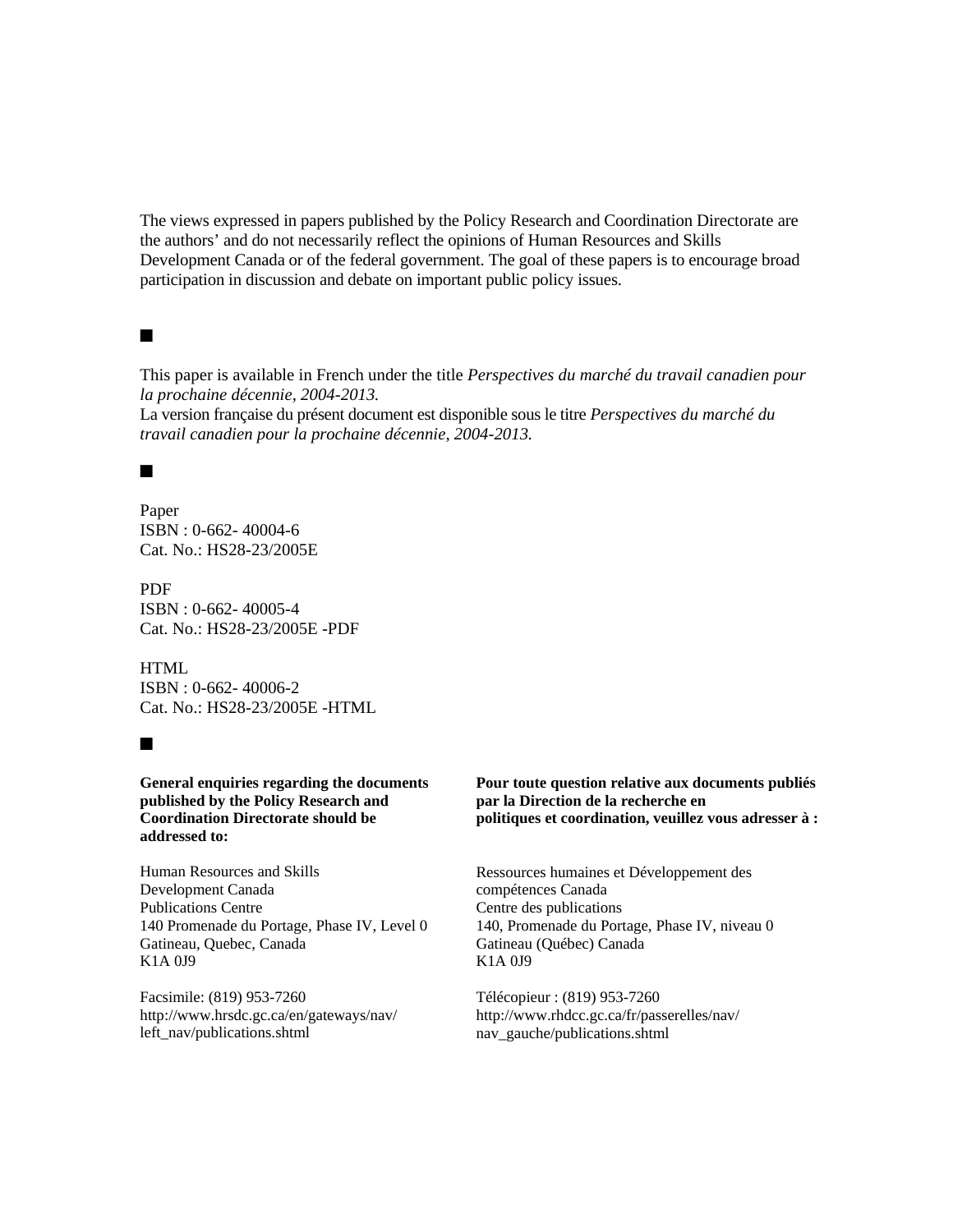# *Table of Contents*

|     |                                                                         | $\mathbf i$          |
|-----|-------------------------------------------------------------------------|----------------------|
|     |                                                                         | iii                  |
|     | <b>Chapter 1: Recent Developments in the Canadian Labour Market </b>    | $\mathbf{1}$         |
| 1.1 |                                                                         | $\mathbf{1}$         |
| 1.2 |                                                                         | 3                    |
| 1.3 | 1.3.1<br>1.3.2                                                          | 5<br>5<br>8          |
| 1.4 |                                                                         | 8                    |
| 1.5 |                                                                         | 10                   |
|     |                                                                         | 13                   |
| 2.1 |                                                                         | 13                   |
|     | 2.2.1<br>2.2.2<br>2.2.3                                                 | 15<br>15<br>16<br>20 |
|     |                                                                         | 22                   |
| 2.4 |                                                                         | 24                   |
| 2.5 |                                                                         | 26                   |
|     |                                                                         | 29                   |
|     |                                                                         | 31                   |
|     |                                                                         | 33                   |
|     |                                                                         | 35                   |
|     | Annex 4: GDP, Employment and Productivity Growth by Industry, 1999-2013 | 39                   |
|     |                                                                         | 51                   |
|     |                                                                         | 55                   |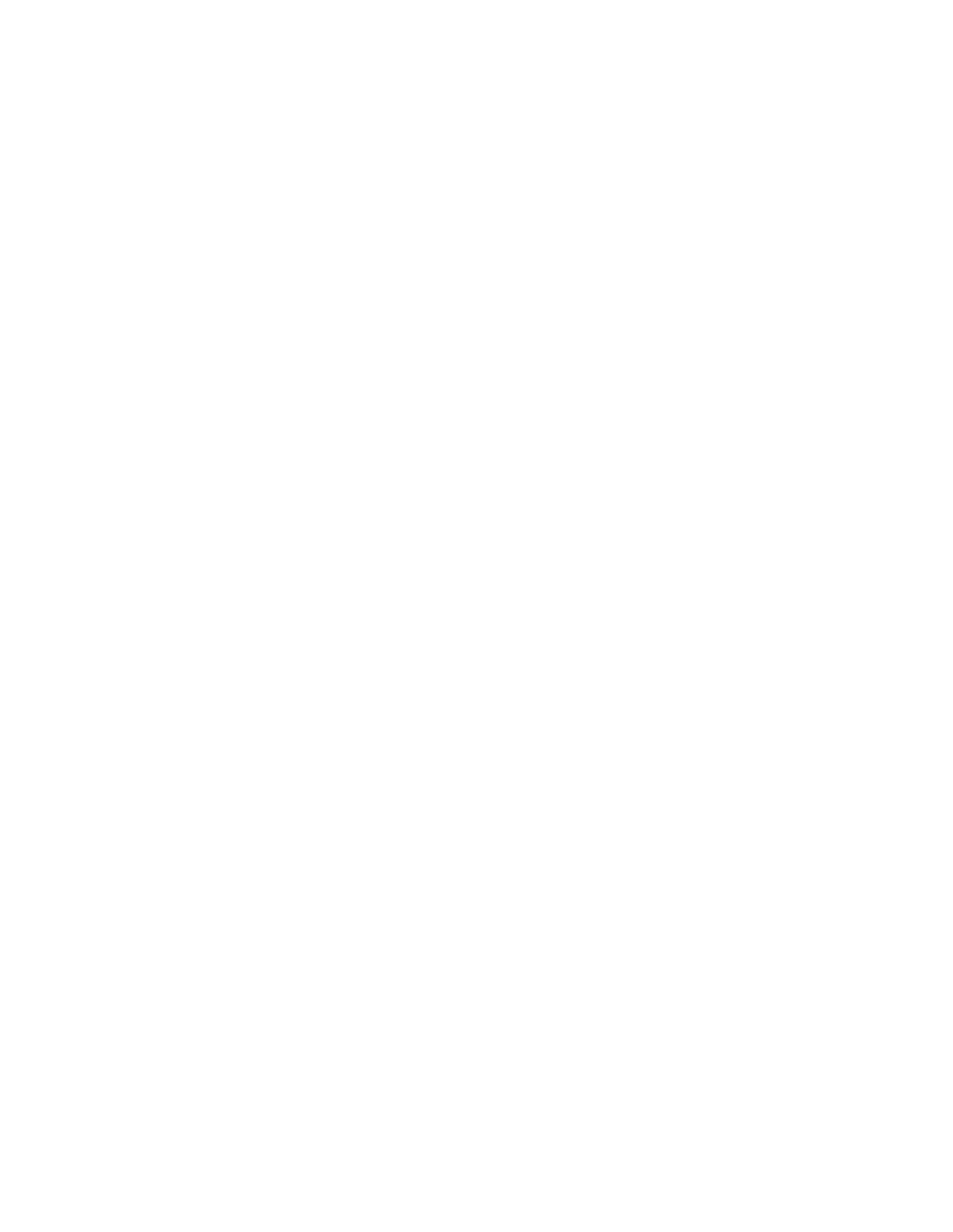## *Foreword*

The core mission of Strategic Policy and Planning (SPP) is to provide excellent evidencebased strategic policy advice to the Minister of Human Resources and Skills Development (HRSDC). To that end, the Policy Research and Coordination Directorate (PRCD) has prepared this report, which reviews recent developments in the Canadian labour market and highlights the results of a 10-year outlook produced annually by the Labour Market and Skills Forecasting and Analysis Unit. The report reflects the forwardlooking capacities built into the Canadian Occupational Projection System (COPS), but cast so as to provide better policy context.

The report fills an important gap as no other publication currently provides a comprehensive picture of the labour market. Many public and private organizations in Canada produce reviews of economic conditions and develop short- and medium-term forecasts. However, very few of these organizations focus their reviews and forecasts on the labour market, and none undertake a detailed outlook by industry, skill and occupation.

More specifically, the present report attempts to answer the following questions:

- How many jobs are expected to be created over the next 10 years?
- In which industries and occupations will these jobs be created?
- What will be the impact of retirements on job openings?
- What kind of education will be required to fill these positions?
- Will the new supply be sufficient to cope with the new demand?
- Will there be occupations facing significant labour market pressures?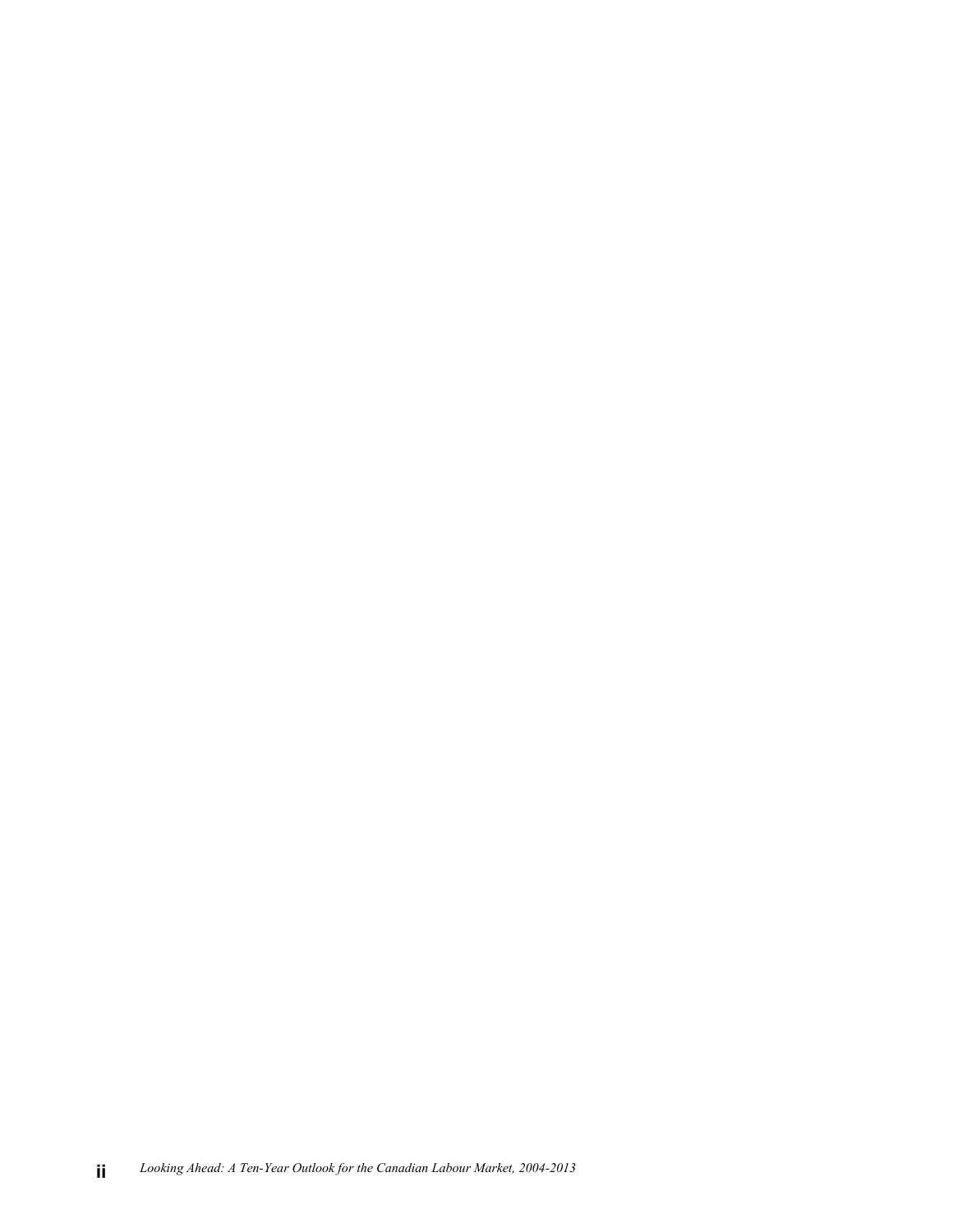## *Executive Summary*

Overall employment is expected to grow at an annual average rate of 1.5% between 2004 and 2008. Although this represents a slowdown relative to the 2.2% annual pace recorded between 1999 and 2003, the Canadian economy is expected to create about 1.26 million new jobs over the next five years. As the labour force is expected to increase by 1.2%, the unemployment rate will decrease gradually from 7.6% in 2003 to 6.2% by 2008. Over the 2009-13 period, employment growth should match increases in the labour force (0.9%) and the unemployment rate is expected to decline marginally to reach 6.0% by 2013.

The sectors expected to register the strongest employment growth over the 2004-08 period include: health; social science, education and government service; and natural and applied sciences. This reflects factors such as increases in public spending on health care, made possible through improvements in the fiscal position of governments, and the continuing movement towards a knowledge-based economy. On the other hand, the weakest employment growth will be found in the primary sector. Slow job growth will occur in most of the occupations unique to the primary sector, except those related to the mining industry. The softwood lumber dispute with the United States and constraints resulting from the diminishing availability of various natural resources, coupled with productivity gains, will limit job prospects in agriculture, forestry, fishing and oil and gas extraction. Occupations in the trades, transportation and equipment operators group will also be negatively affected, reflecting a drop in residential construction after the record growth observed in recent years.

Over the next five years, almost two thirds (66.0%) of new non-student jobs will be in occupations usually requiring a post-secondary education or in management occupations. These occupational groupings represented about 58% of all non-student workers in 2003.

In addition to the 1.26 million new jobs created through economic growth, approximately 1.48 million positions will be freed up through retirement over the next five years. Two occupational groups will be most affected by retirement pressures – health; and social sciences, education and government service. Not only do both groups have a relatively old workforce, but people working in occupations related to social science, education and government service tend to retire earlier than those in other groups.

Overall, the number of new job seekers will not be sufficient to fill all the positions created by economic growth and retirements. The supply of new workers for health occupations will be relatively low, whereas in sales and service occupations, there will be a large supply of workers.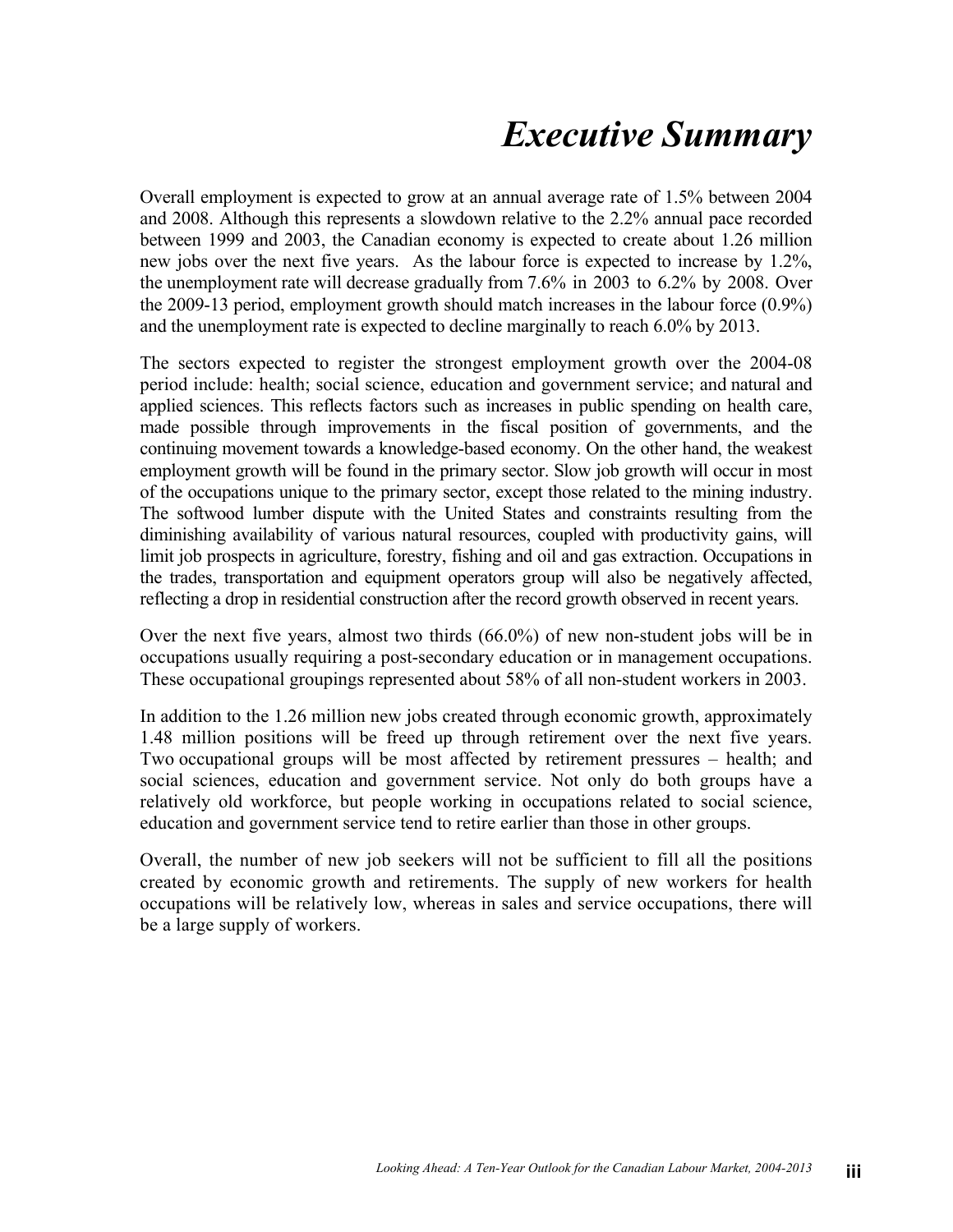Based on the analysis of labour market indicators combined with anticipated changes in labour demand and supply over the next five years, the largest number of occupations expected to face labour market pressures is concentrated in the health sector. Shortages are expected to be particularly acute in such occupations as doctors, nurses, pharmacists, medical technologists and technicians and assisting occupations in support of health services. Other occupational groups expected to experience future pressures include management (e.g. managers in public administration and human resources managers), occupations in social science and government service (such as social workers and psychologists), some occupations in the sales and service sector (e.g. police officers and firefighters) and occupations in the trades (e.g. home builders and renovators).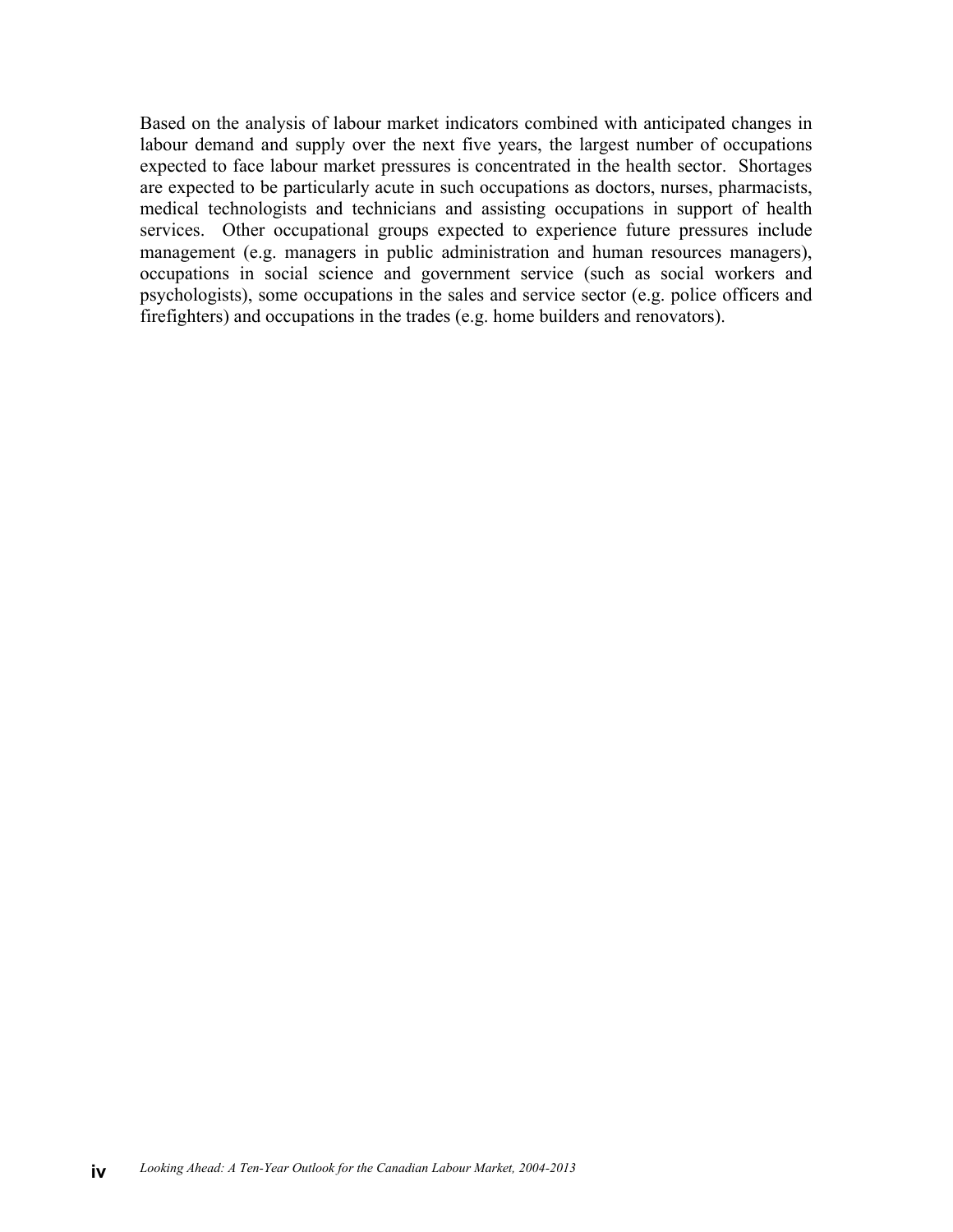# *Chapter 1: Recent Developments in the Canadian Labour Market*

The purpose of this chapter is twofold. First, the chapter highlights the main trends in the Canadian labour market over the 1987-2003 period. A review of recent developments in the labour market is essential when developing a medium-term outlook. As well, the extent to which the future will differ from the past matters for policy and program resource allocation. The first section reviews how aggregate labour market indicators, such as employment, labour force, unemployment rate and participation rate, have evolved over the period considered. The next two sections respectively highlight the industries and the occupations in which employment growth has been the strongest or the weakest.

The chapter then provides, in the fourth section, an assessment of current labour market conditions by occupation. The last section identifies occupations currently facing labour market pressures, using a methodology developed by the U.S. Bureau of Labor Statistics (BLS).

#### **1.1 Aggregate labour market**

Over the 1987-2003 period,<sup>1</sup> total employment grew at an annual average of 1.55% while the labour force rose by 1.47%. As a consequence, the unemployment rate decreased from 8.8% in 1987 to 7.6% in 2003. The evolution of the Canadian labour market during those years can be divided into three sub-periods:

- The first sub-period, from the late 1980s to the early 1990s, was characterized by weak labour market conditions as a result of the economic downturn. This was a period when monetary policy was used deliberately to slow down the economy in an attempt to lower inflation to acceptable rates. These weak conditions led to a decline in employment growth, with absolute job losses being recorded in 1991. The unemployment rate rose substantially, reaching 11.4% in 1993.
- The second sub-period, from 1993 to the late 1990s, was marked by a slow recovery from the early 1990s downturn. Job creation was slow and the participation rate depressed. Job creation finally picked up and the unemployment rate declined to reach 6.8% in 2000.

 $\overline{a}$ 1 The selection of the period under consideration (1987-2003) was based on the fact that occupational information is only available since 1987.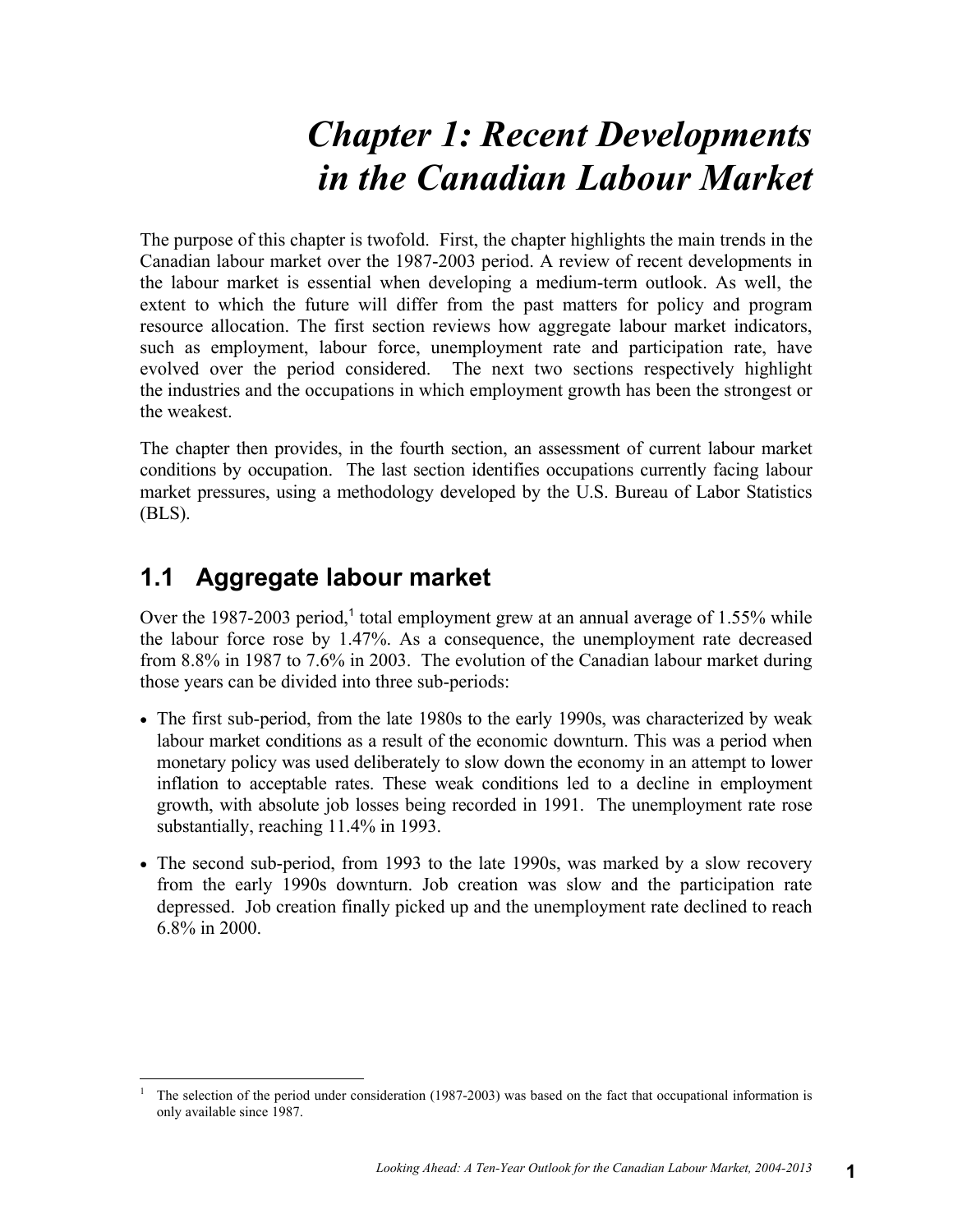

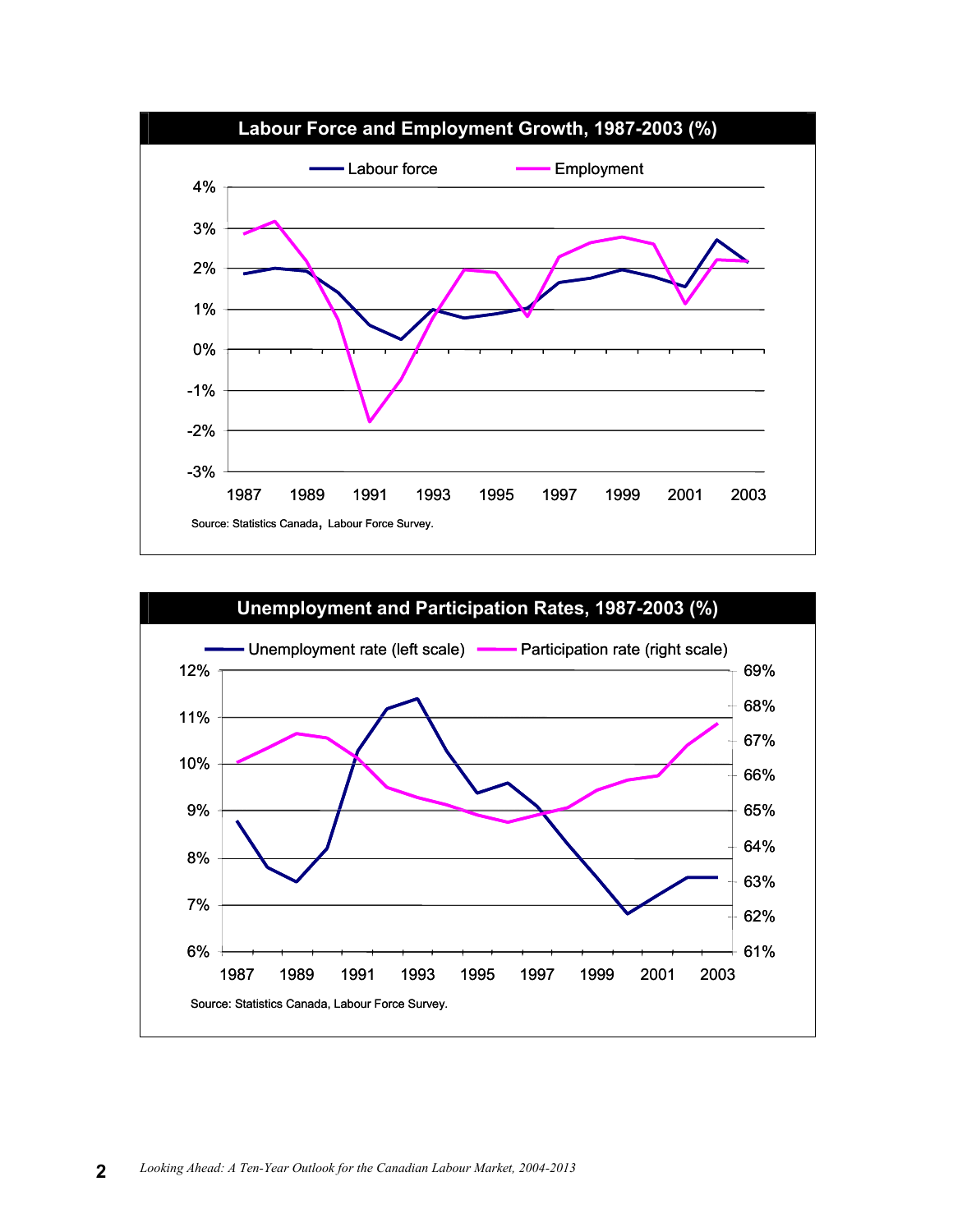• Finally, since the beginning of the present decade, the combination of a strong labour market and high participation rates has placed the demand and supply of labour in relative balance, limiting further reduction in the unemployment rate. In 2003, participation and employment rates reached record high levels at 67.5% and 62.4%, respectively.

#### **1.2 Industrial employment**

#### *Service-producing industries have recorded the strongest employment growth since 1987…*

Since 1987, total employment has grown at an annual average rate of 1.5%. Serviceproducing jobs have advanced at a rate slightly above average (1.9%), while employment in goods-producing industries has grown at a rate significantly below average (0.5%). That is not unusual: the service share of total employment has been gaining for decades, largely a reflection of faster gains in output per worker in the goods-producing sector.



Employment in the service-producing industries has increased steadily since 1987. Over the 1987-2003 period, job growth was strongest in management and administrative services as well as in professional, scientific and technical services, with rates of increase of 5.3% and 4.7%, respectively. These industries benefited from the expansion of information technologies such as computers and from the shift towards a knowledgebased economy. The information, culture and recreation sector—which includes wireless and satellite telecommunications services, broadcasting, Internet and cable—also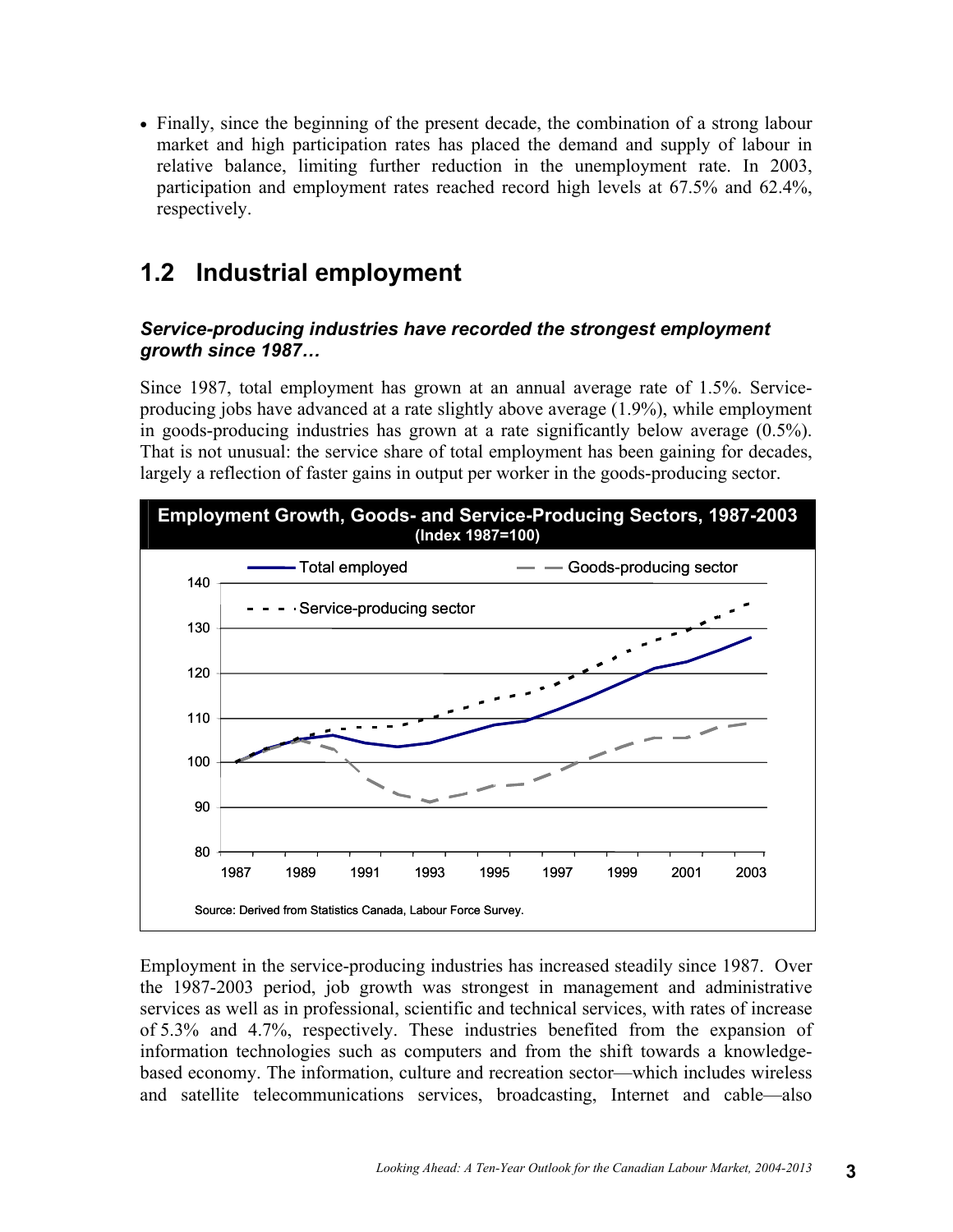registered solid growth during this period (2.2%). In the mid-1990s, these services were just starting up and they swept the market with incredible speed. Since 2002, however, many of these services have begun to mature; others were hit hard when the technology bubble burst. As a result, employment declined slightly in 2002 and 2003.

Health care and social assistance, and accommodation and food services are the other industries that recorded above-average growth between 1987 and 2003, each with an annual average growth of 2.4%. These industries benefited respectively from the aging of the population and from an increase in real disposable income. In contrast, the employment level in public administration increased only marginally, by 0.4% per year on average.

| Employment by Industry, 1987-2003                        |          |                          |                         |                      |
|----------------------------------------------------------|----------|--------------------------|-------------------------|----------------------|
|                                                          |          | <b>Employment (000s)</b> | Change                  |                      |
|                                                          | 1987     | 2003                     | 1988-2003<br>$(AAGR^*)$ | <b>Share</b><br>2003 |
| <b>All sectors</b>                                       | 12,320.7 | 15,745.9                 | 1.5%                    |                      |
| <b>Goods-producing sector</b>                            | 3,660.0  | 3,986.1                  | 0.5%                    | 25.3%                |
| Agriculture                                              | 476.9    | 339.4                    | $-2.1%$                 | 2.2%                 |
| Forestry, fishing, mining, oil and gas                   | 293.2    | 289.7                    | $-0.1%$                 | 1.8%                 |
| Construction                                             | 731.1    | 931.4                    | 1.5%                    | 5.9%                 |
| <b>Utilities</b>                                         | 118.9    | 131.5                    | 0.6%                    | 0.8%                 |
| Manufacturing                                            | 2,039.8  | 2,294.0                  | 0.7%                    | 14.6%                |
| Service-producing sector                                 | 8,660.7  | 11,759.9                 | 1.9%                    | 74.7%                |
| Trade                                                    | 1,987.8  | 2,460.7                  | 1.3%                    | 15.6%                |
| Transportation and warehousing                           | 638.6    | 766.8                    | 1.1%                    | 4.9%                 |
| Finance, insurance, real estate and leasing              | 756.1    | 936.2                    | 1.3%                    | 5.9%                 |
| Professional, scientific and technical service           | 479.7    | 999.5                    | 4.7%                    | 6.3%                 |
| Management, administration and other<br>support services | 266.1    | 612.2                    | 5.3%                    | 3.9%                 |
| <b>Educational services</b>                              | 788.4    | 1,050.3                  | 1.8%                    | 6.7%                 |
| Health care and social assistance                        | 1,148.5  | 1,684.3                  | 2.4%                    | 10.7%                |
| Information, culture and recreation                      | 494.4    | 704.5                    | 2.2%                    | 4.5%                 |
| Accommodation and food services                          | 700.9    | 1,022.3                  | 2.4%                    | 6.5%                 |
| Other services                                           | 630.8    | 707.9                    | 0.7%                    | 4.5%                 |
| Public administration                                    | 769.4    | 815.2                    | 0.4%                    | 5.2%                 |
| Source: Statistics Canada, Labour Force Survey.          |          |                          |                         |                      |
| * AAGR: annual average growth rate.                      |          |                          |                         |                      |

#### *…while employment growth in goods-producing industries was limited*

Since 1987, the majority of goods-producing industries have experienced low employment growth. These industries, which tend to be cyclical, were hard hit by the recession of the early 1990s. Manufacturing employment was particularly affected by this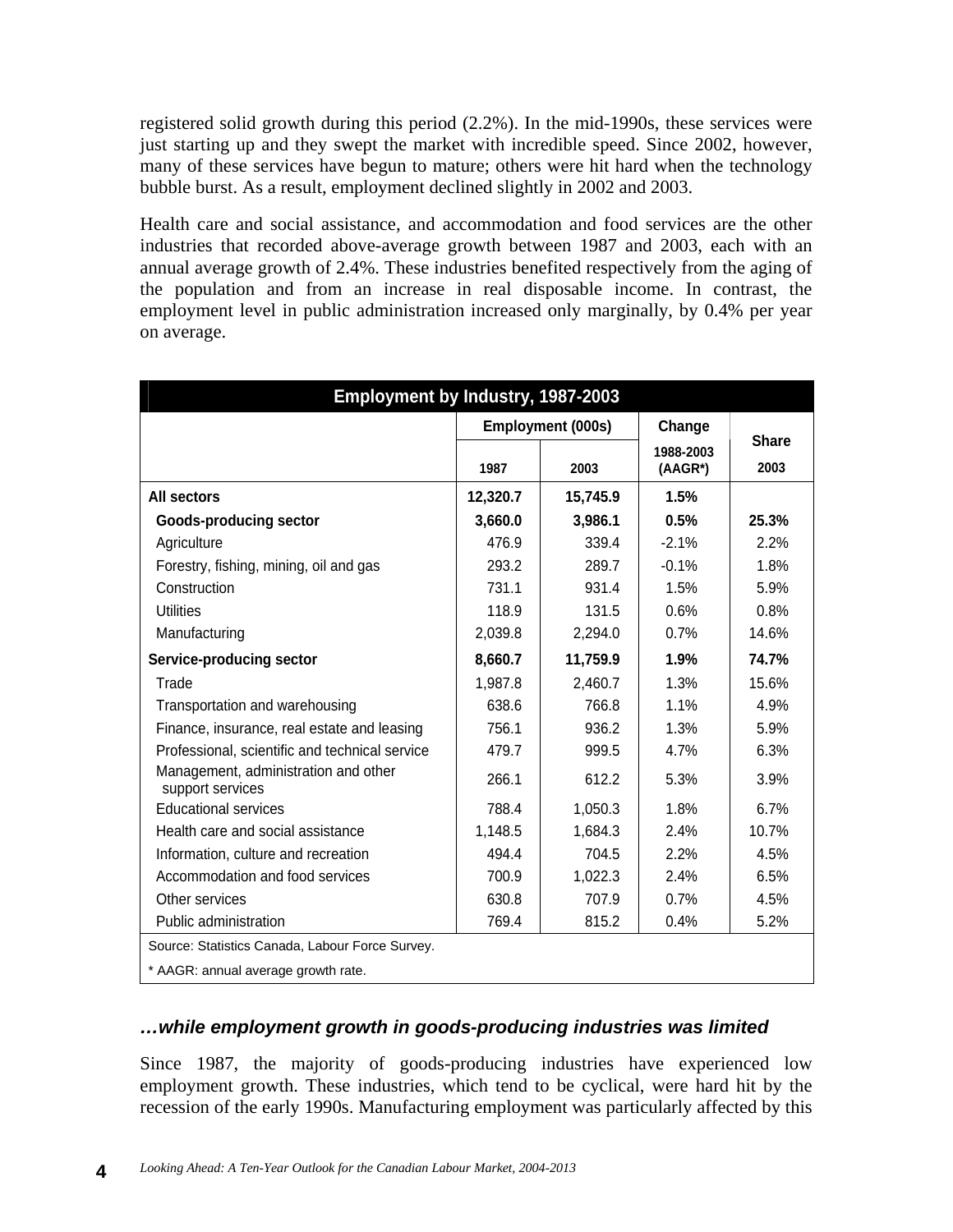recession as 343,000 jobs were lost between 1989 and 1993. However, employment grew strongly during the second half of the decade, reflecting a stronger domestic economy and a surge in exports to the United States. Weaknesses reappeared in manufacturing in 2001 and 2003, reflecting the impact of the U.S. economic slowdown and the stronger Canadian dollar on exports.

Agriculture bore the brunt of job losses among the goods-producing industries, with employment decreasing by an average of 2.1% annually since 1987. The agriculture sector was affected by several factors such as the economic slowdown, the move towards bigger and more industrialized farms, severe droughts in 2000 and 2001, and more recently the beef embargo imposed by the United States. Construction, under the impetus of the residential construction boom since 2001 and of the strong growth in energy non-residential construction during the second half of the 1990s, was the only goodsproducing industry to record employment growth, albeit still only around the economywide average  $(1.5\%)$  since 1987.

#### **1.3 Occupational employment**

Job creation in individual occupations is influenced by three main factors:

- How the industry employing people in a particular occupation is evolving. For example, job creation among doctors will be highly influenced by the outlook for the health sector.
- How the occupation is affected by structural factors. For example, employment among secretaries has been declining due to the advent of office automation (computers, electronic mail, voice messaging systems, etc.).
- The availability of qualified workers in a given occupation. For example, employment growth among doctors and nurses has been low because of the limited availability of qualified candidates.

To analyze labour market developments by occupation, two different occupational aggregations are used, based on the 1991 Standard Occupational Classification (1991 SOC): skill level and skill type. The skill level ranks occupations by level of education or training usually required for a given occupation, while the skill type ranks them by industrial sector  $2$ 

#### *1.3.1 Occupational employment by skill level*

In 2003, 8.8 million workers were employed in highly skilled occupations and 7.0 million in low-skilled jobs. Highly skilled occupations include occupations that usually require

 $\frac{1}{2}$  The occupations are coded in the Labour Force Survey (LFS) on the basis of the 1991 SOC. The occupational matrix is divided into skill level (rows) and skill type (columns). Annex 1 presents the occupational matrix of the 2001 National Occupational Classification (2001 NOC), which is slightly different from the 1991 SOC. The LFS is expected to start coding on the basis of the 2001 NOC in 2005.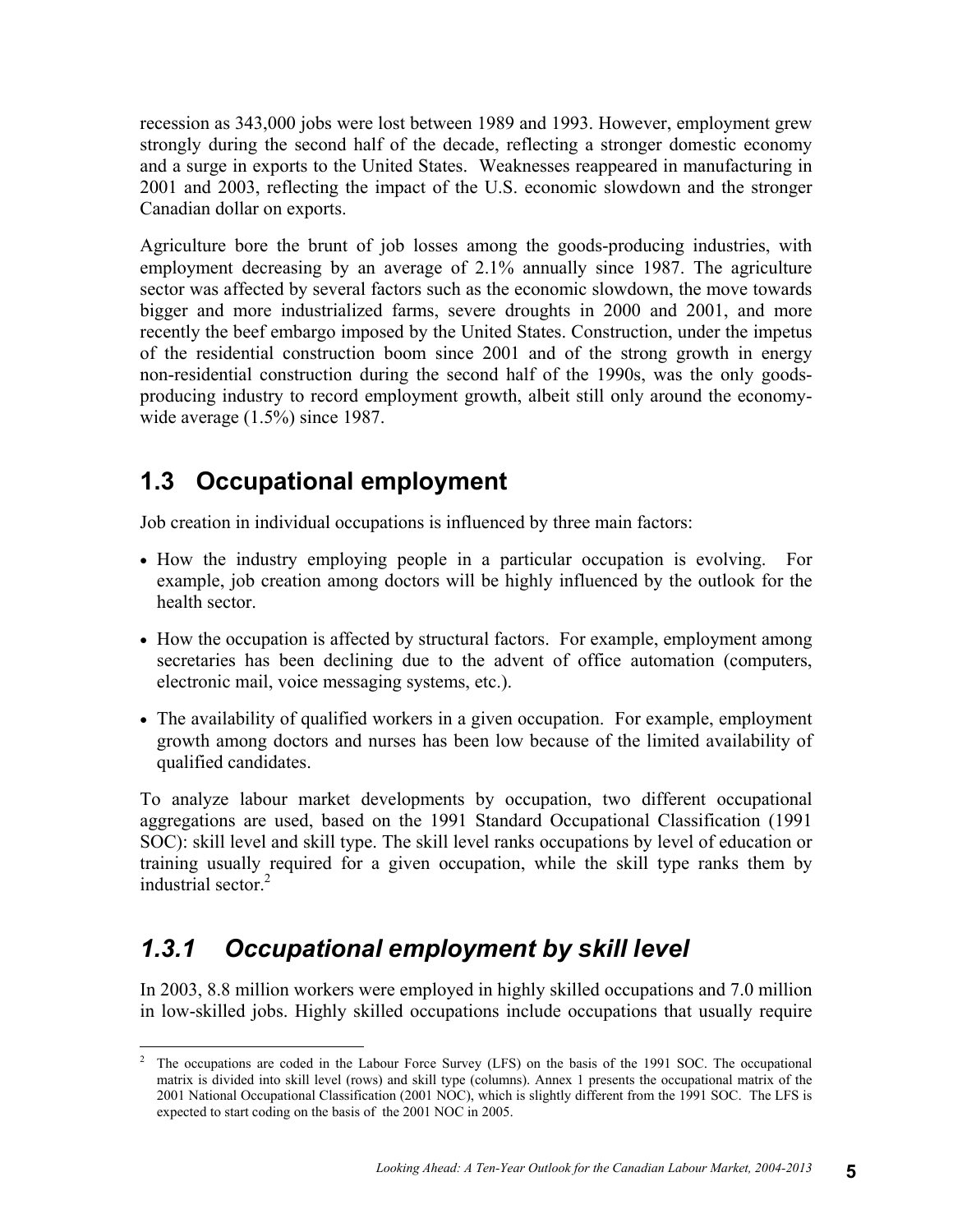university education (skill level A), college education or apprenticeship training (skill level B) and occupations in management, while lower-skilled jobs comprise occupations that usually require secondary schooling and/or occupation-specific training (skill level C) or only on-the-job training (skill level D).

#### *High-skilled workers have benefited from the shift towards a more knowledge-based economy*

The Canadian economy has undergone structural changes generated by rapid technological advancement and expanding trade liberalization. These two factors have intensified specialization in highly qualified work. Since 1987, highly skilled occupations have grown at an average annual rate of 1.7%, compared to an economy-wide average of 1.5%. Six out of 10 jobs created during that period were in highly skilled occupations.



Two categories – occupations usually requiring university education (3.0%) and management occupations  $(1.7%)$  – have registered strong employment growth since 1987. This is reflected in the employment share of occupations that usually require university education, which climbed from 13.0% in 1987 to 16.5% in 2003. More specifically, the major contributors to growth in highly skilled jobs have been professional occupations in natural and applied sciences (particularly computer and information systems professionals), in business and finance, and in social science, education and government services.

Occupations requiring college education or apprenticeship training have recorded the lowest employment growth among skill levels (1.1%).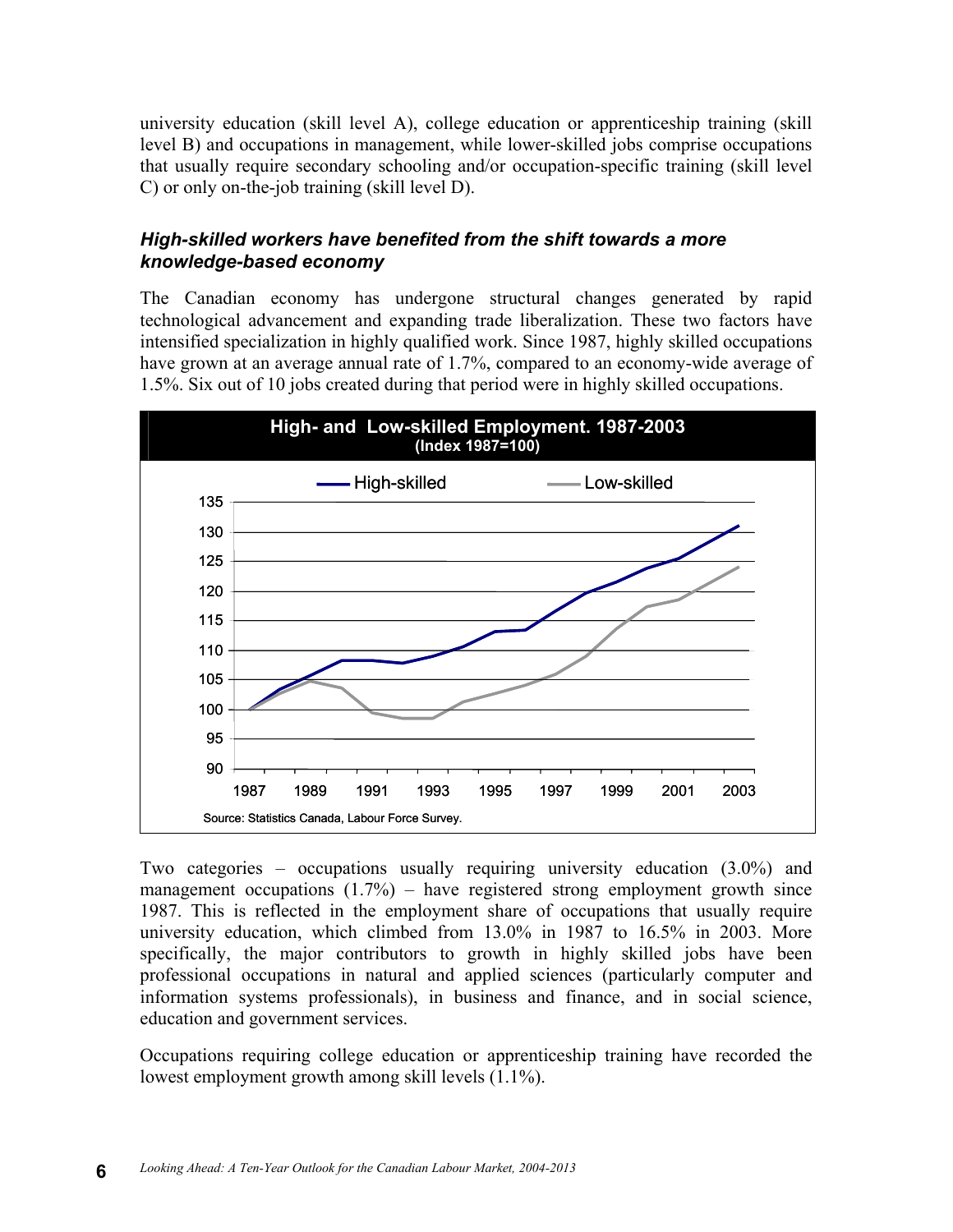#### *Low-skilled occupations were more affected by the economic slowdown*

Since 1987, employment in low-skilled occupations increased at a much slower pace (1.4%) than in highly skilled occupations. Low-skilled occupations are generally more vulnerable to economic slowdowns as they tend to be more concentrated in cyclical industries such as trade, manufacturing and transportation. For example, during the early 1990s recession, over 300,000 low-skilled jobs were lost, whereas employment in highskill occupations increased by more than 100,000. The manufacturing industry directly accounted for 60% of the decline in low-skill occupations and it took over four years to recover those losses.

Since 1998, with economic expansion well under way, employment growth in low-skill occupations has outpaced the growth of highly skilled occupations every year except 2001. Occupations in sales and services and in manufacturing have been the leaders of this growth.

| <b>Employment by Occupation, 1987-2003</b>                 |          |                          |                                   |                      |
|------------------------------------------------------------|----------|--------------------------|-----------------------------------|----------------------|
|                                                            |          | <b>Employment (000s)</b> | Change                            |                      |
|                                                            | 1987     | 2003                     | 1988-2003<br>(AAGR <sup>1</sup> ) | <b>Share</b><br>2003 |
| <b>Total</b>                                               | 12,320.7 | 15,745.9                 | 1.5%                              |                      |
| Skill type <sup>2</sup>                                    |          |                          |                                   |                      |
| Business, finance and administration                       | 2,660.0  | 3,107.2                  | 1.0%                              | 19.7%                |
| Natural and applied sciences                               | 602.9    | 1,090.2                  | 3.8%                              | 6.9%                 |
| Health                                                     | 667.3    | 965.2                    | 2.3%                              | 6.1%                 |
| Social science, education and government<br>services       | 670.1    | 1,132.3                  | 3.3%                              | 7.2%                 |
| Art, culture, recreation and sport                         | 298.6    | 472.1                    | 2.9%                              | 3.0%                 |
| Sales and service                                          | 3,494.1  | 4,657.0                  | 1.8%                              | 29.6%                |
| Trades, transport and equipment operators                  | 2,165.0  | 2,406.2                  | 0.7%                              | 15.3%                |
| Primary industry                                           | 648.6    | 567.1                    | $-0.8%$                           | 3.6%                 |
| Processing, manufacturing and utilities                    | 1,113.8  | 1,348.7                  | 1.2%                              | 8.6%                 |
| Skill level <sup>3</sup>                                   |          |                          |                                   |                      |
| Management                                                 | 1,048.6  | 1,382.6                  | 1.7%                              | 8.8%                 |
| Occupations requiring:                                     |          |                          |                                   |                      |
| At least a university education                            | 1,606.9  | 2,596.0                  | 3.0%                              | 16.5%                |
| At least a college education or apprenticeship<br>training | 4,053.4  | 4,808.5                  | 1.1%                              | 30.5%                |
| At least a high school diploma                             | 4,140.8  | 5,097.1                  | 1.3%                              | 32.4%                |
| Only on-the-job training                                   | 1,471.0  | 1,861.8                  | 1.5%                              | 11.8%                |

Source: Statistics Canada, Labour Force Survey.

 $1$  AAGR: annual average growth rate.

 $2$  Skill types are based on the Standard Occupational Classification (SOC) matrix in which occupations are grouped by industry (see Annex 1).

3 Skill levels are based on the SOC matrix, in which occupations are grouped according to the education and training normally required (see Annex 1).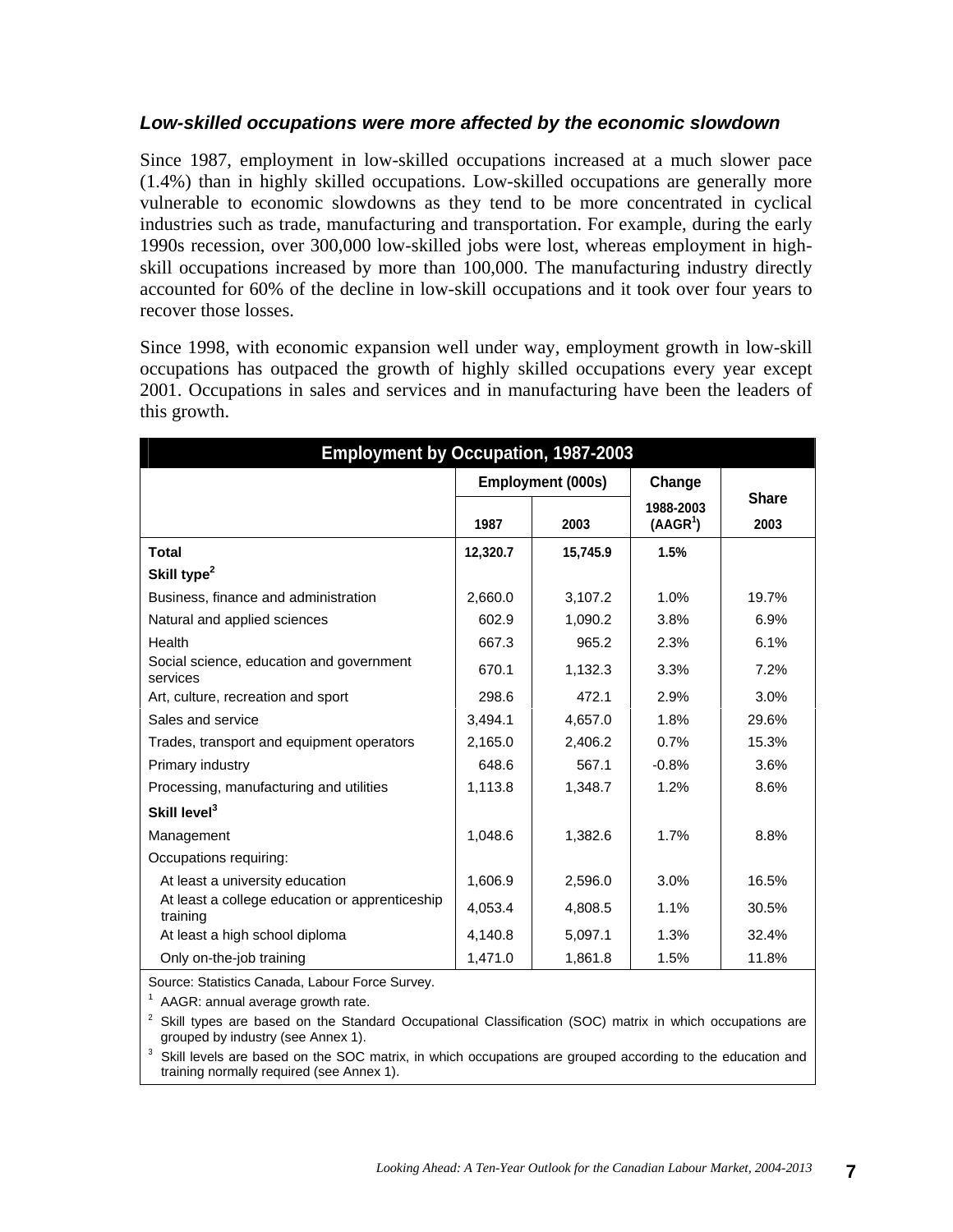#### *1.3.2 Occupational employment by skill type*

Since 1987, occupations in natural and applied sciences have recorded the strongest employment growth in the Canadian economy (at an average of 3.8% annually), largely reflecting the emergence and predominance of information and communication technologies (e.g. computers) and the move towards a knowledge-based economy. Above-average employment growth was also registered for occupations in the health sector, in social science, education and government service, and in the art, culture, recreation and sport sector. These groups generally require high skills. They benefited from the favourable economic and demographic situation.

On the other hand, employment in occupations unique to the primary sector has decreased by 0.8% annually, mostly affected by the difficulties in the agriculture sector. Other occupational groupings were affected by cyclical factors and recorded average or about-average growth. This was the case for occupations in sales and services, in the trades, transport and equipment operators group, in processing, manufacturing and utilities, and in business, finance and administration.

#### **1.4 Current labour market conditions by occupation**

Data on job creation by occupation only provide a partial indication of labour market conditions by occupation. A complete assessment must include other labour market indicators not only to determine job openings but also to evaluate the competition for those job openings, the stability of employment and working conditions. This is done by looking at labour market indicators such as the change in employment, the level and change in earnings and the unemployment rate over the past four years. These indicators are combined for each occupation to derive an overall rating for current labour market conditions.

A "good" rating usually means that it is relatively easy to find steady employment and that labour market conditions are attractive or improving. This would be consistent with high employment growth, high and rising earnings and a low unemployment rate. Alternatively, a "limited" rating means that individuals who are entering or re-entering an occupation will have difficulty finding steady employment and that labour market conditions are not attractive or are deteriorating. "Fair" conditions are neither "good" nor "limited."

The following table highlights current labour market conditions by occupation (skill level and skill type). Relative to the nine skill types, only the health group has "good" current labour market conditions. Over the past four years, health employment has increased faster than the average for all occupations, has had strong increase in earnings and has had a low unemployment rate. Two occupational groupings – natural and applied sciences; and social science, education and government service – are rated "fair" although several occupations within those groups have "good" labour market conditions. The current "fair" rating for natural and applied sciences occupations mostly reflects the difficulties experienced in occupations linked to computer and information technologies since 2000. Accordingly, the unemployment rate for this group has increased strongly over the past four years. In contrast, occupations in primary industry and in manufacturing and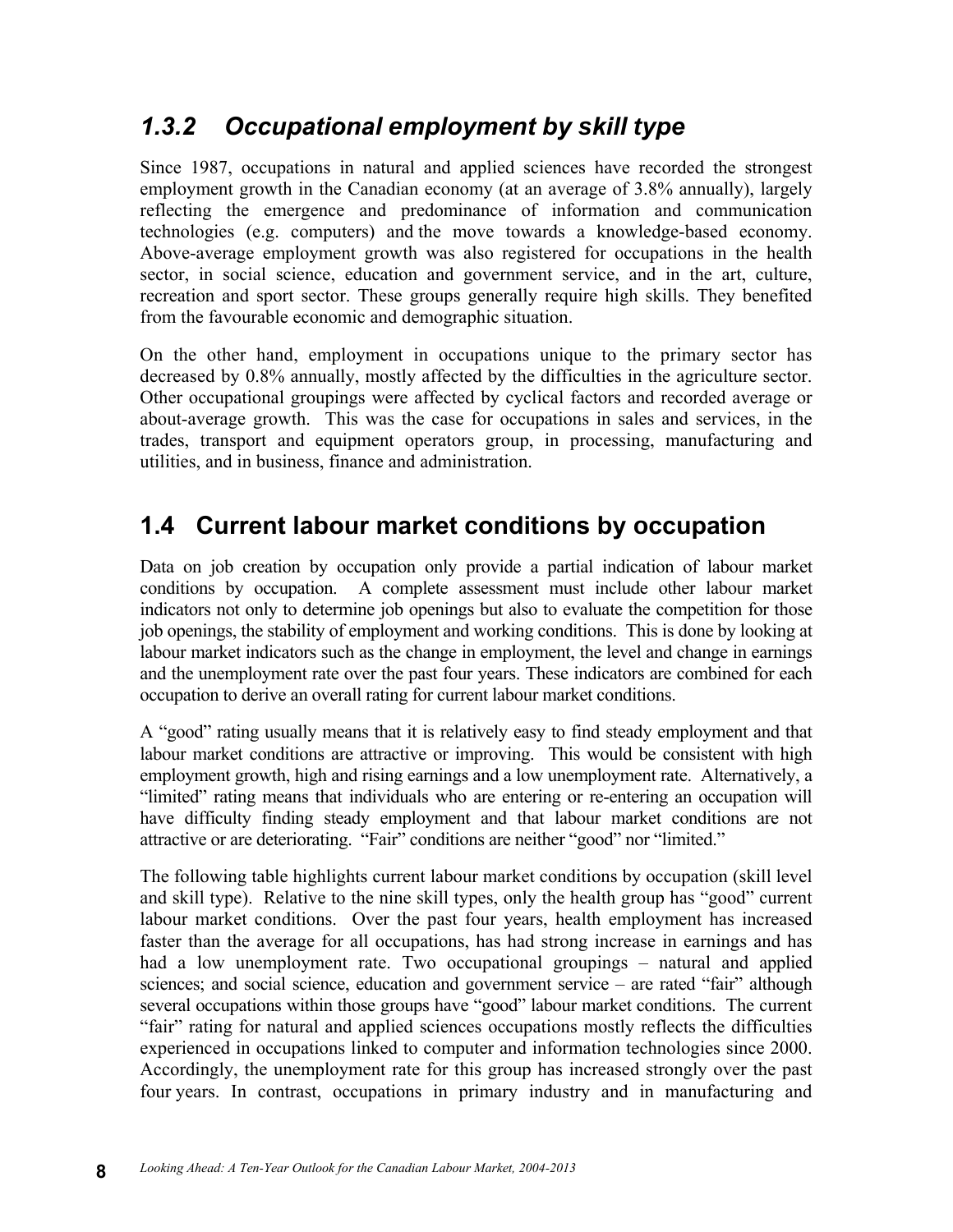processing are classified as "limited." Many of these occupations have recorded low employment growth and are characterized by high unemployment rates. Sales and service occupations also have a "limited" rating, with low earnings and relatively high unemployment rates typically found in many of these occupations.

|                                                                                                     | <b>Current Labour Market Conditions by Occupation, 2003</b> |                          |                            |                          |                         |                              |                      |
|-----------------------------------------------------------------------------------------------------|-------------------------------------------------------------|--------------------------|----------------------------|--------------------------|-------------------------|------------------------------|----------------------|
|                                                                                                     | Non-student employment                                      |                          |                            | Earnings                 |                         | Unemployment rate            |                      |
|                                                                                                     | Level<br>(000s)                                             | Change<br>2000-03<br>(%) | Level<br>2003<br>(\$/hour) | Change<br>2000-03<br>(%) | Level<br>2003<br>$(\%)$ | Change<br>2000-03<br>$(\%p)$ | Current<br>condition |
| <b>Total</b>                                                                                        | 14,613.1                                                    | 1.8                      | 18.06                      | 2.8                      | 5.4                     | 0.8                          | Fair                 |
| <b>Skill type</b>                                                                                   |                                                             |                          |                            |                          |                         |                              |                      |
| Business, finance and<br>administration                                                             | 2,980.7                                                     | 2.0                      | 19.21                      | 3.4                      | 4.0                     | 0.8                          | Fair                 |
| Natural and applied<br>sciences                                                                     | 1.064.4                                                     | 1.7                      | 26.34                      | 2.9                      | 4.4                     | 1.5                          | Fair                 |
| Health                                                                                              | 934.6                                                       | 2.2                      | 22.46                      | 3.5                      | 1.4                     | 0.2                          | Good                 |
| Social science,<br>education and<br>government service                                              | 1,073.2                                                     | 4.5                      | 25.34                      | 4.9                      | 3.1                     | 0.4                          | Fair                 |
| Art, culture, recreation<br>and sport                                                               | 408.8                                                       | 1.0                      | 19.09                      | 0.9                      | 6.5                     | 1.5                          | Fair                 |
| Sales and service                                                                                   | 3,952.9                                                     | 2.5                      | 14.22                      | 3.6                      | 5.9                     | 0.9                          | Limited              |
| Trades, transport and<br>equipment operators                                                        | 2,351.2                                                     | 1.8                      | 19.03                      | 2.3                      | 6.9                     | 0.6                          | Fair                 |
| Primary industry                                                                                    | 527.2                                                       | 0.4                      | 16.08                      | 3.6                      | 9.7                     | 0.4                          | Limited              |
| Processing,<br>manufacturing and<br>utilities                                                       | 1,319.7                                                     | 0.8                      | 17.37                      | 2.6                      | 7.2                     | 1.1                          | Limited              |
| <b>Skill level</b>                                                                                  |                                                             |                          |                            |                          |                         |                              |                      |
| Management<br>Occupations                                                                           | 1,372.1                                                     | 0.2                      | 26.37                      | 5.8                      | 2.3                     | 0.2                          | Good                 |
| requiring:<br>At least a university<br>education<br>At least a college                              | 2,513.6                                                     | 2.2                      | 26.30                      | 3.5                      | 3.0                     | 0.8                          | Fair                 |
| education or<br>apprenticeship<br>training                                                          | 4,612.1                                                     | 2.4                      | 18.65                      | 2.2                      | 4.5                     | 0.7                          | Fair                 |
| At least a high<br>school diploma                                                                   | 4,653.4                                                     | 0.9                      | 14.69                      | 1.7                      | 6.4                     | 0.8                          | Fair                 |
| Only on-the-job<br>training                                                                         | 1,461.5                                                     | 4.0                      | 11.59                      | 4.9                      | 10.0                    | 1.2                          | Limited              |
| Source: HRSDC-PRCD, Labour Market and Skills Forecasting and Analysis Unit, Reference Scenario 2004 |                                                             |                          |                            |                          |                         |                              |                      |

In terms of skill level, the majority of management occupations have "good" labour market conditions. These occupations consist of senior and middle manager positions, where salaries are usually high and unemployment rates are relatively low. Occupations requiring on-the-job training (less than secondary education) have "limited" current labour market conditions. This occupational group is characterized by low earnings and a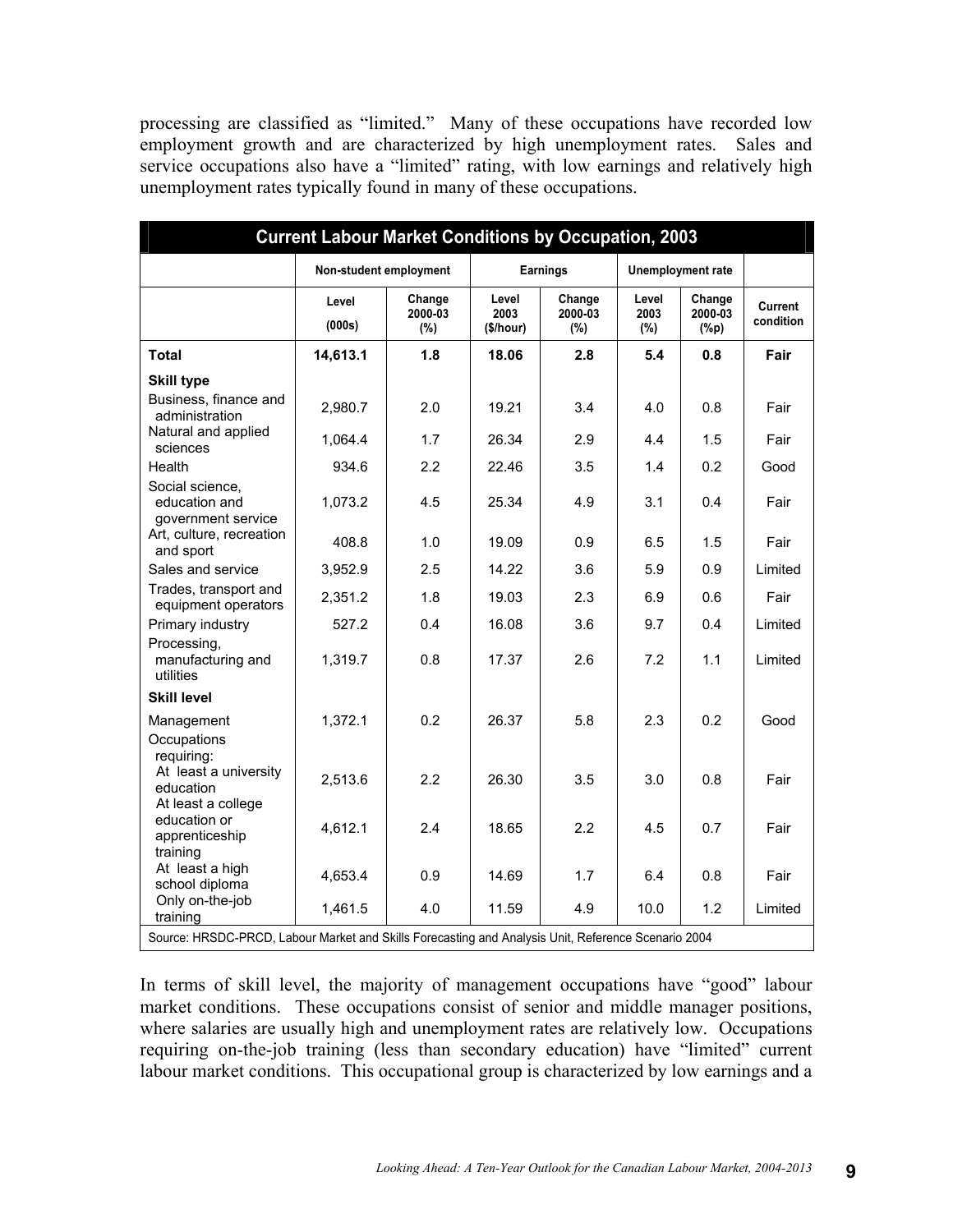high and rising unemployment rate.<sup>3</sup> The three other occupational groups have "fair" labour market conditions.

#### **1.5 Occupations with indications of current pressures**

In addition to providing an assessment of current labour market conditions, the use of labour market indicators also makes it possible to identify all occupations currently under pressure – that is, occupations where the supply of labour cannot meet the demand. Based on the methodology developed by the U.S. Bureau of Labor Statistics (BLS),<sup>4</sup> an occupation is considered to be under pressure if its employment growth rate is at least 50 percent faster than the average, wage increases are least 30 percent faster than average and the unemployment rate is at least 30 percent below average. The following table, using data for the 2000-03 period, lists the three-digit occupations that meet all three thresholds. Note, however, that these occupations represented only 3.6% of total employment in 2003.

|                                                 |                                                                                        | <b>Employment</b> |
|-------------------------------------------------|----------------------------------------------------------------------------------------|-------------------|
| <b>Skill type</b>                               | <b>Occupations</b>                                                                     | 2003 (000s)       |
| Business, finance<br>and administration         | Managers in communication (SOC 013)                                                    | 18.8              |
| Health                                          | Nurse supervisors and registered nurses (SOC 315)                                      | 259.8             |
|                                                 | Medical technologists and technicians (SOC 321)                                        | 83.1              |
| Social science,                                 | Managers in public administration (SOC 041)                                            | 33.5              |
| education and<br>government<br>service          | Psychologists, social workers, counsellors, clergy and<br>probation officers (SOC 415) | 126.6             |
| Sales and service                               | Elemental medical and hospital assistants (SOC 663)                                    | 18.8              |
| Trades, transport<br>and equipment<br>operators | Stationary engineers and power station and system operators<br>(SOC 735)               | 31.9              |

Three of the seven occupations showing indications of current pressures are linked to the health sector: nurse supervisors and registered nurses, medical technologists and technicians, and elemental medical and hospital assistants. Two others are in the management categories.

 $\frac{1}{3}$  As outlined above, current labour market conditions by occupation are assessed using a combination of labour market indicators. For example, although occupations requiring on-the-job training recorded rapid increases in employment and earnings over the past four years, their high unemployment rate and low earnings contributed strongly to the current "limited" assessment.

Carolyn M. Veneri, "Can occupational labor shortages be identified using available data?", *Monthly Labor Review*, Vol. 122, March 1999.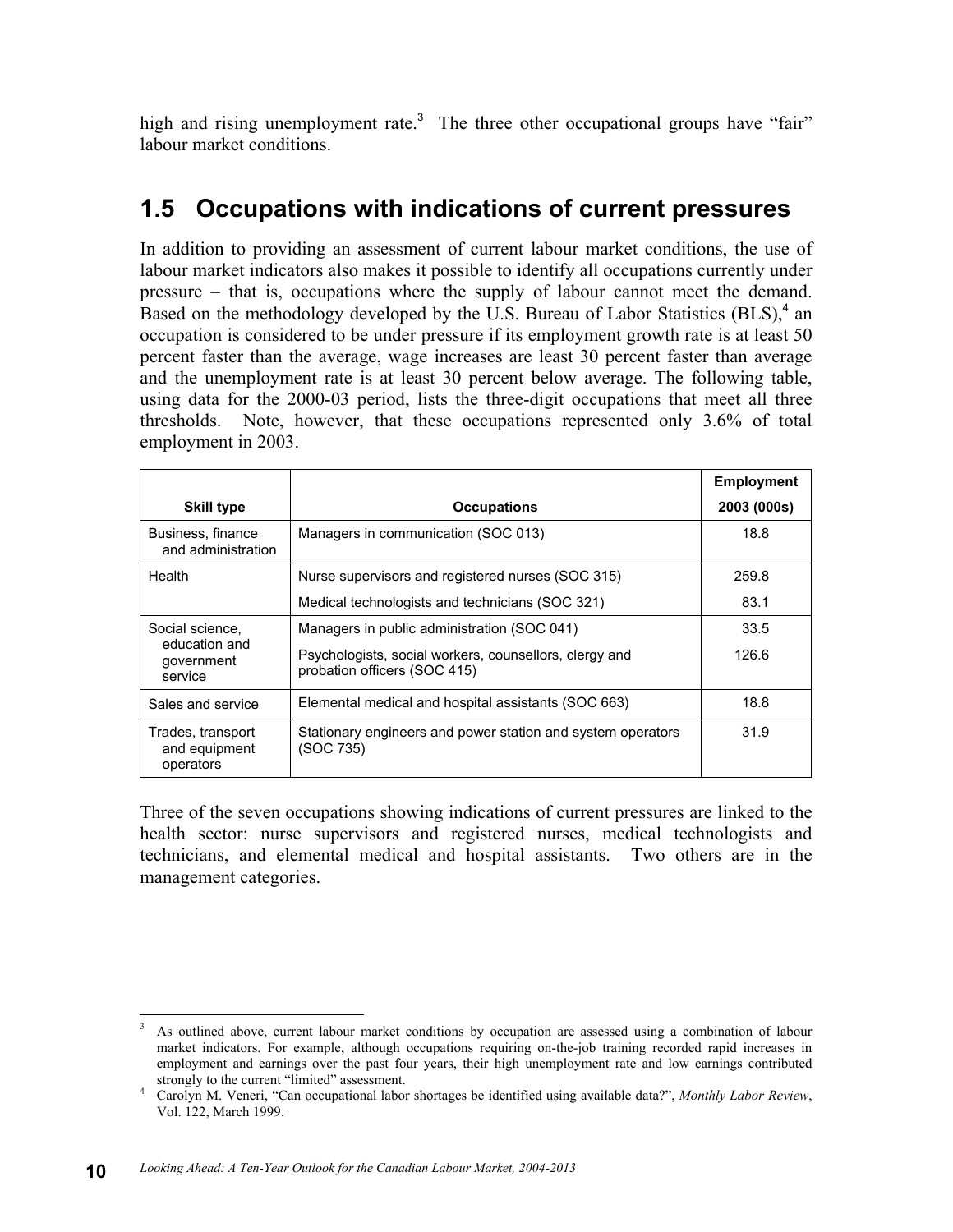The methodology used by the BLS tends to underestimate the number of occupations showing indications of current pressures. According to the BLS, "this somewhat arbitrary set of criteria was established to eliminate any occupation that could be considered a borderline case in terms of what the data might show if less stringent criteria were used." For example, the BLS methodology would eliminate occupations where wages cannot increase because of institutional constraints  $-$  e.g. a fixed compensation structure within an organisation. In chapter 2 of this study, a new approach will be proposed to assess future labour market pressures by combining labour market data with anticipated changes in demand and supply.

The next table presents the results of a modified version of the BLS methodology to determine which occupations are currently facing downward pressures – that is, occupations where the supply of labour is greater than the demand. Occupations showing an employment growth rate at least 50% slower than the average, with wage increases at least 30% slower than average and unemployment rates at least 30% above average, are considered to be facing downward pressures. As the table shows, only four occupations are currently in this situation.

| <b>Skill type</b>                        | <b>Occupations</b>                            | <b>Employment</b><br>2003 (000s) |
|------------------------------------------|-----------------------------------------------|----------------------------------|
| Business, finance<br>and administration  | Office equipment operators (SOC 142)          | 83.6                             |
| Art, culture,<br>recreation and<br>sport | Announcers and other performers (SOC 523)     | 10.4                             |
| Primary industries                       | Fishing vessel masters and skippers (SOC 826) | 222                              |
|                                          | Logging and forestry workers (SOC 842)        | 20.5                             |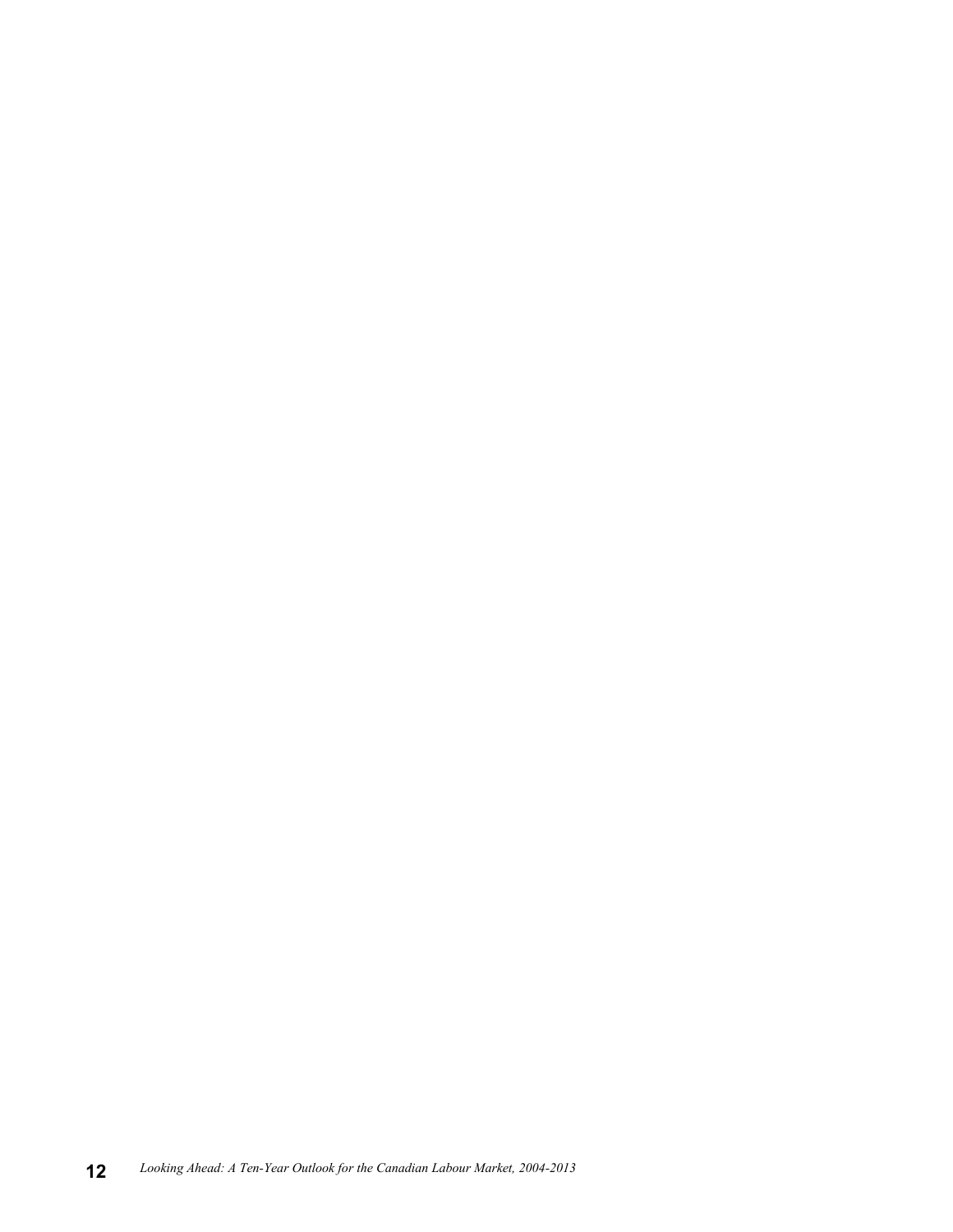## *Chapter 2: Labour Market Outlook*

This chapter is intended to highlight changes that are projected to occur in the Canadian labour market over the next 10 years (2004-13), based on a forecast developed by the Labour Market and Skills Forecasting and Analysis Unit of the Policy Research and Coordination Directorate (PRCD) in the summer of  $2004$ <sup>5</sup>. The sections of the chapter will discuss projected trends in:

- Aggregate labour market indicators such as employment, labour force and the unemployment rate;
- Labour demand (new job openings) as a result of increased economic activity (expansion demand) and retirements;
- Labour supply or new job seekers.

 $\overline{a}$ 

The fourth section of the chapter provides an assessment of potential pressures at an occupational level. Upward potential pressures will occur if the number of job openings is expected to exceed the number of new job seekers, while downward potential pressures will take place if the number of new job seekers is expected to exceed the number of new job openings. A list of occupations that are currently experiencing significant labour market pressures and for which expected changes in labour demand and supply will not be enough to offset the current imbalances is provided in the final section.

#### **2.1 Aggregate labour market outlook**

Total employment is expected to grow at an annual average rate of 1.5% over the next five years (2004-08).  $6$  Despite this slowdown relative to the 1999-2003 period (when the rate of growth was 2.2%), the Canadian economy is expected to create about 1.26 million new jobs over the next five years. Given that the labour force is expected to increase by 1.2%, the unemployment rate should decrease gradually to reach 6.2% in 2008. Over the 2009-13 period, employment growth should match the increase in the labour force (0.9%) and the unemployment rate is expected to decline marginally to reach 6.0% by the end of the period.

<sup>5</sup> Information on the macroeconomic and industrial assumptions used in the forecast can be obtained from the Labour Market and Skills Forecasting and Analysis Unit. 6

Given the risks inherent in long-term forecasting, the detailed analysis by industry and occupation focuses on the first five years of the forecast period. For more information on the forecasting steps, refer to the diagram in Annex 2.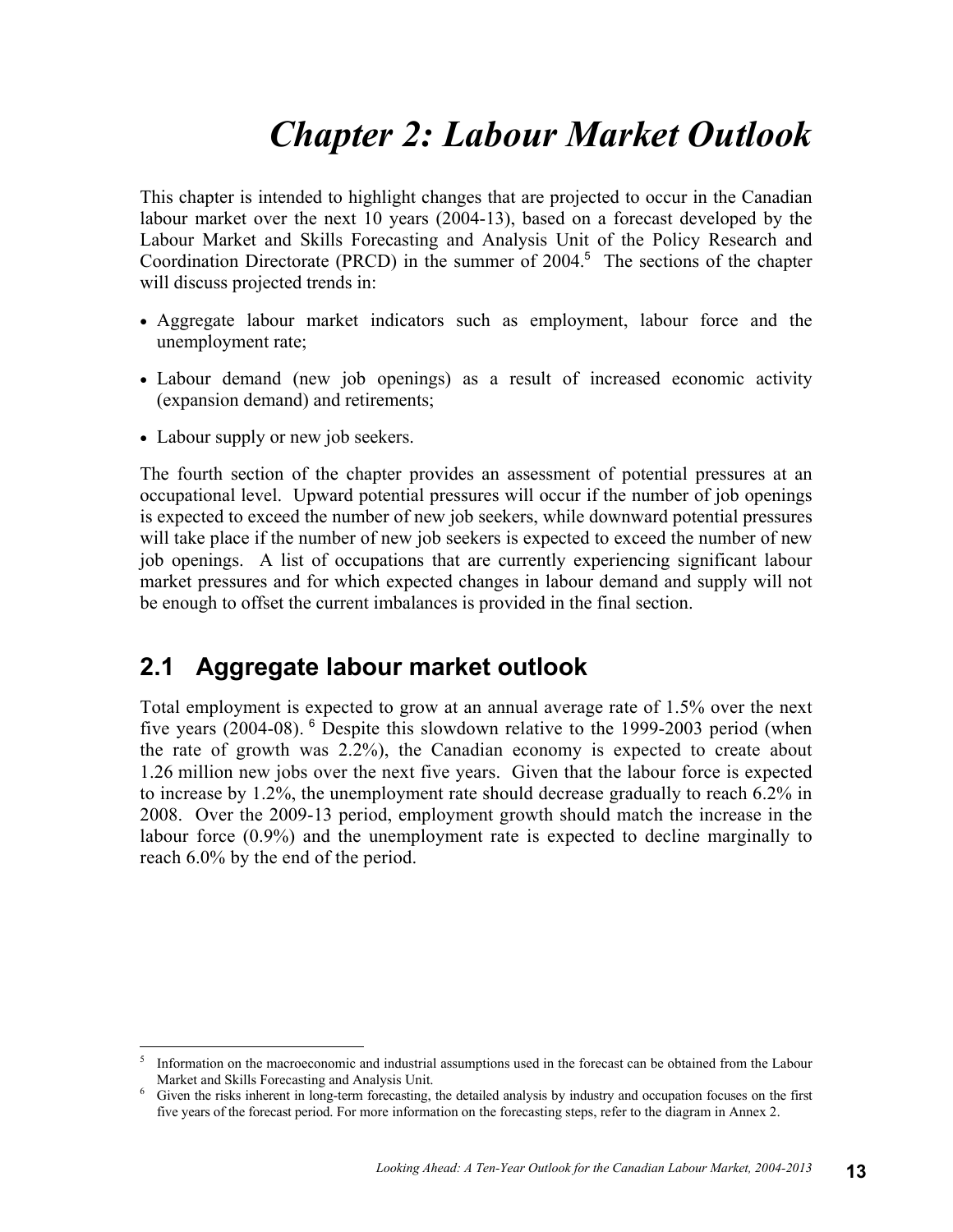

This employment projection is affected by the demographic outlook and by projected changes in economic activity and productivity.

- Over the next five years, Canada's real Gross Domestic Product (GDP) is expected to advance at an average annual rate of 3.0%, before slowing to reach its estimated long-term potential growth rate of 2.7%. The major factor behind this deceleration is a slowdown in the overall population growth and hence in labour force growth. Moreover, the aging of the population will have an additional dampening effect on labour force growth as a result of retirements, with repercussions on potential output growth and on consumption patterns.
- With inflation having largely remained within Bank of Canada target bands (1% to 3%, with an average of 2%) for many years now, the Bank will set monetary conditions to allow demand growth in line with this slowing growth in potential.
- Growth in labour productivity (as measured by output per worker) is expected to average 1.4% over the next five years, topping the average rate of 1.1% experienced over the 1977-2003 period. The main factors that will drive this historically strong rate of labour productivity growth include the aging of the labour force (which will result in proportionately more experienced workers), the increasing proportion of highly educated workers and robust machinery and equipment investment growth.<sup>7</sup>

Annex 3 provides more information on the demographic and labour force outlook.

 $\overline{a}$ 7 Over the 2004-2008 period, investment in machinery and equipment is expected to grow at a rate of 8.4% – well above the 5.1% rate observed over the last two decades – as firms will need to keep up with technological advances in order to improve efficiency and remain competitive in the global knowledge-based economy.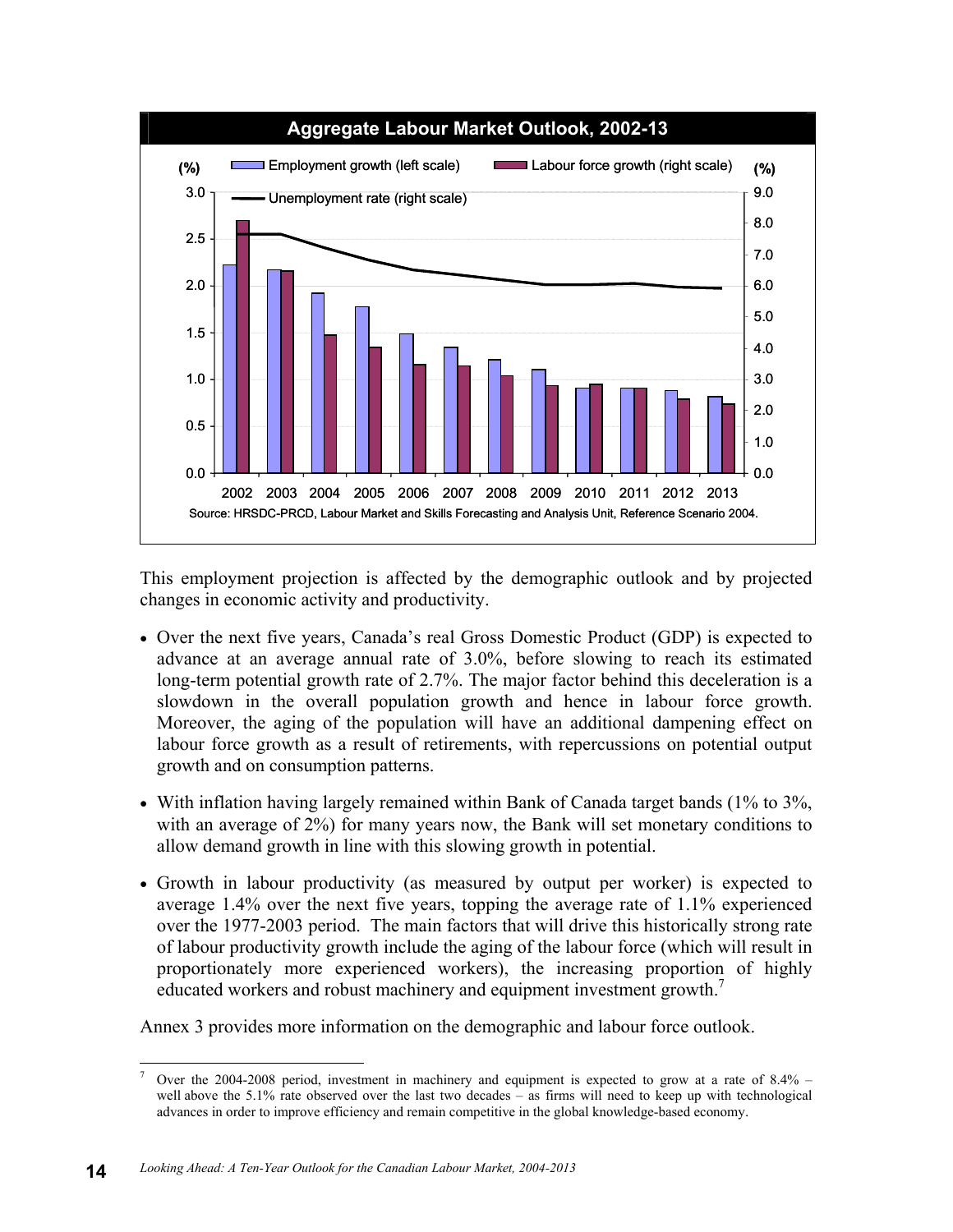#### **2.2 Labour demand**

When analyzing the labour market, it is important to examine two main sources of job openings:

- The first, referred to as **expansion demand**, is the result of new jobs being created as the result of an increase in economic activity. This is referred to as "required employment" – that is, the number of people needed to reach a certain level of production, given a specific level of productivity. It is not the number of people who will in fact be hired, which will be affected by, among other things, the number of people qualified for the job. As outlined above, expansion demand is expected to grow at an annual average rate of 1.5% over the next five years, creating 1.26 million jobs over the 2004-08 period. In the sections that follow, expansion demand is disaggregated by industry and by occupation (skill type and skill level).
- A second source of job openings comes from workers leaving their jobs, in particular from **retirements**. Over the next five years, approximately 1.48 million people are expected to retire – approximately 2.0% of the workforce each year. Retirements are disaggregated by occupation (skill type and skill level).

Although other reasons for leaving a job (death, discouragement, child bearing, child rearing, etc.) will not be discussed in the following analysis, they were considered when assessing future outlook.

#### *2.2.1 Expansion demand by industry*

Demographic and macroeconomic developments will lead to changes in Canada's economic growth and industrial structure. First, slower population growth is expected to reduce output and employment growth for most industries, while changes in the age structure of the population will modify the industrial structure by favouring service-providing industries, particularly in the health sector. Certain other structural trends will also have an impact on Canada's industrial mix, including the continuing movement towards a more knowledge-based economy and more limited access to certain natural resources.

Employment growth over the 2004-08 period is expected to be strongest in serviceproducing industries, with an expected annual average growth rate of 1.7% (1.06 million jobs over the period). New job creation will be less than average in the goods-producing sector, as the number of jobs is expected to increase annually by 1.0% (0.2 million jobs).

• In the service-producing industries, the strongest employment growth is expected in health, computer system design and professional services, thanks to increases in public spending in health care made possible through improvements in the fiscal position of governments, the continuing movement towards a knowledge-based economy and increased outsourcing by firms. On the other hand, some industries are expected to experience weak employment growth – the finance, insurance and real estate sector because of an anticipated decrease in residential construction and of increased automation, and the education sector because of the expected demographic slowdown.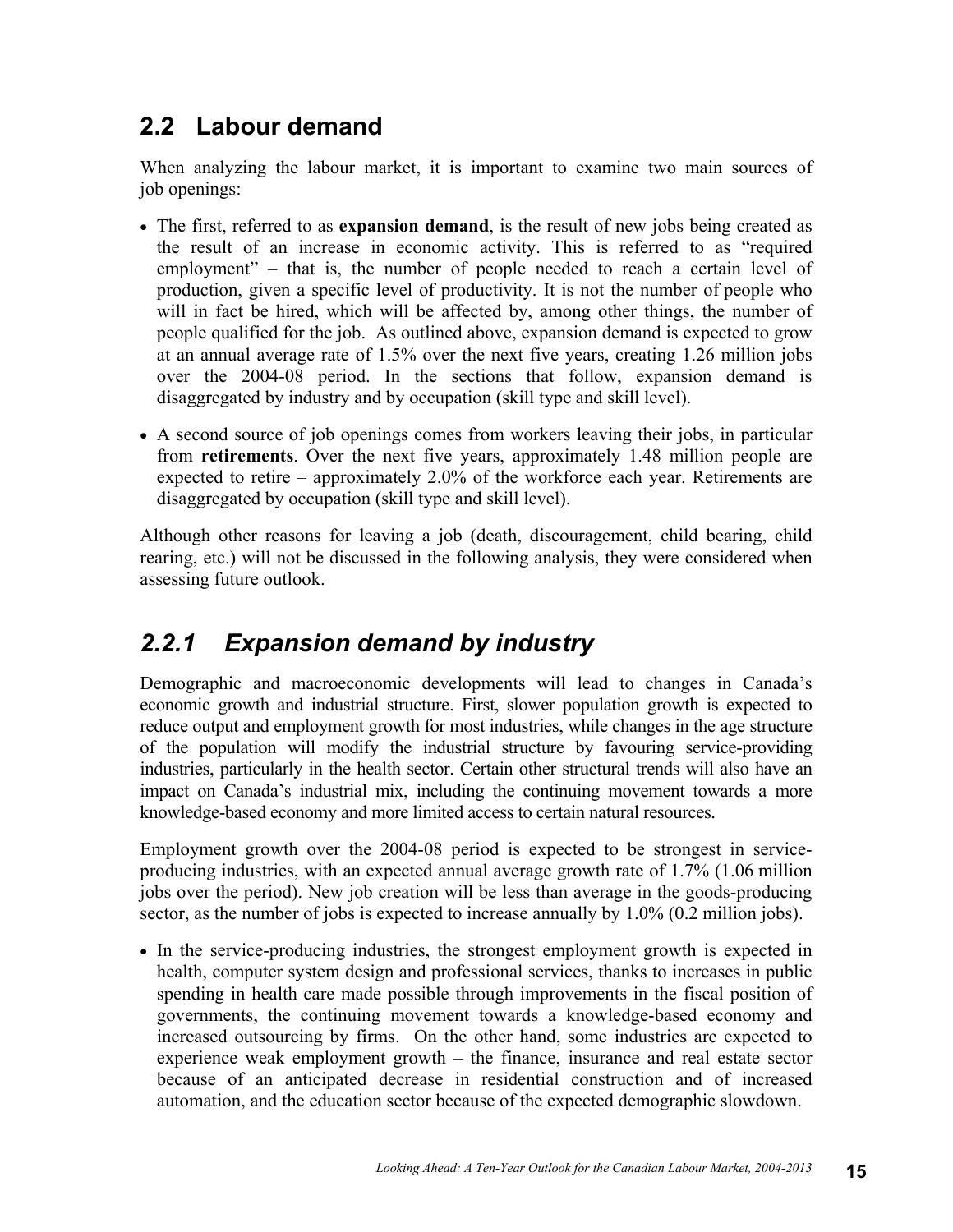• In the goods-producing sector, employment growth in the mining and manufacturing industries is projected to be similar to the economy-wide average (1.5%) over the 2004-08 period. All other industries (construction and utilities) are expected to experience below-average job growth, with the forestry and fishing industries recording ongoing employment declines. Within the manufacturing sector, the outlook is mixed: employment growth should be robust in computer and electronic products, other transportation equipment (e.g. aerospace products and parts) and metal products and machinery, but it is expected to be weak in motor vehicles and parts, pulp and paper, wood product manufacturing and printing.

Annex 4 provides a detailed GDP and employment outlook for 33 different industries.<sup>8</sup>

#### *2.2.2 Expansion demand by occupation*

Expansion demand (new job creation) among occupations is influenced by two main factors: how the industry employing people in a particular occupation is expected to evolve, and how each occupation is affected by structural factors.

The occupational analysis reported below pertains to non-students only (92.8% of employment in 2003) because our focus is on the permanent labour market and excludes young people who are employed while studying and who tend to be concentrated in the sales and service sector. Out of the 1.26 million jobs expected to be created over the next five years, 1.17 million are non-student jobs.

#### *Occupations with above-average growth in expansion demand*

Employment growth in response to expansion demand is expected to be strongest for occupations in three groups: health; natural and applied sciences; and social science, education and government service.

The strong employment growth projected for **health** occupations (3.5% annually) stems from increased public spending on health combined with additional health care needs resulting from the aging of the population. All of the health occupations (at the threedigit level) are expected to register above-average employment growth, regardless of the level of education and training required.

Employment growth in the **natural and applied sciences** group (projected to be 2.3% annually) is supported by strong growth in the computer, consulting and other professional services industries. Computer system design is expected to post the third strongest employment growth among all industries. This will favour employment growth for mathematicians, systems analysts and computer programmers, as well as for technical occupations in electronics and electrical engineering. Both engineers and technical occupations in engineering will benefit from the continued move towards a knowledgebased economy.

 $\frac{1}{8}$  These 33 industries are an amalgam of two-, three- and four-digit North American Industrial Classification System (NAICS) codes.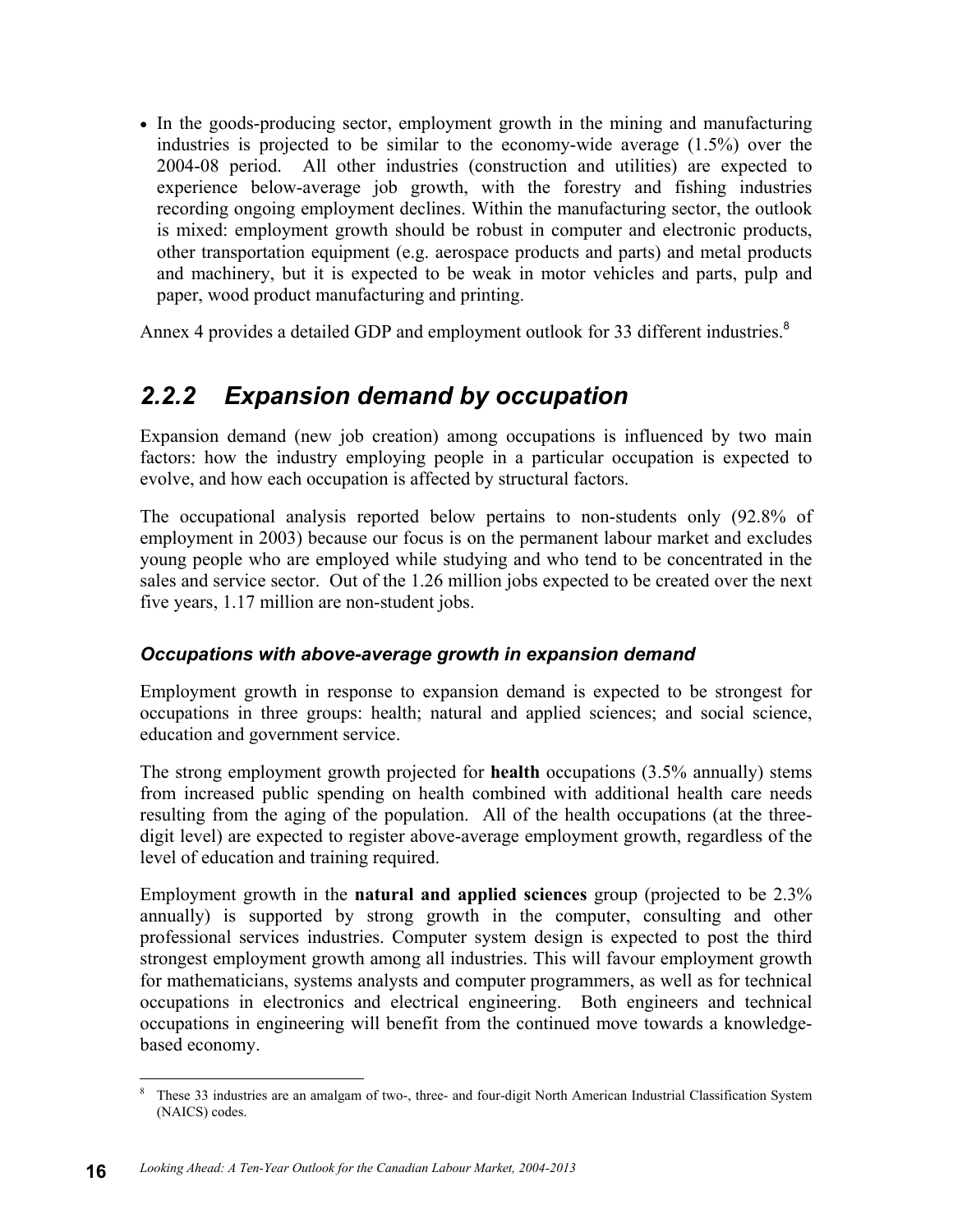

The increased demand for more qualified workers, the greater need for more professionals in the public sector and a better budgetary situation are expected to lead to an annual increase in employment of 2.0% in the **social science, education and government service** group. Several occupations will benefit, including university and college teachers, psychologists and social workers.

#### *Occupations with average growth in expansion demand*

Employment in **business, finance and administration** occupations is expected to increase by 1.4% over the 2004-08 period, close to the economy-wide average. Technology advances in the banking, financial and real estate services sector (e.g. banking machines and the Internet) will boost productivity and limit employment growth. Employment for secretaries, recorders and transcriptionists as well as for office equipment operators (e.g. data entry clerks) is expected to continue its decline.

Employment growth in the **sales and service** occupations (1.4%), while supported by rising personal disposable income, will be notably weakened by the impact of e-commerce and "big-box" stores. Employment growth is expected to be stronger for skilled sales and service occupations (e.g. sales and service supervisors) compared to intermediate (i.e. usually requiring a high school diploma) or elemental (i.e. requiring only on-the-job training) occupations. One key exception is elemental medical and hospital assistants, who should register above-average employment growth. Sales and service occupations, however, are expected to record the largest employment gains over the 2004-08 period, with about 286,000 new non-student jobs.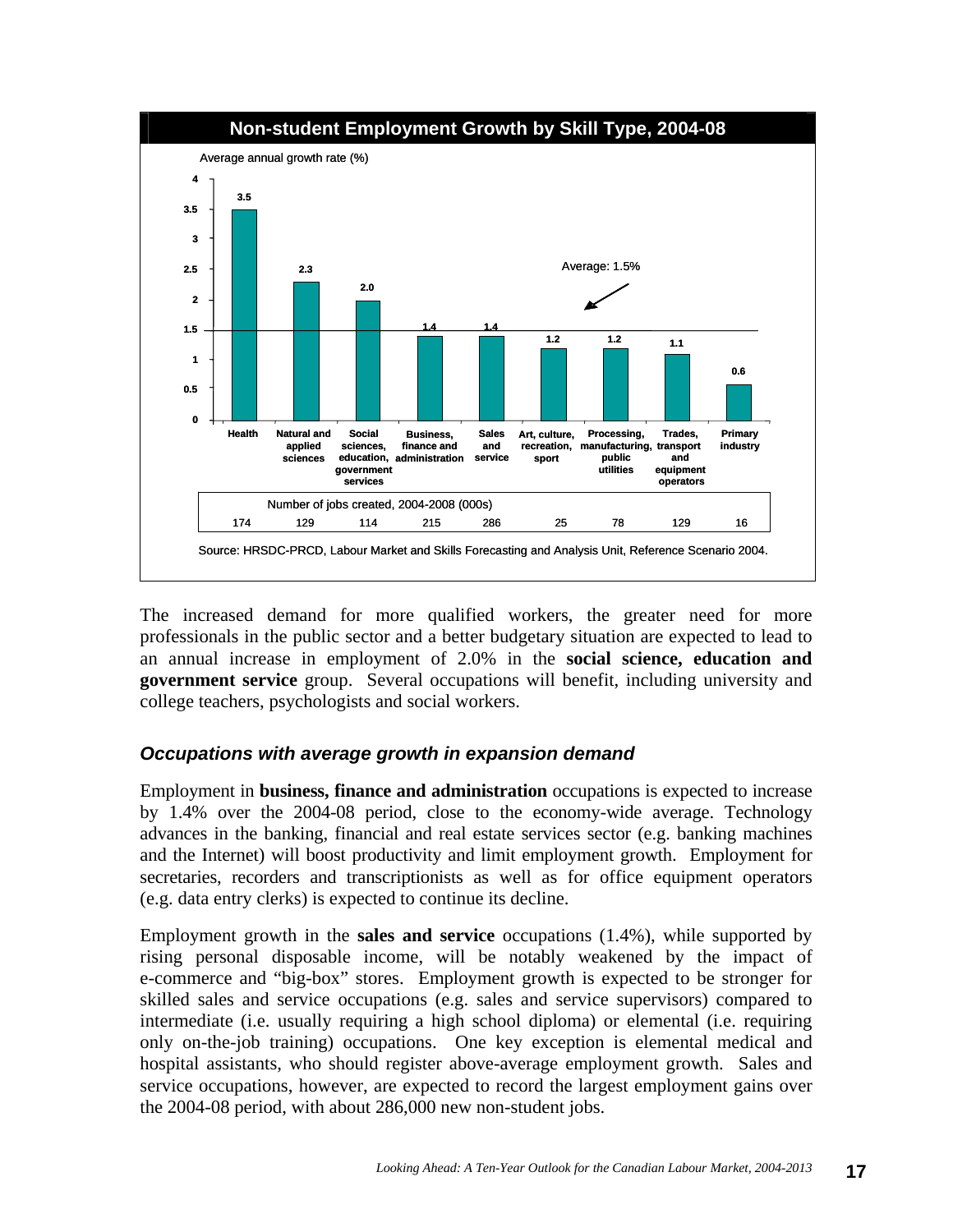Employment growth in occupations in the **arts, culture, recreation and sports** group (1.2%) will be affected by the increased productivity generated by improved information technologies and further consolidation in the media sector. On the other hand, rising personal disposable income and the aging of the population should favour these occupations, as older people tend to consume more arts and cultural activities. Creative designers and craftpersons (and most particularly graphic designers and illustrating artists) are expected to perform well due to the popularity of video games and the growing number of websites.

New job creation in the **manufacturing, processing and utilities** sector is expected to be slightly below-average (1.2%). Some manufacturing industries, such as metal products and machinery and computer and electronic products, are expected to register above-average employment growth while employment growth in other industries, such as motor vehicle manufacturing, wood products, pulp and paper and printing, is expected to be weak.

#### *Occupations with below-average growth in expansion demand*

Occupations in the **trades, transportation and equipment operators** group will be affected by the outlooks for the construction and transportation industries, which are quite different. On the one hand, the expected growth of the U.S. economy should stimulate Canadian exports to that country and thus improve growth in the transportation and warehousing industry. On the other hand, the construction industry should post a lower-thanaverage employment growth, reflecting a drop in residential construction after the record growth observed in recent years. Although non-residential construction is expected to rise, that increase will only partly offset the weakness in residential construction, as nonresidential construction is less labour-intensive. Overall, employment in this occupational group is expected to rise by 1.1% over the next five years.

The weakest employment growth, by skill type, is expected in the **primary sector**. Slow job growth will occur in most of the occupations unique to the primary sector, with the exception of those related to the mining industry. Employment in the primary sector is expected to experience below-average growth (0.6%) between 2004 and 2008. The softwood lumber dispute with the United States and constraints with regard to various natural resources (lower availability of resources or environmental constraints), coupled with productivity gains, will limit job prospects in agriculture, forestry, fishing and oil and gas extraction.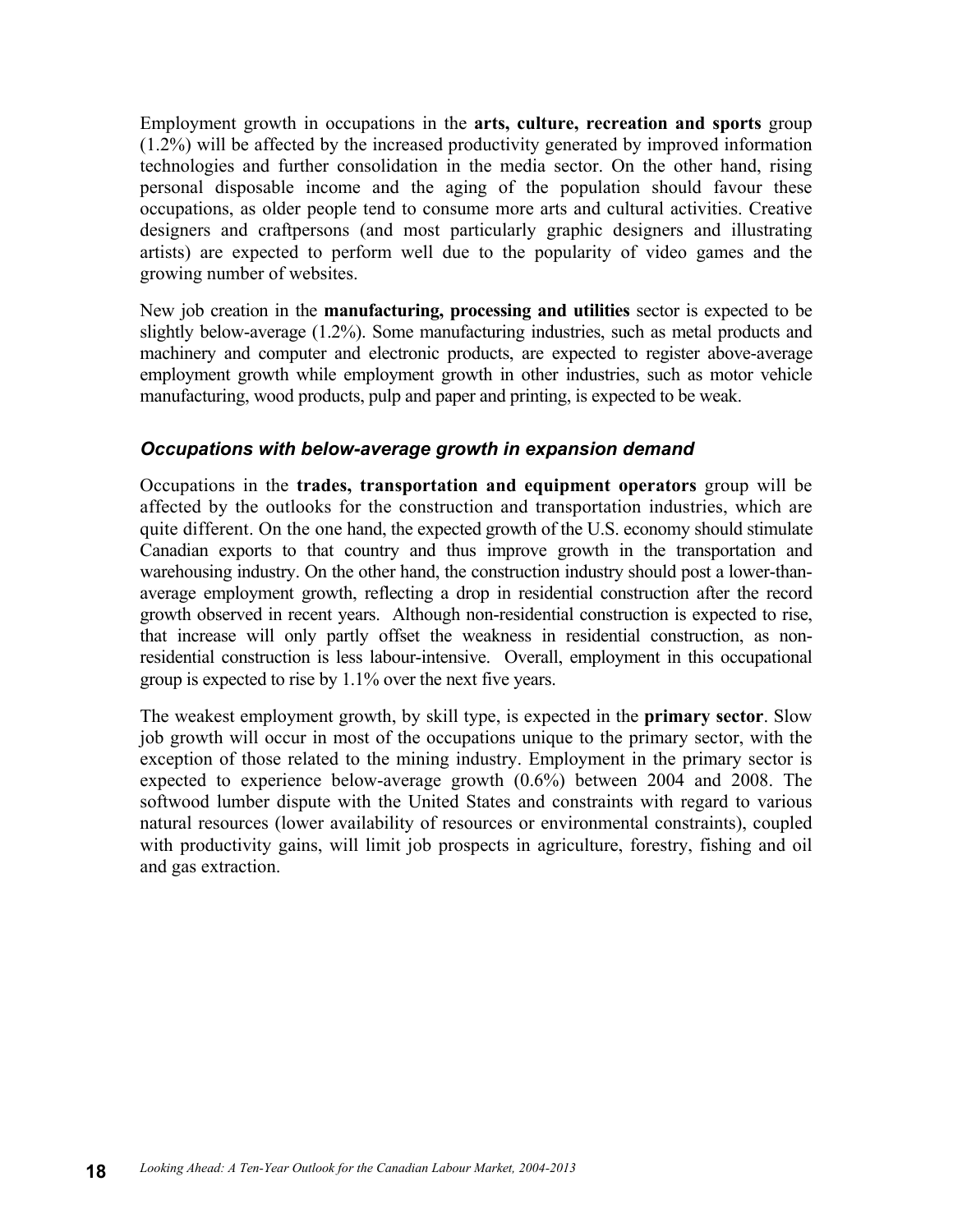

#### *Almost two thirds of new non-student jobs are expected to require a post-secondary education or to be in the management group*

Over the next five years, almost two thirds (66.0%) of new non-student jobs are expected to require a post-secondary education or to be in the management group. In 2003, about 58% of all non-students workers were in jobs belonging to those two groups.

More specifically, the highest rate of employment growth is expected to be in occupations that require university training (annual average of 2.3%). Strong employment growth in high-skill occupations is explained in part by the continued shift to a knowledge-based economy and by increased public spending in the health care sector. Employment growth is projected to be lower in occupations usually requiring only on-the-job training (annual average of 0.7%).

Detailed projected data on employment growth by occupation is presented in Annex 5.

 $\overline{a}$ 9 It is assumed that most management positions require a high skill level.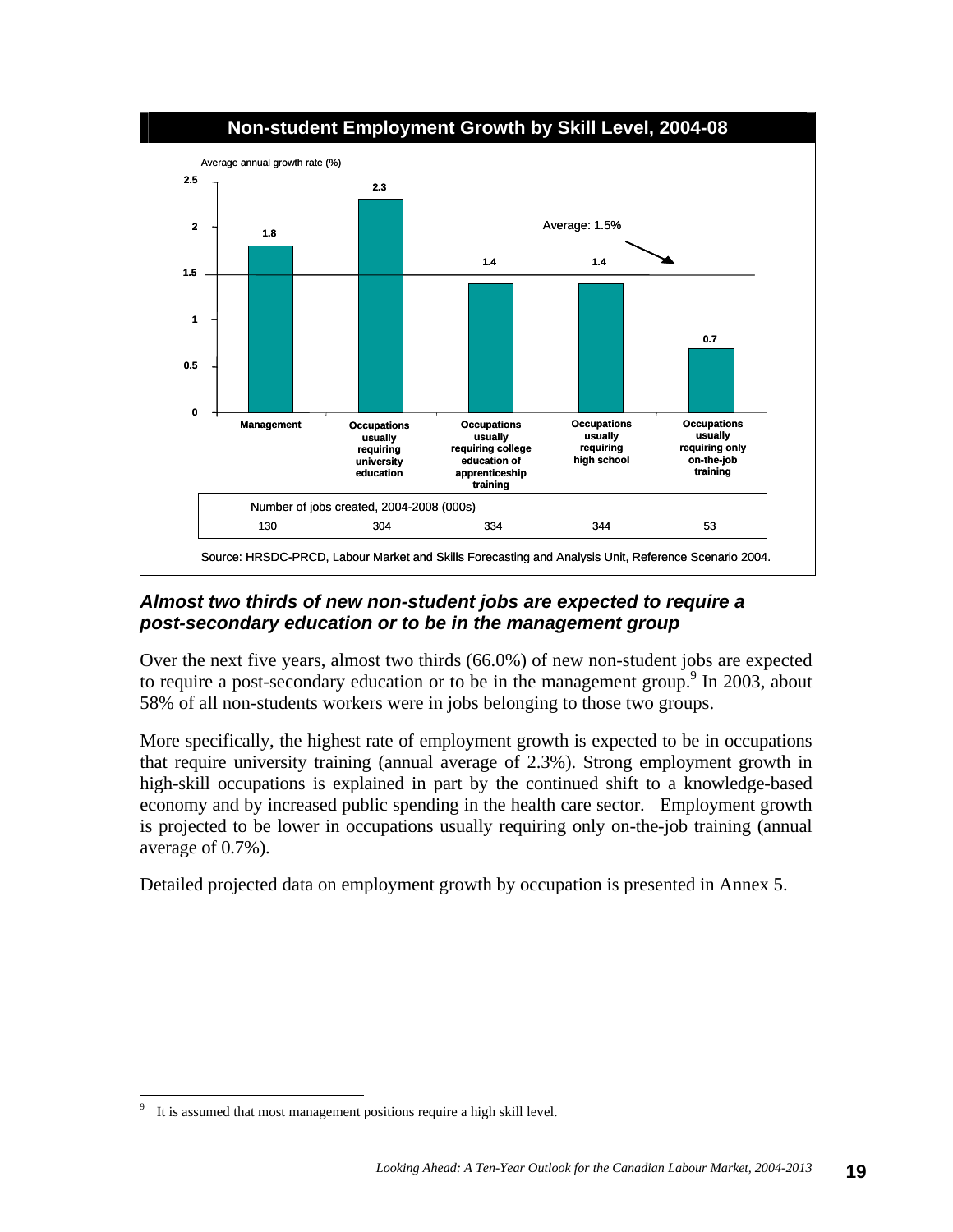#### *2.2.3 Job openings due to retirements*

Job openings will also occur as a result of retirements from the workforce. The projected number of retirements within each occupation is primarily determined by the interaction of two variables: the distribution of the workforce by age and the average age of retirement.<sup>10</sup> Retirement pressures should be highest for occupations with an older workforce and/or where the retirement age is relatively low. In 2003, the average age of employed workers was 39 years old while the median retirement age was 61.

Over the next five years, approximately 1.48 million people are expected to retire – about 2.0% of the workforce each year. Some occupational groups will experience stronger retirement pressures than others.

#### *Occupations with the strongest retirement pressures*

Two occupational groups are expected to be most affected by retirement pressures over the 2004-08 period. On average, 3.2% of workers in **social science, education and government service** are expected to retire each year because of the lower retirement age in this group (58 years) and of the older average age of its workforce (42 years). The key occupations pushing the retirement rate to above-average levels include elementary/secondary school teachers and educational counsellors, college and other vocational instructors, and university professors.

Approximately 2.6% of those employed in the **health** occupations are expected to retire annually, primarily because the workforce is older (42 years old). The key occupational groups driving this rate to above-average levels include managers in health, education social and community services, and nurse supervisors and registered nurses.

It is important to note that these two occupational groups are also expected to experience some of the fastest growth rates in expansion demand.

 $\overline{a}$ The projected number of annual retirements over 2004-08 is calculated by identifying the number of workers in each occupation within five years of their occupational-specific median retirement age. It is assumed that these workers will retire over the next five years as they approach the median retirement age. The annual average retirement rates are calculated as the ratios of projected number of annual retirements for each occupation to the 2003 occupational non-student employment levels.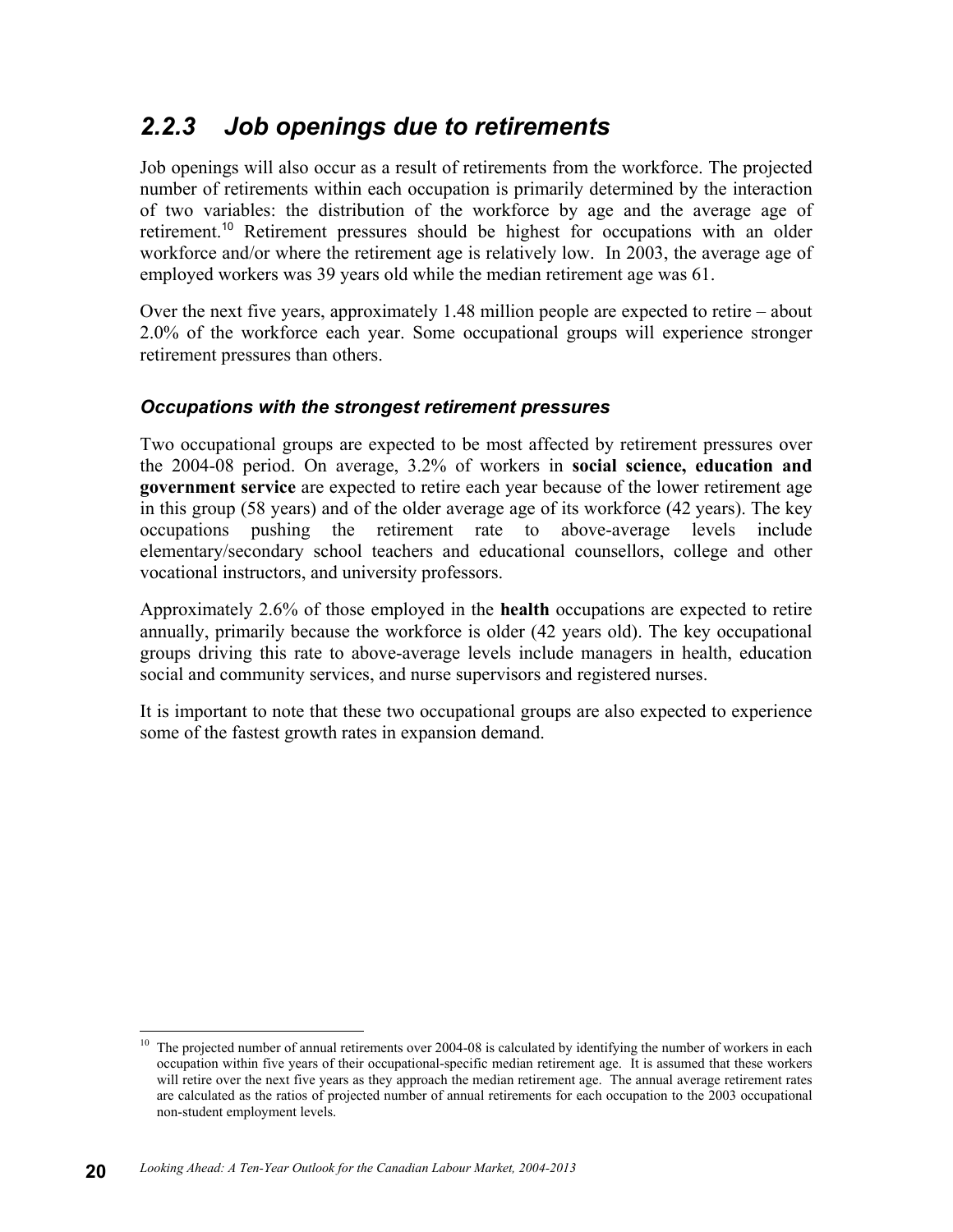

#### *Occupations with weak retirement pressures*

The **art, culture, recreation and sport** occupational grouping has the lowest projected retirement rate of all (1.3%). People in these occupations tend to retire later (at the age of 64, on average), while the average age of the workforce is 38 years old. Retirement rates are the highest for librarians, archivists, conservators and curators as well as for managers, but they are significantly lower for announcers and other performers, and for photographers and graphic arts technicians.

#### *Retirement pressures expected to be highest among higher-skill occupations*

In terms of skill level, retirement pressures are expected to be the greatest in occupations generally requiring university education (2.7%) and in management occupations (2.6%). The workforce in these two occupational groups is significantly older than the average – 41 and 44 years, respectively.

Conversely, retirement pressures are the weakest in occupations generally requiring less than a high school diploma and those generally requiring only on-the-job training. Both of these occupational groupings have a younger workforce. For example, the average age of the workforce in occupations generally requiring only on-the-job training is 35 years. Retirement pressures will be low for cashiers, occupations in food and beverage service, food counter attendants and kitchen helpers.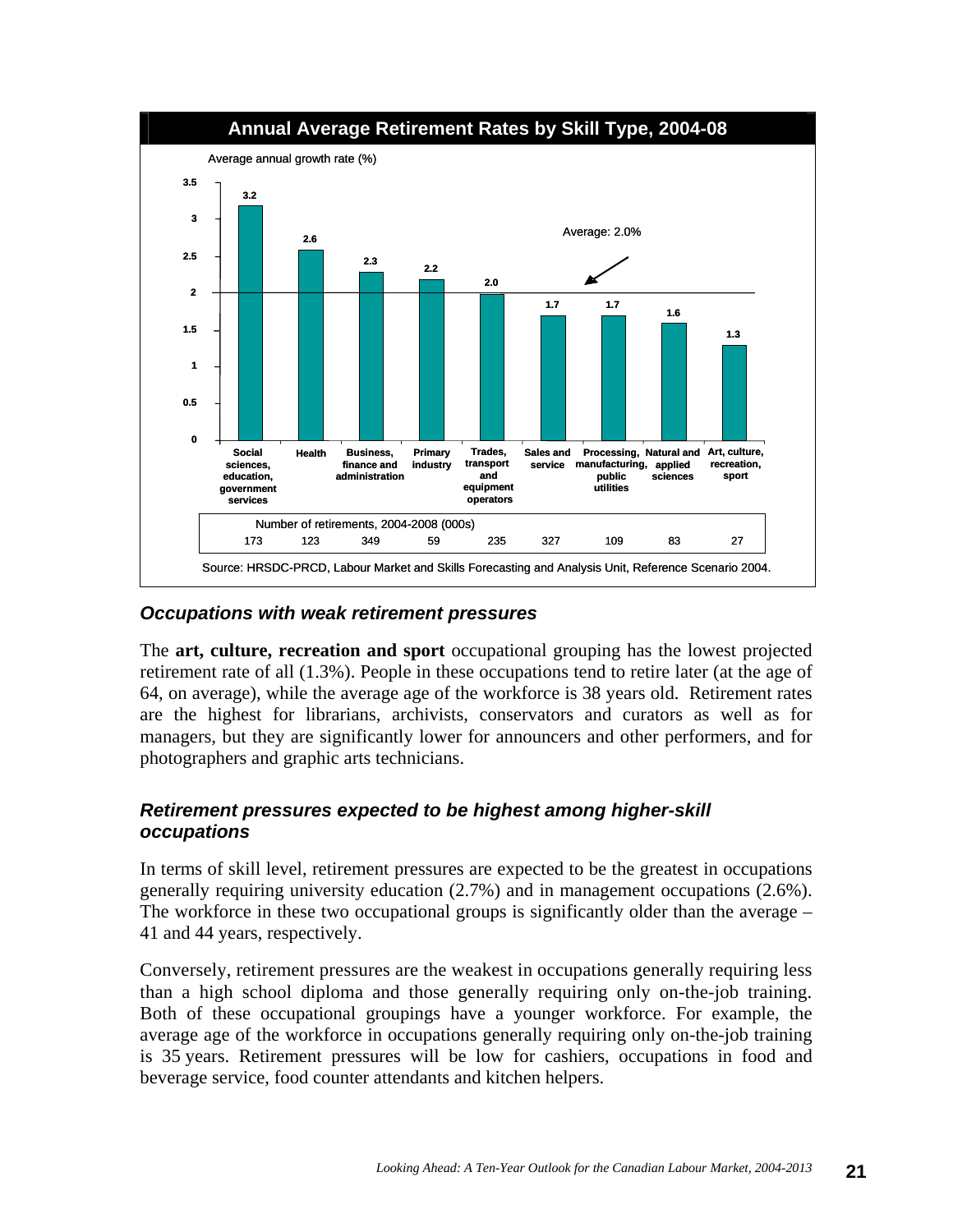

#### **2.3 Labour supply**

The number of potential new job seekers is estimated from the flows of students coming out of the formal education system every year (school leavers), of recent immigrants and of people re-entering the job market after a period of non-participation.

The number of new job seekers is then distributed among occupations. New entrants to the labour force from the formal educational system are distributed on an ex-ante basis where the transition is obvious (e.g. all nursing graduates are a potential new supply of nurses) or on an ex-post basis, using results from the National Graduate Surveys where the transition is not obvious (e.g. a MBA graduate). Recent immigrants entering the labour force are distributed among occupations on the basis of the 2001 Census, which contains information on the occupational distribution of immigrants who entered the Canadian labour market between 1996 and 2001. This distribution is used to avoid the confusion between an immigrant's "intended" occupation and his or her "actual" occupation. The occupational shares of new job seekers can be compared to the 2003 occupational share to give an indication of whether the new labour supply matches the current occupational structure.

#### *Occupations with a weak supply outlook*

Occupations in **business, finance and administration**, which accounted for 20% of nonstudent employment in 2003, are expected to attract 12% of new job seekers over the next five years. The influx is expected to be especially strong in the case of management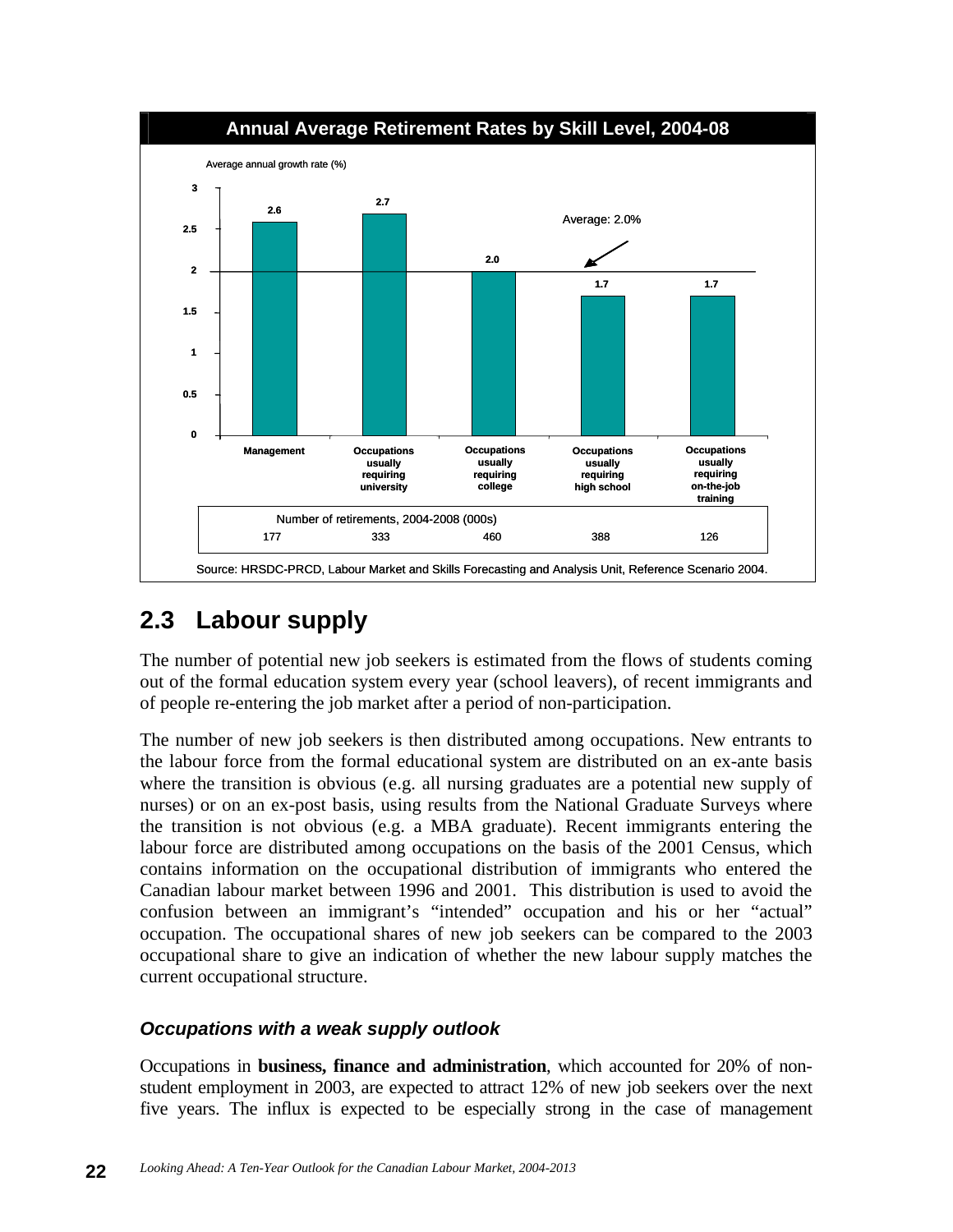occupations. The **health** sector, representing 6% of non-student employment in 2003, is expected to attract 4% of new job seekers. Many occupations in the health sector are forecast to experience weak supply, especially managers and some professional occupations (optometrists, chiropractors).

Low levels of new supply are also anticipated in some occupations in **trades, transport and equipment operators** (e.g. contractors and supervisors in trades, and stationary engineers and power station and system operators) as well as in some occupations in **processing, manufacturing and utilities** (e.g. supervisors in processing, and central control and process operators in manufacturing).

#### *Occupations with strong supply prospects*

Over the next five years, more than 44% of new job seekers are expected to be looking for work in **sales and service** occupations. Given that sales and service accounted for 27% of all non-student jobs in 2003, the share of new job seekers will be high in this occupational grouping. The new supply will be especially strong in the lower-skill occupations, such as elemental sales and service occupations (e.g. cashiers, cleaners, food counter attendants). However, some other sales and service occupations (e.g. police officers and firefighters) are not expected to face a strong influx of job seekers.



There is also a significant scope for new job seekers with regard to occupations in **art, culture, recreation and sport**, especially announcers and other performers, and athletes, coaches, referees and recreation leaders.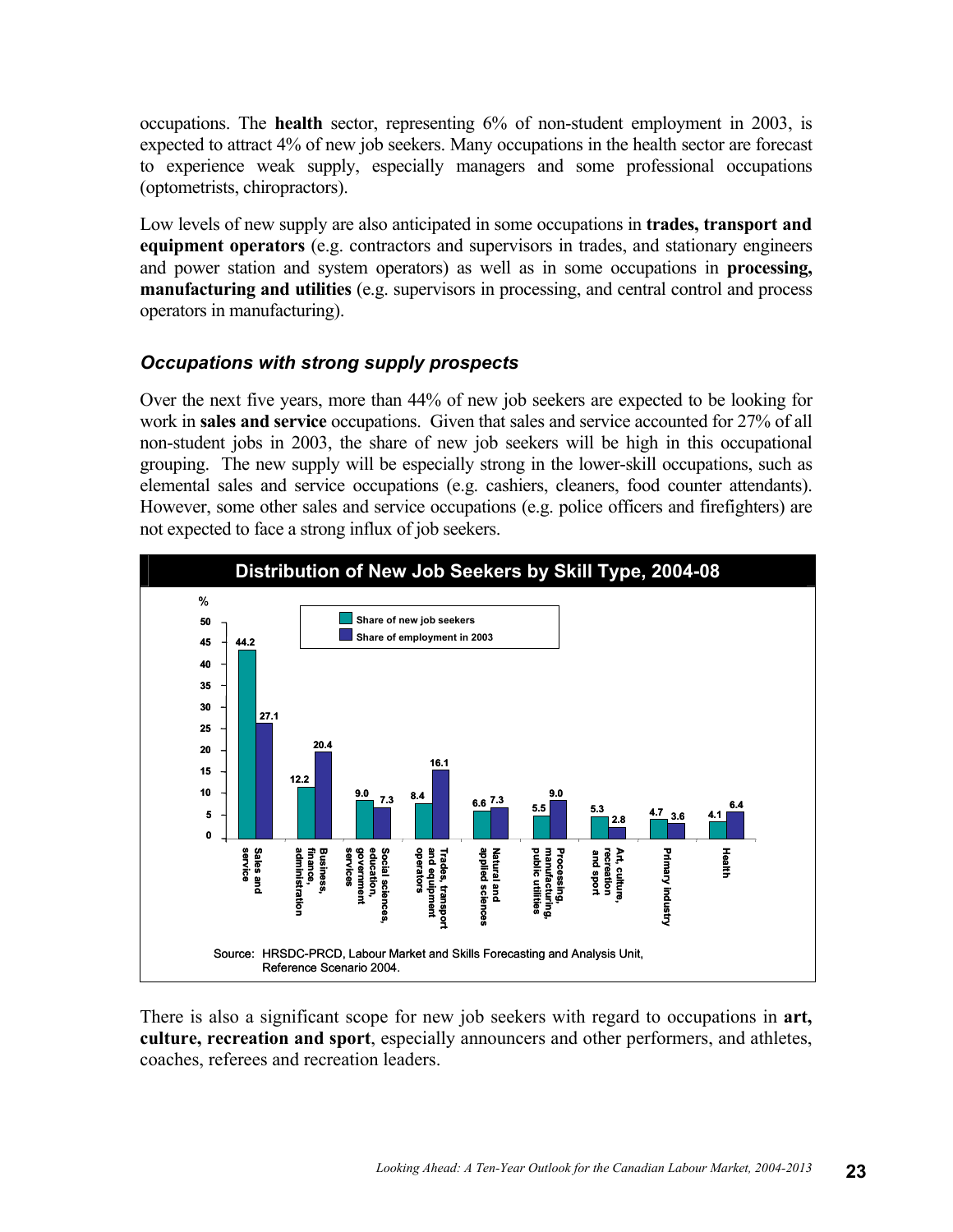#### *New supply expected to be strong in occupations usually requiring less than a post-secondary education*

Although occupations requiring post-secondary training accounted for 58% of 2003 non-student employment, only 42% of new entrants are expected to seek employment in these occupations. This result suggests generally tight labour markets for occupations in that group. This is expected to be the case in particular for occupations requiring at least a college diploma or apprenticeship training and for management occupations.



On the other hand, there should be a high proportion of people seeking jobs in occupations that do not require post-secondary education, especially occupations requiring only on-the-job training. More than 25% of new entrants are expected to seek employment in those occupations, surpassing the proportion of non-student employment in 2003 (10%).

#### **2.4 Future labour market conditions by occupation**

The determination of future labour market conditions for various occupations is achieved through a two-step process:

• First, an assessment of potential pressures is undertaken for each occupation. This is done by comparing the number of job openings to the number of new job seekers. Upward pressures will occur if the number of job openings is expected to significantly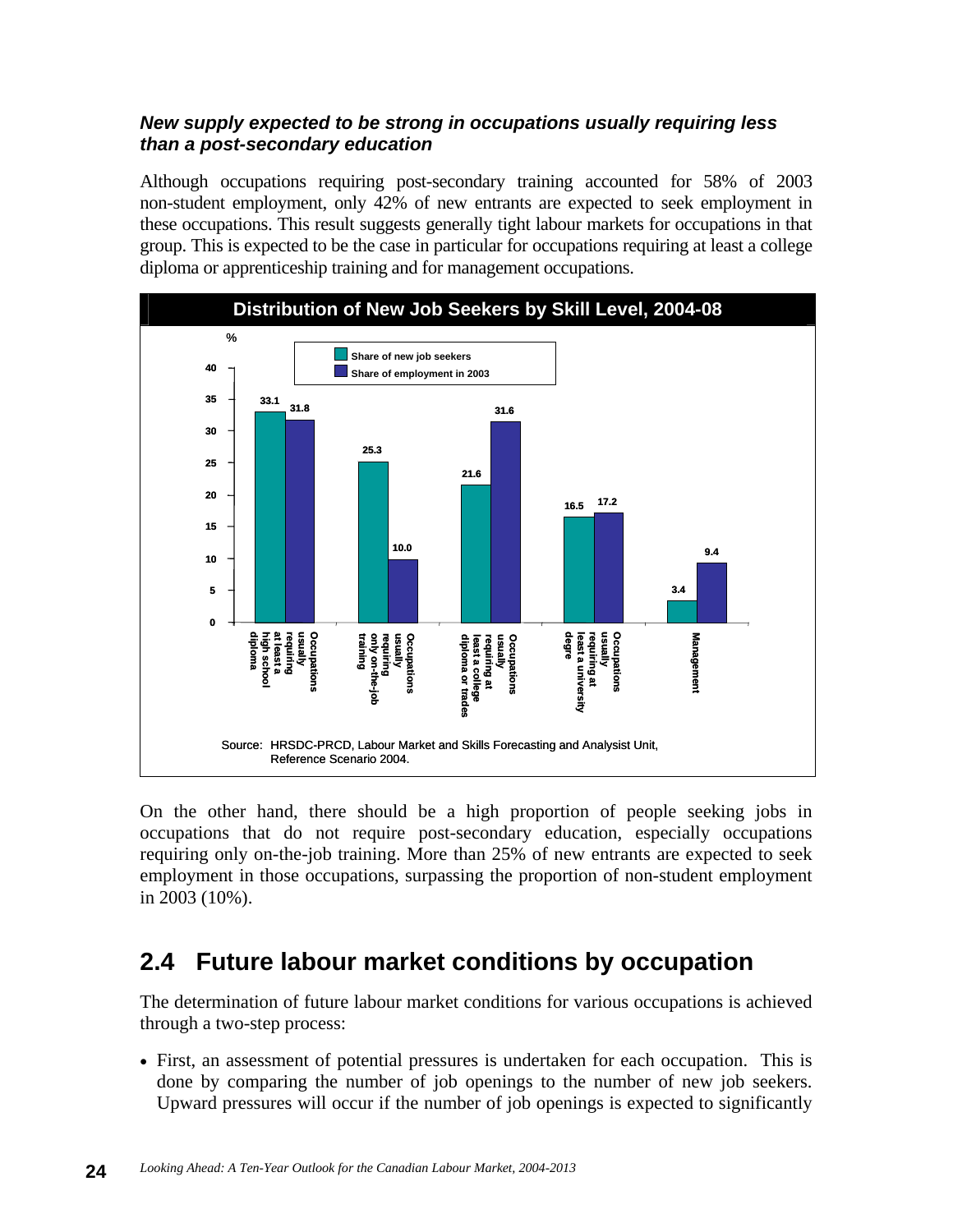exceed the number of new job seekers. Alternatively, if the number of job seekers is expected to significantly exceed the number of job openings, there will be downward potential pressures.<sup>11</sup>

• Second, by confronting current labour market conditions with the assessment of potential pressures, it is possible to assess future labour market conditions by occupation and to identify which occupations will experience significant labour market pressures.

The following table illustrates current labour market conditions by occupation (skill level and skill type), anticipated changes in labour demand and supply over the next five years, indications of potential pressures, as well as the resulting future labour market conditions.

| <b>Current and Future Labour Market Conditions by Occupation</b>                                                                                                                                                                      |                                             |                                        |                            |                    |                                   |                         |                                          |                                          |
|---------------------------------------------------------------------------------------------------------------------------------------------------------------------------------------------------------------------------------------|---------------------------------------------|----------------------------------------|----------------------------|--------------------|-----------------------------------|-------------------------|------------------------------------------|------------------------------------------|
|                                                                                                                                                                                                                                       | Non-student<br>employment<br>2003<br>(000s) | Current<br>labour market<br>conditions | Expansion<br>demand<br>(1) | Retirements<br>(2) | Labour<br>demand<br>$(3)=(1)+(2)$ | Labour<br>supply<br>(4) | Potential<br>pressures<br>$(3)$ vs $(4)$ | Future<br>labour<br>market<br>conditions |
| Total                                                                                                                                                                                                                                 | 14.613.1                                    | Fair                                   | A                          | A                  | A                                 | A                       |                                          | Fair                                     |
| Skill type                                                                                                                                                                                                                            |                                             |                                        |                            |                    |                                   |                         |                                          |                                          |
| Business, finance and administration                                                                                                                                                                                                  | 2.980.7                                     | Fair                                   | A                          | AA                 | A                                 | A                       | $\equiv$                                 | Fair                                     |
| Natural and applied sciences                                                                                                                                                                                                          | 1.064.4                                     | Fair                                   | AA                         | A                  | A                                 | A                       | $\equiv$                                 | Fair                                     |
| Health                                                                                                                                                                                                                                | 934.6                                       | Good                                   | AA                         | AA                 | AA                                | A                       | Up                                       | Good                                     |
| Social science, education, government<br>service and related                                                                                                                                                                          | 1,073.2                                     | Fair                                   | AA                         | AA                 | AA                                | AA                      |                                          | Fair                                     |
| Art, culture, recreation and sport                                                                                                                                                                                                    | 408.8                                       | Fair                                   | A                          | A                  | <b>BA</b>                         | AA                      | Down                                     | Fair*                                    |
| Sales and service                                                                                                                                                                                                                     | 3,952.9                                     | Limited                                | A                          | A                  | A                                 | AA                      | Down                                     | Limited                                  |
| Trade, transport and equipment<br>operators                                                                                                                                                                                           | 2.351.2                                     | Fair                                   | A                          | A                  | A                                 | A                       |                                          | Fair                                     |
| Primary industry                                                                                                                                                                                                                      | 527.2                                       | Limited                                | <b>BA</b>                  | A                  | A                                 | AA                      | Down                                     | Limited                                  |
| Processing, manufacturing and utilities                                                                                                                                                                                               | 1.319.7                                     | Limited                                | A                          | A                  | A                                 | A                       |                                          | Limited                                  |
| Skill level                                                                                                                                                                                                                           |                                             |                                        |                            |                    |                                   |                         |                                          |                                          |
| Management                                                                                                                                                                                                                            | 1.372.1                                     | Good                                   | A                          | AA                 | AA                                | <b>BA</b>               | Up                                       | Good                                     |
| University degree                                                                                                                                                                                                                     | 2,513.6                                     | Fair                                   | AA                         | AA                 | AA                                | A                       | Up                                       | Fair*                                    |
| College diploma or apprenticeship<br>training                                                                                                                                                                                         | 4.612.1                                     | Fair                                   | A                          | A                  | A                                 | A                       |                                          | Fair                                     |
| High school diploma                                                                                                                                                                                                                   | 4.653.4                                     | Fair                                   | A                          | A                  | A                                 | A                       | $\equiv$                                 | Fair                                     |
| Only on-the-job training                                                                                                                                                                                                              | 1.461.5                                     | Limited                                | <b>BA</b>                  | A                  | <b>BA</b>                         | <b>BA</b>               | Down                                     | Limited                                  |
| AA = above average; A = average; BA = below average; $-$ = no change; * = pressures insufficient to change future conditions.<br>Source: HRSDC-PRCD, Labour Market and Skills Forecasting and Analysis Unit, Reference Scenario 2004. |                                             |                                        |                            |                    |                                   |                         |                                          |                                          |

#### *Labour market conditions to remain good in health sector occupations…*

Potential pressures over the next five years are expected to be strongest in the health sector. This results from an above-average increase in expansion demand, an aboveaverage number of people retiring, and an average increase in new supply. Current labour market conditions are already good for this occupational grouping, and they are expected to remain favourable in the future.

 $\overline{a}$ 

<sup>11</sup> Potential pressures by occupation are thus assessed using a quantitative estimate of new demand and supply. Growth in earnings is not used in this assessment, given the difficulty of forecasting this variable at a detailed occupational level.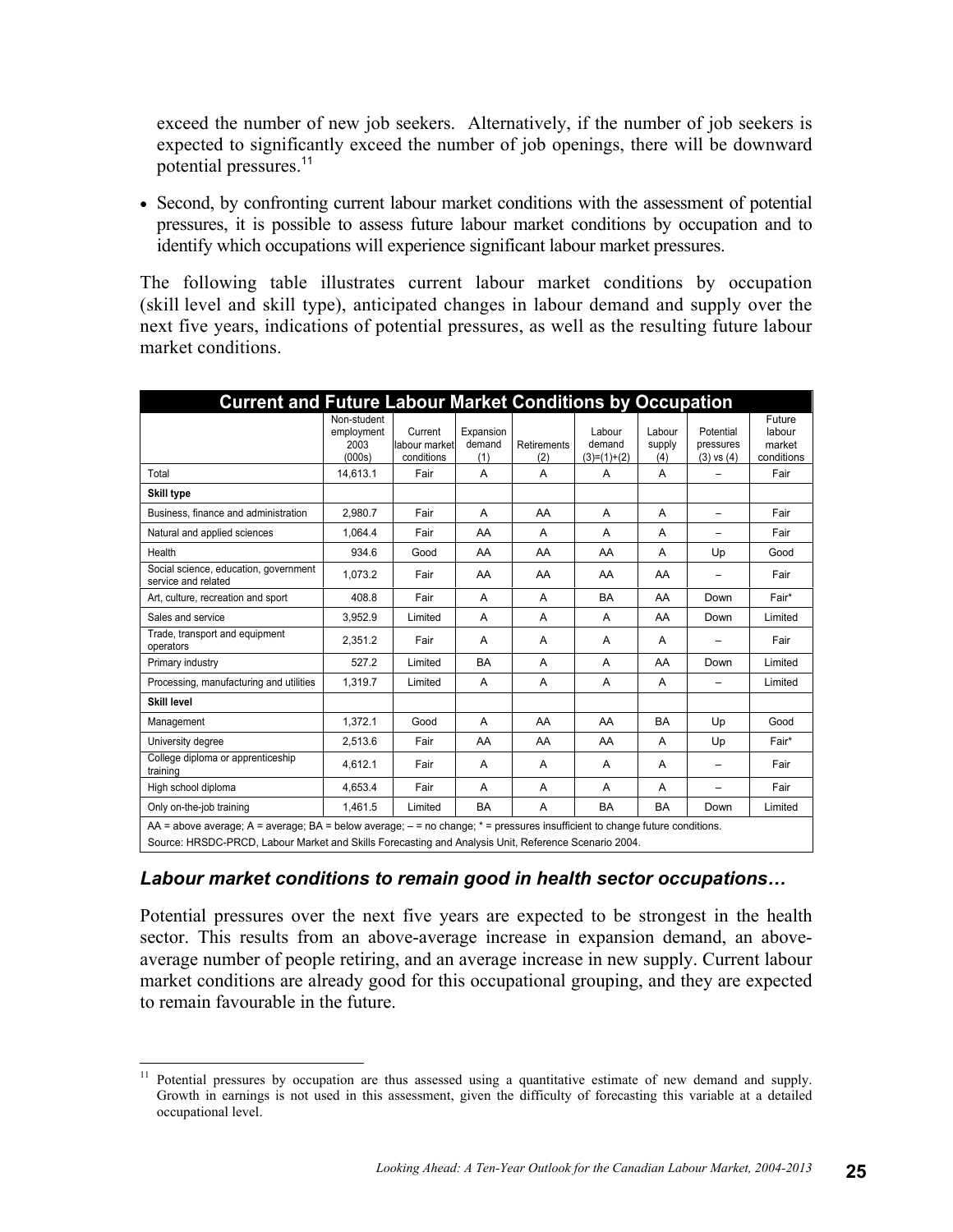Potential pressures are expected to be weak over the next five years for the following occupational groupings: sales and services; art, culture, recreation and sport; and the primary industry. This generally follows from below-average or average growth in expansion demand and in the number of people retiring, and from an above-average growth in new supply.

#### *…and in management occupations*

Increasing pressures in management occupations and in those generally requiring university education are projected over the next five years, but for the latter group, these pressures will be insufficient to establish good future conditions. Current conditions are limited for occupations requiring only on-the-job training, and the potential pressures are expected to be weak, which means that future conditions will remain limited.

However, that analysis does not mean that all occupations within these groups are expected to experience identical pressures. Annex 6 presents detailed results for all two-digit occupations (25 occupational groupings) and three-digit occupations (139 occupations). For example, professional occupations in business and finance (a two-digit occupational grouping) have fair future labour market conditions, but one of the two three-digit occupations within this group (human resources and business service professionals) has good future labour market conditions.

#### **2.5 Occupations facing significant labour market pressures**

The methodology used by the U.S. Bureau of Labor Statistics to identify occupations experiencing significant current labour market pressures was outlined in Section 1.5. It was pointed out that this methodology tends to underestimate the number of such occupations. Here, we expand that method to facilitate the identification of occupations that are currently facing labour market pressures and are expected to continue to do so over the next five years. Several conditions must be met for an occupation to be classified as facing significant future labour market pressures:

- The occupation must currently have an unemployment rate at least 30% below average and must meet, at the minimum, one of the two other thresholds identified by the BLS – namely, an employment growth rate at least 50% faster than the average, or wage increase at least 30% faster than average.
- The occupation must be rated as facing "good" current and future labour market conditions.
- The occupation must have at least 10,000 workers to avoid spurious results generated by unreliable data.
- Increases in the demand for workers that occur as a result of expansion demand and retirements must significantly exceed additions to the supply of workers from immigration and from the formal education system.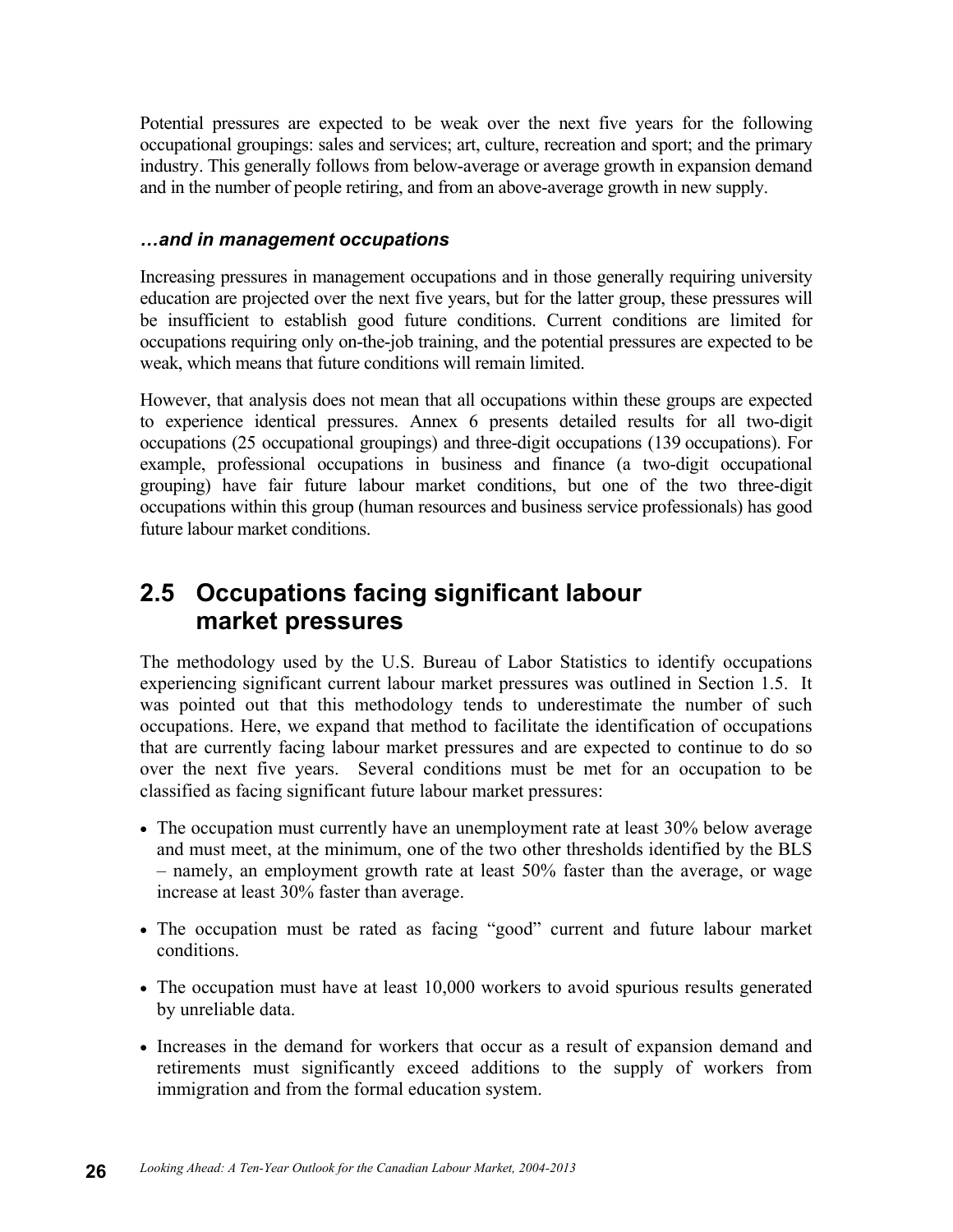The following table highlights some of the occupations currently facing pressures (at the three- and four-digit 1991 SOC level):

| <b>Skill type</b>                  | <b>Occupations</b>                                                                              | Non-student<br>employment<br>2003<br>(000s) |
|------------------------------------|-------------------------------------------------------------------------------------------------|---------------------------------------------|
| Business,                          | Human resources managers (SOC 0112)                                                             | 30.1                                        |
| finance and                        | Banking, credit and other investment managers (SOC 0122)                                        | 57.1                                        |
| administration                     | Specialists in human resources (SOC 1121)                                                       | 53.0                                        |
|                                    | Loan officers (SOC 1232)                                                                        | 40.5                                        |
|                                    | Medical secretaries (SOC 1243)                                                                  | 51.0                                        |
| Natural and<br>applied<br>sciences | Civil engineers (SOC 2131)                                                                      | 37.3                                        |
| Health                             | Managers in health care (SOC 0311)                                                              | 20.8                                        |
|                                    | Physicians, dentists and veterinarians (SOC 311)                                                | 90.1                                        |
|                                    | Optometrists, chiropractors and other health diagnosing and<br>treating professionals (SOC 312) | 10.9                                        |
|                                    | Pharmacists (SOC 3131)                                                                          | 19.0                                        |
|                                    | Physiotherapists (SOC 3142)                                                                     | 17.6                                        |
|                                    | Nurse supervisors and registered nurses (SOC 315)                                               | 256.6                                       |
|                                    | Medical laboratory technologists and pathologists' assistants (SOC<br>3211)                     | 18.4                                        |
|                                    | Medical laboratory technicians (SOC 3212)                                                       | 22.5                                        |
|                                    | Dental hygienists and dental therapists (SOC 3222)                                              | 13.6                                        |
|                                    | Ambulance attendants and other paramedical occupations<br>(SOC 3234)                            | 16.3                                        |
| Social science,                    | Managers in public administration (SOC 041)                                                     | 33.3                                        |
| education and                      | Psychologists (SOC 4151)                                                                        | 14.9                                        |
| government<br>service              | Social workers (SOC 4152)                                                                       | 46.0                                        |
| Sales and                          | Police officers and firefighters (SOC 626)                                                      | 91.1                                        |
| service                            | Elemental medical and hospital assistants (SOC 663)                                             | 18.1                                        |
| Trades.                            | Residential home builders and renovators (SOC 0712)                                             | 68.8                                        |
| transport and<br>equipment         | Supervisors in printing and related occupations (SOC 7218)                                      | 12.7                                        |
| operators                          | Aircraft mechanics and aircraft inspectors (SOC 7315)                                           | 16.0                                        |
|                                    | Power systems and power station operators (SOC 7352)                                            | 10.2                                        |
| Processing,                        | Manufacturing managers (SOC 0911)                                                               | 85.5                                        |
| manufacturing<br>and utilities     | Supervisors in plastic and rubber products manufacturing<br>(SOC 9214)                          | 14.4                                        |
|                                    | Supervisors in other mechanical and metal products manufacturing<br>(SOC 9226)                  | 32.3                                        |
|                                    | Petroleum, gas and chemical process operators (SOC 9232)                                        | 13.4                                        |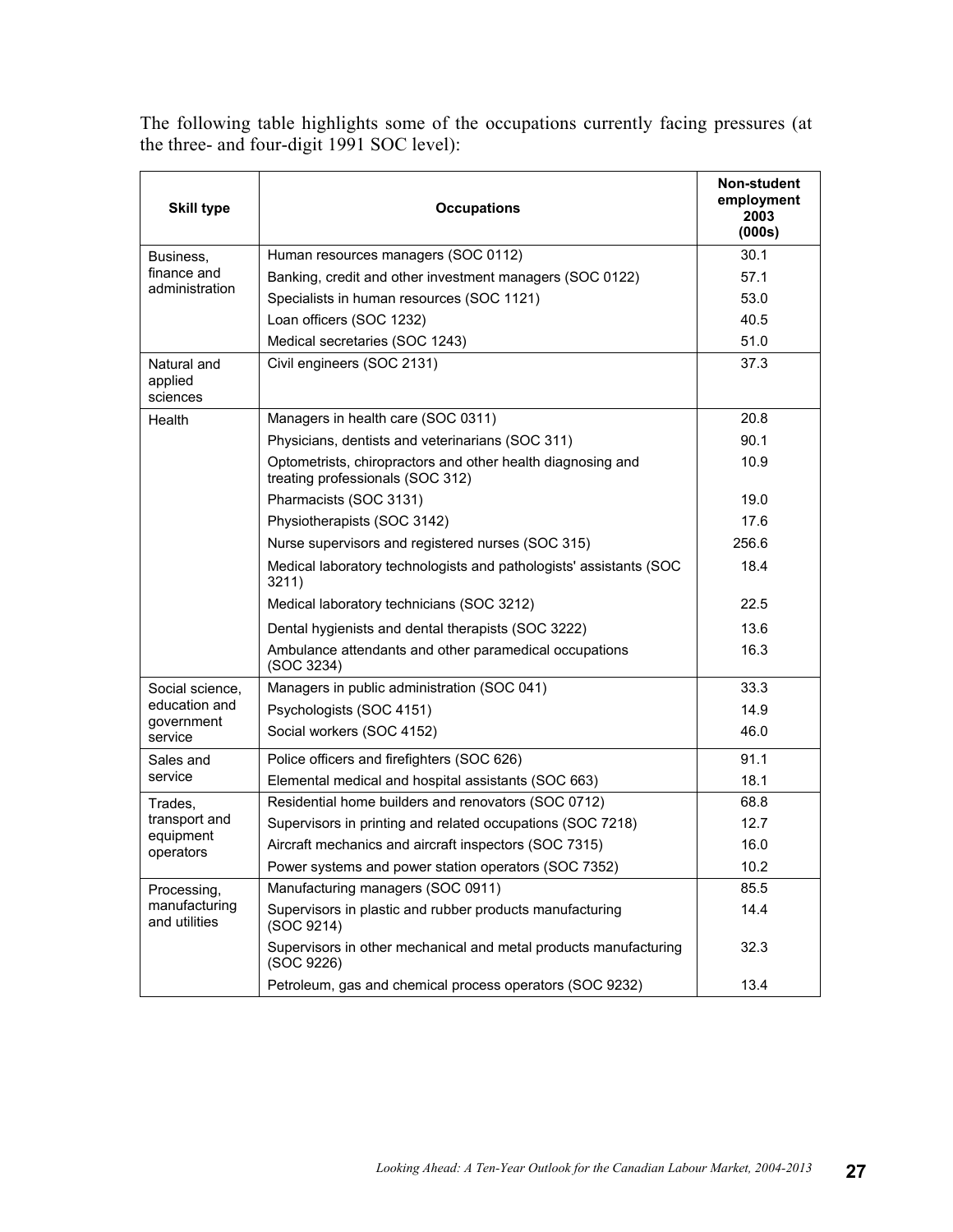As was previously determined, the largest number of occupations expected to be facing labour market pressures is concentrated in the health sector. Pressures are expected to be particularly acute for such occupations as doctors, nurses, pharmacists, medical technologists and technicians, and assisting occupations in support of health services. Growth in labour demand will follow from the aging of the population, increased government funding for health care and the high number of retirements. Supply growth is expected to be relatively weak. Immigration will be limited because of foreign credential recognition issues and of the strong global demand for health care workers. New supply from the education system will also be limited as result of the long training time (up to seven years for doctors) and of problems in the institutional capacity to handle new enrolments.

Other occupational groupings expected to experience future pressures include:

- management occupations (e.g. managers in public administration and human resources managers), largely as a result of above-average levels of retirements;
- occupations in social sciences and government service (especially psychologists and social workers), as a result of increased government funding and above-average levels of retirement;
- selected occupations in the sales and service sector (e.g. police officers and firefighters), largely as a result of increased demand for security and above-average levels of retirements; and
- several occupations in the trades (especially home builders and renovators, aircraft mechanics and inspectors, power systems and power station operators), as a result of average growth in new demand but below-average growth in new supply.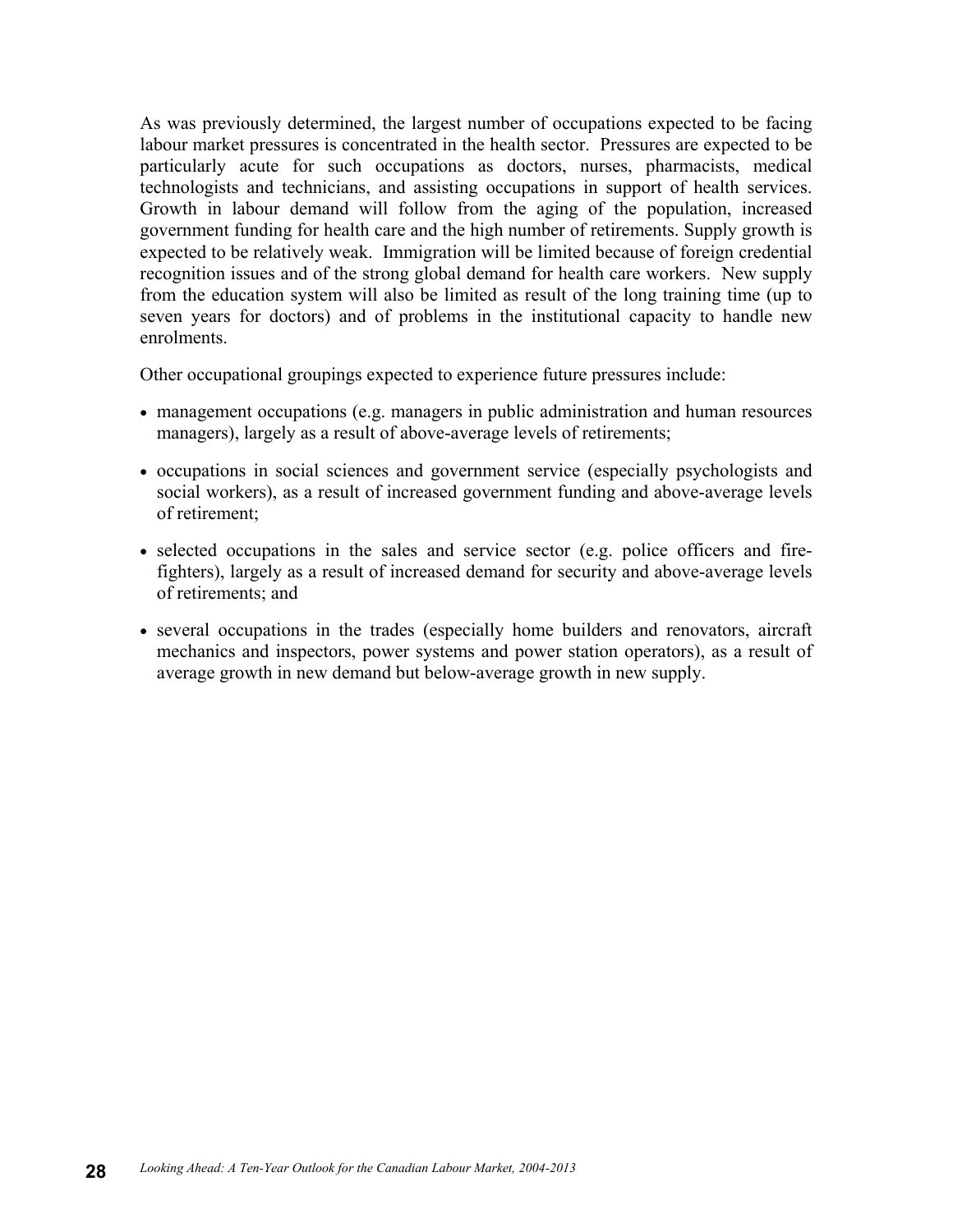# *Chapter 3: Concluding Remarks*

Policy decisions are often based upon an uncertain view of how the future will unfold. The use of forecasting models represents a strategy to deal with such uncertainty. In the labour market area, forecasting models help to identify the most likely trends in the demand and supply of labour (i.e. skills) over the medium to long term. The models and the resulting projections also represent a useful tool for policy issue verification and policy analysis.

It is important to note that the purpose of this labour market outlook is not to predict employment levels with as small a margin of error as possible. It cannot do so for two reasons. First, all forecasts are conditional upon a set of demographic, macroeconomic, industrial and labour market assumptions, and these could turn out to be erroneous. At the same time, however, the information content of the broad trends on which the assumptions are based should be of value. Updating the forecast on an annual basis thus makes it possible to integrate recent developments that are pertinent to occupational projections. Second, the HRSDC occupational projections exercise is used to identify prospective gaps between labour demand and supply over the medium term. By definition, prospective gaps do not actually materialize in subsequent data: if supply falls short of prospective demand, employment figures show the former, not the latter. Thus the determination of future labour market conditions by occupation provides an *ex ante* view of the labour market. If the prospective gaps become known (through labour market information products for instance) and labour supply (e.g. educational choices) or demand (e.g. firm location decision) behaviour is affected by them, they will have an impact on future labour market conditions (*ex post*). For example, this report has highlighted significant labour market pressures and assigned a "good" current and future labour market conditions rating to several occupations. If, on the basis of this information, a large proportion of students choose a field of study associated with one of these occupations, then labour supply in that occupation will increase, leading to a lessening of pressures and possibly calling for a change in the future labour market condition rating.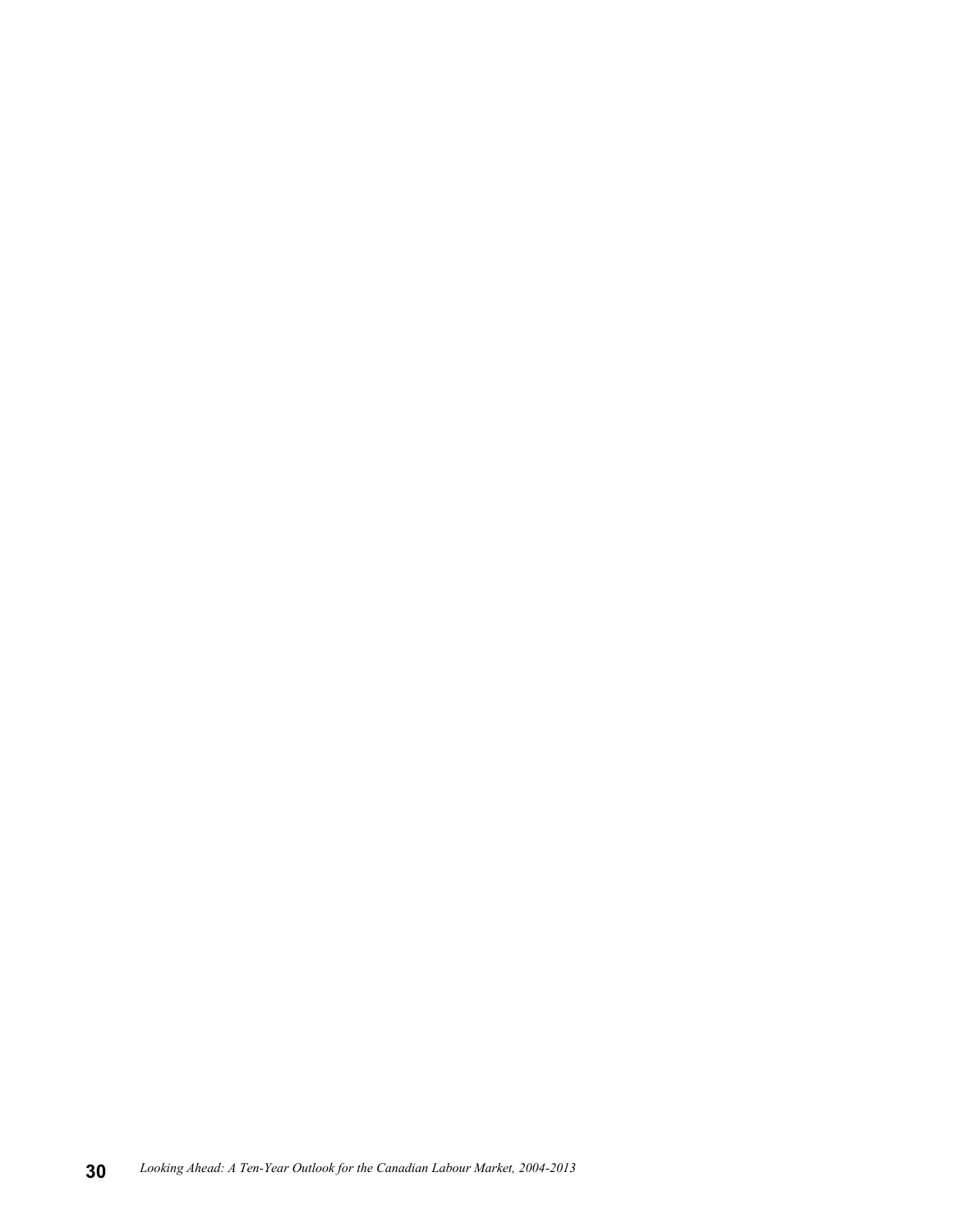# **Annex 1: National Occupational Classification Matrix** *Annex 1: National Occupational Classification Matrix*

http://www23.hrdc-drhc.gc.ca/2001/e/generic/matrix.pdf **http://www23.hrdc-drhc.gc.ca/2001/e/generic/matrix.pdf**

# Développement des<br>ressources humaines Human Resources<br>Development Canada

|                                                                                                                                                                                                                                        | PROCESSING MANUFACTURING<br>ၜ                                                          |                                                                                         | Managers in Manufacturing and Utilities<br>$\mathbb{\overline{S}}$                                                                                                                  |                                                                                                                                                                                                                                                                                                                                                                             | Supervisors Processing Occupations<br>Supervisors , Assembly and Fabrication<br>Central Control and Process Operators<br>In Manufacturing and Processing<br>Major Geoup 92<br>PROCESSING, MANUFACTURING<br>AND UT ILITIES SUPERVISORS<br>AND SKILLED OPERATORS<br>588                                                                                                                                     | Major Group 94%<br> PROCRESS DPERATORS AND<br> ASSEMBLERS<br> ASSEMBLERS                                                                                                                                                                                                                                                     | Labourers in Processing, Manufacturing<br>and Ultilities<br>Major Group 96<br>LABO LRERS IN PROCESSING.<br>MANUFACTURING AND UTILITIES<br>$\overline{\mathbb{S}}$                                                                                                                                                         | Canadä                         |
|----------------------------------------------------------------------------------------------------------------------------------------------------------------------------------------------------------------------------------------|----------------------------------------------------------------------------------------|-----------------------------------------------------------------------------------------|-------------------------------------------------------------------------------------------------------------------------------------------------------------------------------------|-----------------------------------------------------------------------------------------------------------------------------------------------------------------------------------------------------------------------------------------------------------------------------------------------------------------------------------------------------------------------------|-----------------------------------------------------------------------------------------------------------------------------------------------------------------------------------------------------------------------------------------------------------------------------------------------------------------------------------------------------------------------------------------------------------|------------------------------------------------------------------------------------------------------------------------------------------------------------------------------------------------------------------------------------------------------------------------------------------------------------------------------|---------------------------------------------------------------------------------------------------------------------------------------------------------------------------------------------------------------------------------------------------------------------------------------------------------------------------|--------------------------------|
| $\infty$                                                                                                                                                                                                                               | OCCUPATIONS UNIQUE<br>TO PRIMARY INDUSTRY                                              |                                                                                         | Managers in Primary Production<br>(Except Agriculture)<br>$\overline{\mathbb{8}}$                                                                                                   |                                                                                                                                                                                                                                                                                                                                                                             | r) Supervisors, Logging and Forestry<br>25 Underground/Mines, Oli and Gas Dirles<br>36 Underground/Mines, Oli and Gas Dirles<br>36 Underground/Mines, Oliveiran<br>56 Entering Viewel Masses and Supervisors<br>86 Entering Viewel Masses and<br>Major Group 82<br>Skill Edoccupations N<br>Primary Industry<br>599 59 8                                                                                  | 841 Mine Service Workers and Operators<br>842 Loggillg and Exterly Workers<br>842 Loggillg and Foresty Workers<br>844 Other Fishing and Trapping Occupations<br>Major Group 84<br>INTERMEDIATE OCCUPATIONS IN<br>PRIMARY INDUSTRY                                                                                            | Major Group 86<br>LABOURERS IN PRIMARY INDUSTRY<br>861 Primary Production Labourers                                                                                                                                                                                                                                       | MP53-25-3-2001<br>LM-279-05-01 |
| The National Occupational Chastification (NOC) marks provident of the dasalfication at the more provident than the NOC is accessible on the basis of skill.<br>The National Charles of the Charles Charles and the Charles of the<br>N | <b>TRADESTRANSPOTT AND<br/>EQUIPMENT OPERATORS AND</b><br>RELATED OCCUPATIONS          |                                                                                         | Managers in Construction and Transportation<br>Facility Operation and Maintenance Managers<br>$\overline{\rm s}$                                                                    |                                                                                                                                                                                                                                                                                                                                                                             | Major Group 72/73<br>TRADES AND SKILLED TRANSPORT AND<br>EQUIPMENT OPERATORS                                                                                                                                                                                                                                                                                                                              | Motor Vehicle and Transit Drivers<br>Other Transport Equipment Operation and Realated Workers<br>Other Transport Equipment Operation and Realated Workers<br>Cultur I to all res, Regaling ways and Shamples<br>Major Group 74<br>ENGIEMENT OPERATION, INSTALLININ<br>AND MANTENANCE<br>AND MANTENANCE<br>포웠었곳               | Major Group 76<br>TRUCES HELPERS, CONSTRUCTION LABOURERS<br>AND RELATED OCCUPATIONS<br>761 Trades Helpers and Labourers<br>762 Public Works and Other Labourers, n.e.c.                                                                                                                                                   |                                |
|                                                                                                                                                                                                                                        | SALESAND SERVICE<br>ဖ                                                                  |                                                                                         | 1 Sales, Marketing and Advertaing<br>2 Maragers in Robel Trade<br>3 Maragers in Food Service and<br>4 Maragers in Other Service<br>4 Maragers in Other Services<br>5 88 88          |                                                                                                                                                                                                                                                                                                                                                                             | 21 Sales and Service Supervisors<br>22 Whose Market School (Results Sales Coorpations<br>26 Whose Market School (Results Sales Coorpations<br>26 Whose Andreas Constants (Results Sales Coorpations)<br>26 Whose Michael Coorpations (Resu<br>Major Group 62<br>SKILLED SALES AND SERVICE<br>OCCUPATIONS<br>59 9 5985                                                                                     | 1 Sales Representatives (Workesale Tanda<br>2 Octuvalization 1 Travel and Accordings<br>3 Octuvalization 1 Travel and Accordings<br>4 Dour and Recreational Guide and Castrico<br>5 Octuvalization 1 Force and Bowlesgov (Workesale 2001)<br><br>Major Group 64<br>INTERMEDATE SALES AND<br>SERVICE OCCUPATIONS<br>2882 8888 | g (однына на Ratato Coppating<br>9 К Росс Социал Алакаета, Клонин Ирия<br>65 Кока Одна и Алакаета, Клонин Ирия<br>65 Кока Одна и Велико Социалист<br>67 Олег Волинда Service Социалиста<br>68 Олег Волинда Service Социалиста<br>Maip réroup és<br>ELEMENTAL SALES AND SERVICE<br>OCCUPATIONS<br>593 335<br>$\mathsf{\$}$ |                                |
| 5                                                                                                                                                                                                                                      | <b>COLTURE, RECRATION</b><br>CULTURE, RECRATION                                        | Major Group 00<br>SENIOR MANAGEMENT OCCUPATIONS<br>001 Legslators and Senior Management | 051 Managers in Art, Culture, Recreation                                                                                                                                            | 511 Libratians, Archivists, Conservators<br>512 - Witting, Translating and Public Realstons<br>513 - Creative and Performing Artiss<br>Maip Formup 51<br>PROFESSIONAL OCCUPATIONS<br>IN ART AND CULTURE                                                                                                                                                                     | r1 Tapinial Coopalistei (Libraire, Archives,<br>2 Thompson Cooperation (Libraire, Archives, 2015)<br>2 Thompson Coophicide Sciences and<br>2 Thompson Cooperation (Sciences and Sciences)<br>Michael Cooperation (Michael Cooperation)<br>2 A<br>Maior Group 52<br>TECHNICA AND SKILLED<br>RECREATIONS IN ART, CULTURE,<br>RECREATION AND SPORT<br>$\overline{\mathbb{S}}$ $\overline{\mathbb{S}}$<br>838 |                                                                                                                                                                                                                                                                                                                              |                                                                                                                                                                                                                                                                                                                           |                                |
|                                                                                                                                                                                                                                        | OCCUPATIONS IN SOCIAL<br>SCIENCE, EDUCATION<br>GOVERNMENT SERVICE<br>AND RELIGION<br>4 |                                                                                         |                                                                                                                                                                                     | 4:11 : Lindges Linving a and Drudesc Nobels<br>4:41 : Society and Drume Market School (1998)<br>4:45 : Society and Drume Market School (1998)<br>4:55 : Society and Drume School (1998)<br>4:16 : Representation (1998)<br>4:16 : Representat<br><b>Major George 41<br/>PROFESSIOCHE CELOUGNION,<br/>CASCOMAL SCIENCE EEU CONNIC<br/>CASCOMAL SEN CESS AND<br/>RELIGION</b> | Mailpid Point Discount of State Providers (1998)<br>MW 2020 ASSON SERVICES, EDUCATION<br>MW 2020 ASSON SERVICES, EDUCATION<br>421 Paranges & Scale Service Worker<br>Construction in Education and Reignal                                                                                                                                                                                                |                                                                                                                                                                                                                                                                                                                              |                                                                                                                                                                                                                                                                                                                           |                                |
| <b>NIX 2001</b><br>S                                                                                                                                                                                                                   | <b>HEALTH OCCUPATIONS</b>                                                              |                                                                                         | Managers in Health, Education, Social and Community Services<br>Managers in Public Administration<br>$\bar{8}\bar{3}$                                                               | 311 Physicians, Dentista and Veter hastats<br>2312 Metals Dagnosing and Treaty of Divisi<br>3313 Photosasceala, popularisation of Divisi<br>3313 Photosasceala, popularisation (Municipalis<br>314 Thereby and Assessme Registered Nurses<br><br>SIONAL OCCUPATIONS<br>Major Group 31<br>PROFESSI<br>IN HEALTH                                                              | 321 Medical Technologiats and Techniclairs<br>322 Technical Orcoupediors in Dertail Health<br>323 Care and Pechnical Orchitects Dertail Health<br>323 Care (Except Dertail)<br>Major Group 32<br>TECHNICAL AND SKILLED<br>OCCUPATIONS IN HEALTH                                                                                                                                                           | 341 Assisting Occupations in Support of Health<br>Major Geoup 34<br>ASSISTING OCCUPATIONS IN<br>SUPPORT OF HEALTH SERVICES                                                                                                                                                                                                   |                                                                                                                                                                                                                                                                                                                           |                                |
| LA TO N M A TU C C C C D TA A L O N A L O C C C C D D C C C O TA A C N A T O N M A T                                                                                                                                                   | <b>NATURAL AND APPLIED</b><br>SCIENCESAND RELATED<br>SCIENCESAND RELATED<br>2          |                                                                                         | 021 Managers in Engineering Architecture,                                                                                                                                           | 211 Physical Storeophysicals<br>221 Christopherical Editorial and Chambal<br>224 Christopherical Editorial and Chambal<br>224 Christopherical International<br>225 Computer and International and Acuate<br>221 Computer and International an<br>Major Group 21<br>PROFESISIONAL O COUPATIONS<br>IN NATURAL AND APPLIED<br>SCIENCES                                         | 22 Topped Conations in Principal<br>22 Topped Conations in Concerning<br>22 Topped Concerning in European State<br>22 Topped Concerning in European State<br>22 Topped Concerning in European State<br>22 Topped Concerning State State<br>23 To<br>Maior Group 22<br>TECHNICAL OCCUPATIONS RELATED<br>TO NATURAL AND APPLIED SCIENCES                                                                    |                                                                                                                                                                                                                                                                                                                              |                                                                                                                                                                                                                                                                                                                           |                                |
|                                                                                                                                                                                                                                        | AND ADMINISTRATION<br>AND ADMINISTRATION<br>٣                                          | Ť                                                                                       | 1 Administrative Services Managers<br>2 Managers in Financial and Business<br>3 Services in Communication<br>3 (Except Broadcasiting)<br>$\overline{5} \overline{8}$ $\overline{8}$ | 111 Audibos, Accountants and<br>112 Investment Professionals<br>112 Incides/Loais<br>Major Group 11<br>PROFESSO MALO COUPATIONS<br>IN BUSINESS AND FINANCE                                                                                                                                                                                                                  | 121 Clerical Supervisors<br>122 France and hard processions<br>122 France and hard and Administative<br>123 Gocupations<br>141 Transcriptions<br>Transcriptions<br>Majo r Group 12<br>SKILLED ADMINISTRATIVE AND<br>BUSINESS OCCUPATIONS                                                                                                                                                                  | 141 Celvid Cocupations, General Ofice SHis<br>142 February School Cocupations<br>142 February School Celvid<br>143 Lignary School Celvid<br>145 Ballymathy, Castle Christian Corporation<br>145 Georgia Cocupations (Corporations)<br>145 Georgi<br>Major Group 14<br>CLERICAL OCCUPATIONS                                   |                                                                                                                                                                                                                                                                                                                           |                                |
| =                                                                                                                                                                                                                                      |                                                                                        | $\bullet$                                                                               | <b>MAN AGEMENT</b><br>OCCUPATIONS                                                                                                                                                   | Occupations usually require<br><b>SKILLLEVEL</b><br>∢                                                                                                                                                                                                                                                                                                                       | Occupations usually require<br>college education or<br>apprenticeship training.<br><b>SKILLLEVEL</b><br>m                                                                                                                                                                                                                                                                                                 | Occupations usually require<br>secondary school and/or<br>occupation-specific training.<br><b>SKILL LEVEL</b><br>$\circ$                                                                                                                                                                                                     | On-the-job training is usually<br>provided for occupations.<br><b>SKILLLEVEL</b><br>$\Omega$                                                                                                                                                                                                                              |                                |

MP53-25-3-200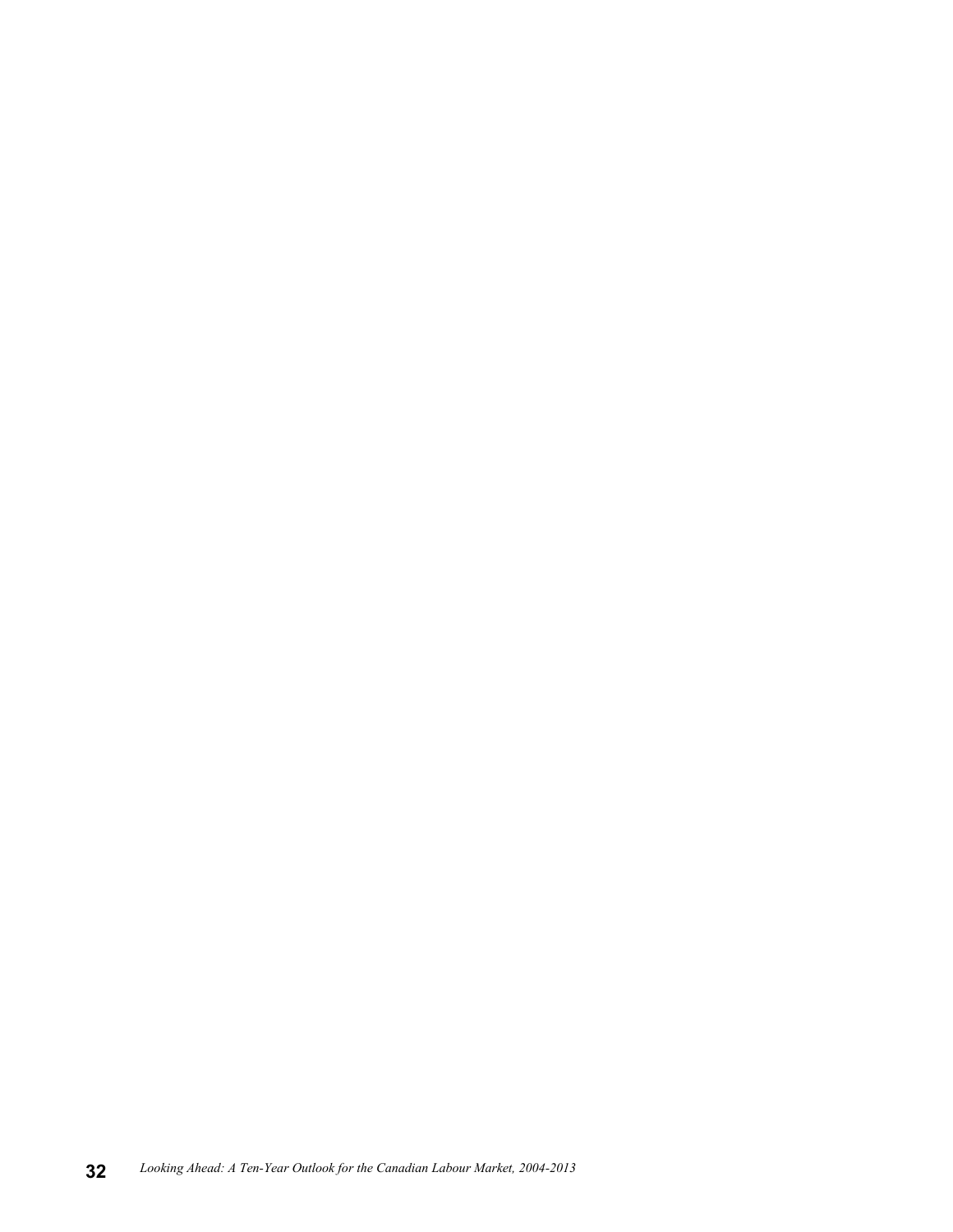# *Annex 2: The Forecasting Process*

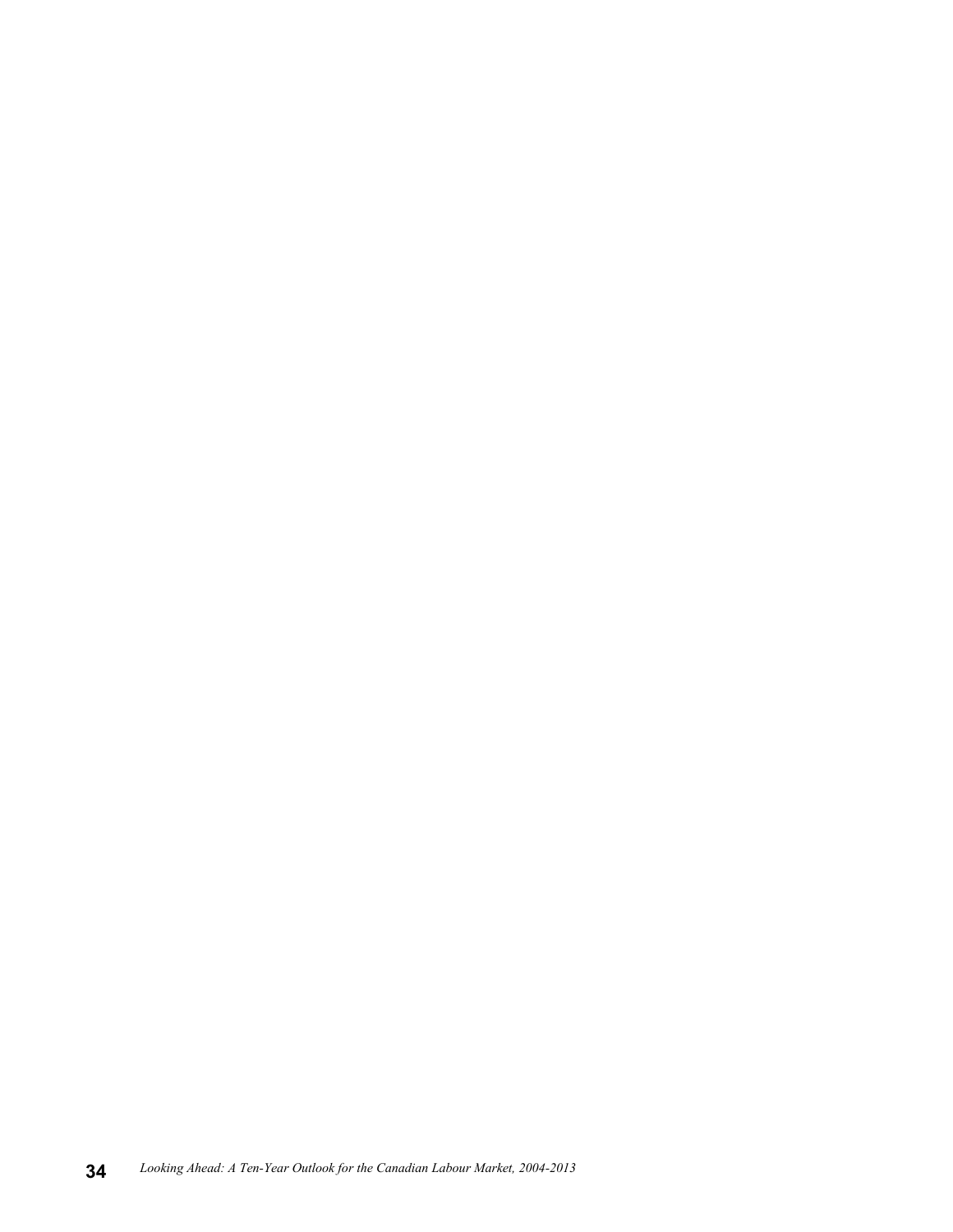# *Annex 3: Demographic and Labour Force Outlook*

Over the forecast horizon (2004-13), changes in the size and structure of the population will impact the employment outlook in three major ways.

- First, the purchasing decisions that consumers make will help to determine where the jobs are in the economy. These spending choices are highly contingent upon the age structure of the population. As they change over the projection period, so will the industries and occupations employing the workers.
- Second, the changing age structure will lead to shifts in government spending patterns. For example, the aging of the population is expected to cause a shift in dollars spent from the education sector to the health sector, which provides more services to older citizens.
- Finally, the aging of the population will also affect the existing labour market through the aging of the labour force and through a resulting increase in the number of retirements.

#### *The Canadian population will continue to increase, but at a slower rate…*

The Canadian population should rise steadily from 31.6 million in 2003 to 33.2 million in 2009. This sluggish growth, which is projected to slow down from an average annual rate of 1.0% between 1999 and 2003 to 0.8% between 2004 and 2008, is largely caused by a decline in the natural increase of the population. Immigration will thus play an increasingly important role in Canada's demographic growth.

- With persistently low fertility rates, in addition to an increase in mortality, the natural increase of the population (births<sup>12</sup> minus deaths<sup>13</sup>) is declining. The natural increase is expected to decline from 103,900 individuals a year in 2003 to 66,000 in 2013, thus contributing to an increase of only 0.2% in the total population at the end of the period.
- Immigration has become a significant contributor to population growth in Canada. Over the past 10 years, the immigration rate has averaged 0.73% of the population each year. Net international immigration (immigration minus emigration) is expected to increase from 164,200 individuals a year in 2003 to 190,330 by 2013. While the contribution of immigration to population growth is projected to remain relatively stable over the 2004-13 period (0.6%), it is projected to account for nearly 75% of the population increase by 2013.<sup>14</sup>

1

<sup>&</sup>lt;sup>12</sup> The number of births is based on three factors: (1) the fertility rate (set at 1.5 children per woman); (2) the average age of

mothers at the birth of their first child (steady at 29.0 years); and (3) the population of women of childbearing age.<br><sup>13</sup> In terms of mortality, higher living standards and medical advances are expected to continue incre expectancy, but at a slower rate. The life expectancy of women was 81.4 years in 1996 and is expected to rise to 84.8 years by 2046. The life expectancy of men was 75.5 years in 1996 and is expected to rise to 80.9 years by 2046.<br><sup>14</sup> Based on constant immigration and emigration rates of 0.75% and 0.19%, respectively, throughout the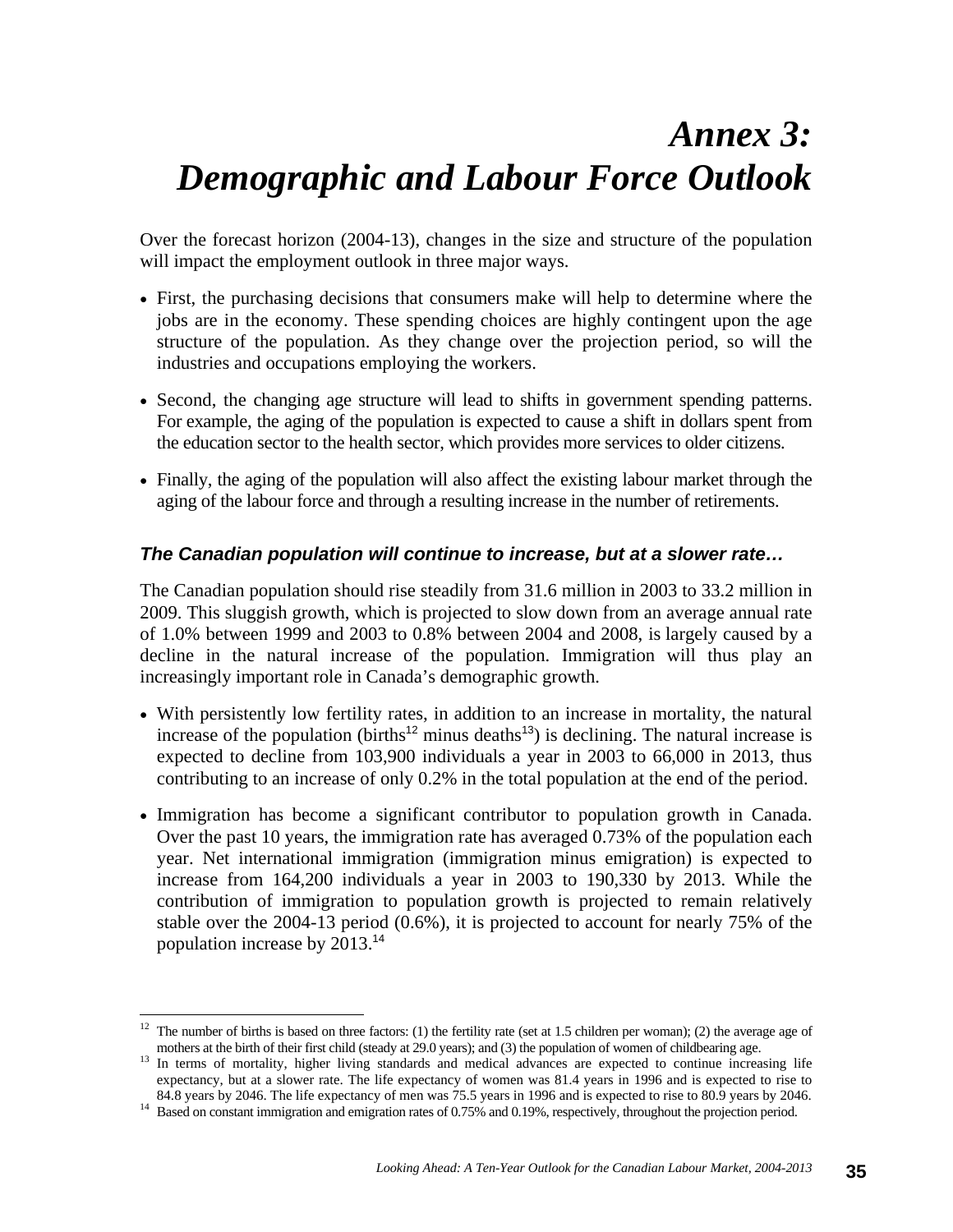

#### *…and this will have an impact on the source population and on the labour force*

The decline in the natural increase will have the direct effect of slowing down the growth of the labour force source population (individuals aged 15 years and over) over the next decade. That growth is expected to decrease from 1.3% over the 1999-2003 period to 1.2% over the 2004-08 period, and to 1% over the 2009-13 period.

Labour force growth is expected to decrease from 2.0% over the 1999-03 period to 1.2% over the 2004-08 period, and to level off at 0.9% over the 2009-13 period. The overall participation rate is projected to remain essentially unchanged over the next five years at 67.5% as the greater participation of older people is muted by the aging of the workforce. Over the longer term, the latter development is expected to cause a drop in the overall participation rate as older people tend to participate less than core-age people. The participation rate is projected to decline beyond 2009, reaching 67.1% by 2013.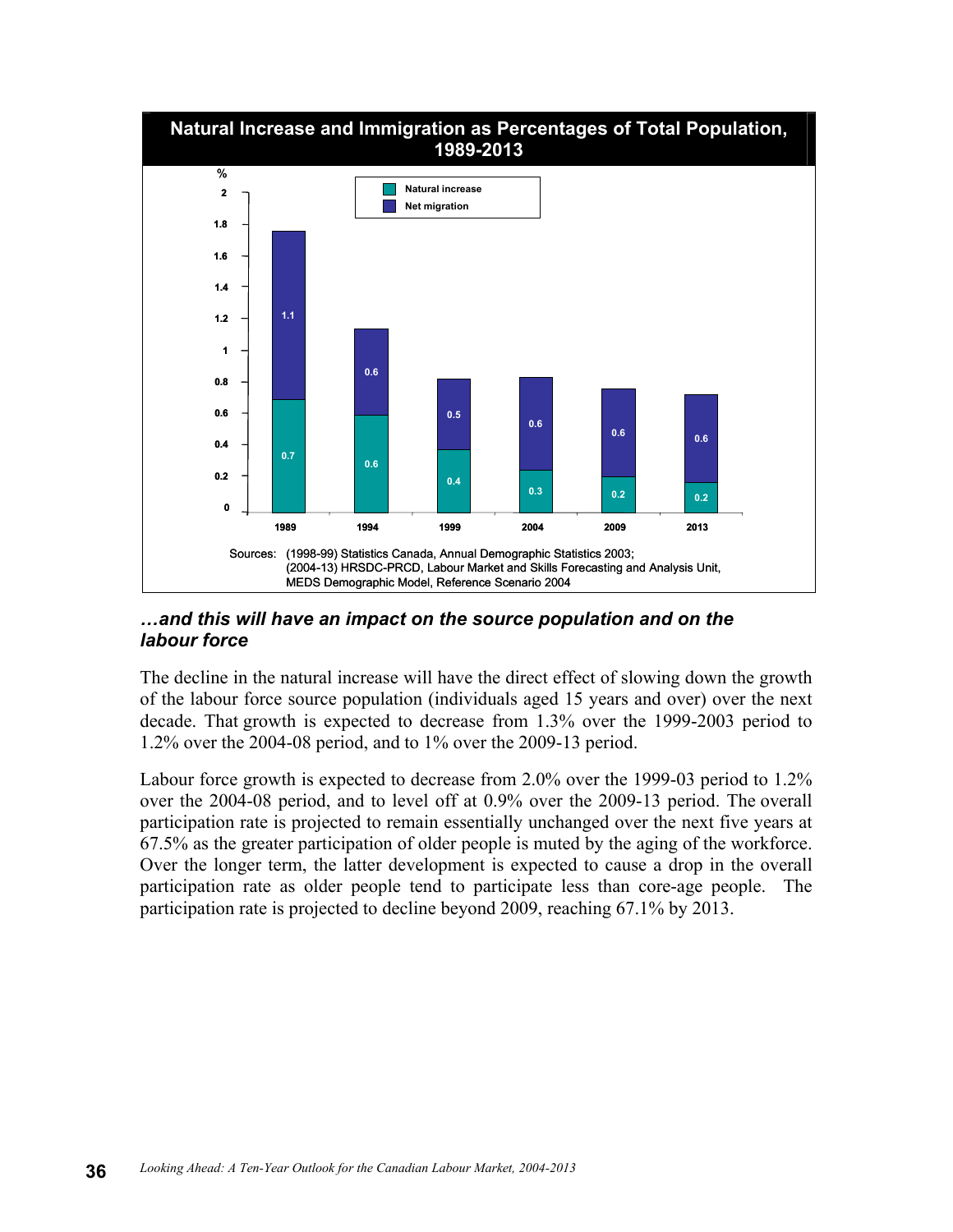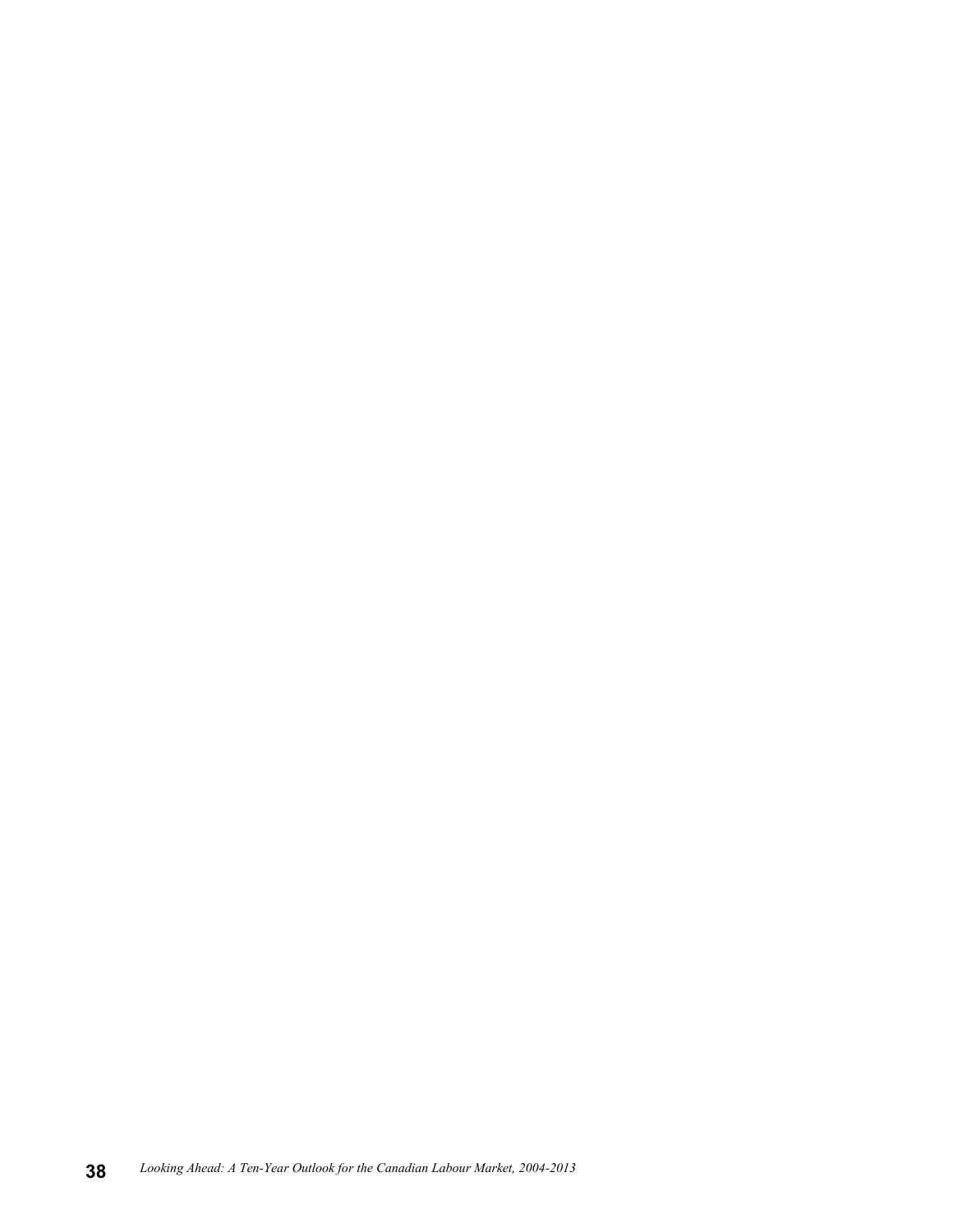*Annex 4:* 

# Annex 4:<br>GDP, Employment and Productivity Growth by Industry, 1999-2013 *GDP, Employment and Productivity Growth by Industry, 1999-2013*

|                                                                         |                      |               | Average annual growth rates (%)                         |                  |                |                        |                         |                  |                  |
|-------------------------------------------------------------------------|----------------------|---------------|---------------------------------------------------------|------------------|----------------|------------------------|-------------------------|------------------|------------------|
|                                                                         |                      | 1999-03       |                                                         |                  | 2004-08        |                        |                         | $2009 - 13$      |                  |
|                                                                         | <b>GDP</b>           | Empl.         | Prod.                                                   | GDP              | Empl.          | Prod.                  | GDP                     | Empl.            | Prod.            |
|                                                                         | ဖ<br>ო               | 2.2           | $1\overline{4}$                                         | 30               | $\frac{5}{1}$  | ယ္                     | 2.7                     | 0.9              | œ.               |
| Goods-producing industries                                              |                      | 1.5           |                                                         |                  | $\frac{0}{1}$  |                        |                         | 0.9              |                  |
| Agriculture                                                             |                      | $-4.5$        | 6.1                                                     | $\frac{6}{1}$    | $\frac{5}{2}$  |                        |                         |                  |                  |
| Other primary industries                                                | 50                   | $-0.3$        |                                                         | $\frac{4}{2}$    | 0.8            | ڢ                      | 0 2 2<br>2 3 0<br>2 0 0 | s s s s<br>c s s |                  |
| Logging and forestry                                                    |                      | $\frac{4}{7}$ | $\frac{1}{2}$ 8                                         | $\frac{1}{2}$    | <u>ှ</u>       | <u>ဖ</u>               |                         |                  | $\frac{3}{2}$    |
| Fishing, hunting and trapping                                           | $\frac{2}{3}$        | ಼             | $\frac{6}{1}$                                           | $\frac{5}{2}$    | $-0.5$         | တ္                     | 0.9                     |                  |                  |
| Mining (except oil and gas)                                             | $\frac{0}{2}$        | -5.5          | $\frac{0}{8}$                                           | प<br>प           | 2.4            |                        | $\frac{8}{1}$           | င္ ဗံု<br>၁ ၁ ၁  | $\tilde{\Omega}$ |
|                                                                         | ိုင                  | $\frac{6}{1}$ | $-2.2$                                                  | $\overline{2.1}$ | $\overline{q}$ | ڢّ                     | 2.7                     |                  |                  |
| Oil and gas extraction<br>Support activities for mining and oil and gas |                      |               |                                                         |                  |                |                        |                         |                  |                  |
| extraction                                                              | $\frac{3}{4}$        | 5.4<br>4.7    | $-1.2$                                                  | 2.9              | $\ddot{ }$     |                        | $\frac{8}{2}$           |                  | $\frac{8}{1}$    |
| Construction                                                            | $\frac{3}{4}$        |               |                                                         | ္                | 0.5            |                        | $\mathcal{L}$           |                  |                  |
| Manufacturing                                                           | ઝ.<br>ત              |               |                                                         | $\frac{2}{3}$    | $\frac{3}{2}$  | $\frac{\infty}{\cdot}$ | $\frac{1}{3}$           | 0.5000           |                  |
| Food products and beverages                                             | $\frac{6}{1}$        |               | $\frac{4}{9}$ $\frac{6}{9}$ $\frac{7}{9}$ $\frac{6}{9}$ | .<br>೧           | $\frac{3}{2}$  |                        | 2.3                     |                  | ິດ<br>ລ          |
| Wood                                                                    | 5.7                  |               |                                                         | °.0              | 7600           |                        | $\frac{8}{1}$           | 3<br>0.5<br>0.0  |                  |
| Pulp and paper, paper products                                          | $\tilde{\mathbf{a}}$ |               |                                                         | $\ddot{ }$ .     |                | <u>ო</u>               | $\frac{0}{1}$           | $-0.3$           | $\frac{2}{3}$    |
| Printing and publishing                                                 | $\frac{8}{1}$        |               | 4 <i>M</i> 4 W 4<br><i>A</i> 7 M W 4                    | $\frac{8}{10}$   |                | œ.                     | $\frac{8}{2}$           |                  | نې<br>ب          |
| Manufactured and mineral products                                       | 34                   |               |                                                         | $\frac{0}{3}$    | $\ddot{ }$     | ာ.                     | 2.3                     |                  | ্র               |
| Rubber, plastics and chemicals                                          | <u>ွ</u>             |               |                                                         | $\frac{2}{3}$    | $\frac{1}{2}$  |                        | $2 \cdot 3$             | $0.07$<br>$0.7$  |                  |
| Metal fabrication and machinery                                         | $\frac{0}{4}$        |               |                                                         | 3.9              | $\frac{8}{1}$  | Ñ                      | 2.6                     |                  | o<br>2           |
| Electrical and electronic products                                      | 2.4                  |               | 0.5                                                     | $\frac{1}{2}$    | 0.<br>2        | ား                     | 8.7                     | 0.4<br>0.4       | $\frac{1}{3}$    |
| Motor vehicles, trailers and parts                                      | $\frac{3}{2}$        |               |                                                         | $\ddot{ }$ :     | $\frac{8}{2}$  | တ္<br>0                | $\overline{2}$ .        | $\frac{5}{2}$    |                  |
| Other transportation equipment                                          | ್<br>4               |               |                                                         | ္ပ               | 27             | ო                      | 3.9                     |                  | ვ<br>23          |
| Other manufacturing                                                     | $\frac{4}{4}$ of     |               | 7 6 7 7<br>7 6 7 7 7                                    | 3<br>3<br>2<br>2 |                |                        | $37$<br>$27$            | $647$<br>$-52$   |                  |
| Utilities                                                               |                      |               |                                                         |                  | 0.4            | rù<br>Σ                |                         |                  | 2.6              |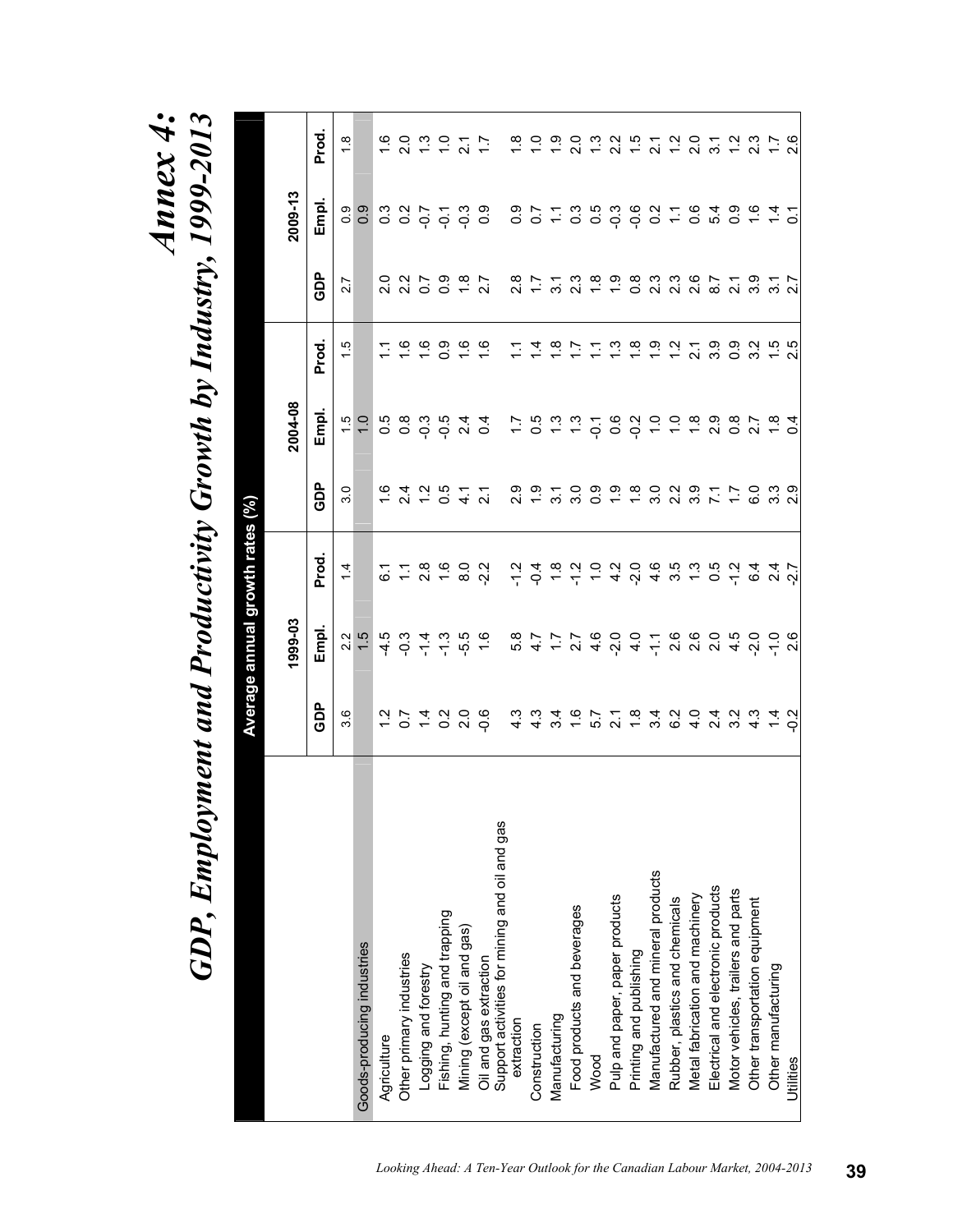|                                              |                                                        |                                            | Average annual growth rates $(\%)$ |                  |                |                        |                        |                       |                       |
|----------------------------------------------|--------------------------------------------------------|--------------------------------------------|------------------------------------|------------------|----------------|------------------------|------------------------|-----------------------|-----------------------|
| Services                                     |                                                        | 2.4                                        |                                    |                  |                |                        |                        | 0.9                   |                       |
| Commercial services                          |                                                        |                                            | $\frac{0}{2}$                      | 33               | 4<br>4         | œ                      | ი<br>2.                | ္ပီ                   | ب<br>ب                |
| Wholesale trade                              | 5.3                                                    | ।<br>यून<br>र                              | $\dot{a}$                          | $\overline{3.7}$ | 17             | <u>့</u>               |                        | ूं                    |                       |
| Retail trade                                 |                                                        | $2.\overline{2}$                           | ೆ.<br>2                            | 3.3              | $\overline{4}$ | $\frac{\infty}{\cdot}$ | 2.6                    | င်္                   | $\overline{21}$       |
| Transportation and storage                   | 2.2                                                    | $\frac{4}{3}$                              | ္ပီ                                | $\frac{8}{2}$    | $\tilde{2}$    | 50                     | 2.6                    | 17                    | $\frac{8}{2}$         |
| Finance, insurance and real estate           | 4.5                                                    | $\frac{8}{1}$                              | $\frac{6}{2}$                      | 3.0              | 0.5            | 2.5                    |                        | ြ                     | $\frac{4}{3}$         |
| Professional business services               | ი<br>ა                                                 | 2.6                                        | ς<br>?                             | 3.8              | $\frac{8}{1}$  | <u>ှ</u>               |                        | $\frac{6}{1}$         | ິດ<br>ລ               |
| Computer system design services              | 3.8                                                    | 6.9                                        | 6.5                                | 5.3              | $\frac{8}{2}$  | र<br>२                 |                        | 0.<br>2               | ى<br>2                |
| Other professional services                  | <u>်</u>                                               | $\ddot{ }$ :                               | ್ತ<br>4                            | 3.8              | $\frac{4}{2}$  | ှိ                     | ちていている!<br>ことにいい       | 2.5                   | $\Xi$                 |
| Management, administrative and other support | 6.3                                                    |                                            | ှိ                                 | 3.2              | ć.             | 17                     |                        | ္ပီ                   | ິ<br>ລ                |
| Information, culture and recreation          | 6.6                                                    | 5 7 7<br>5 7 9 7                           | 3.8                                | $2.\overline{8}$ | $\tilde{\Xi}$  | Ξ                      |                        | 5.O                   | $\tilde{\mathcal{S}}$ |
| Accommodation, food and recreation           | $\frac{8}{1}$                                          |                                            | -0.3                               | $\frac{4}{4}$    | 11             | $\overline{52}$        |                        | $\tilde{\mathcal{L}}$ | $\frac{0}{2}$         |
| Other services                               | 3.9                                                    | $\overline{Q}$                             | $\frac{1}{4}$                      | 3.0              | $\frac{8}{10}$ | 2.2                    | 2.6                    | င်္                   | $\overline{21}$       |
| Non-commercial services                      | ვ<br>23                                                | $\frac{5}{3}$                              | ခို                                | $3\frac{4}{21}$  | 22             | 50                     | $\overline{2.7}$       | $\tilde{\div}$        | $\frac{1}{2}$         |
| Educational services                         | $\overline{4}$                                         | $\begin{array}{c} 4 \\ 4 \\ 4 \end{array}$ | $\frac{0}{1}$                      |                  | $\overline{4}$ |                        | 1.5                    | ိဝ                    | ္ပ                    |
| Health services                              |                                                        |                                            | ဒို                                | $\frac{4}{4}$    | ನ.             | ္ပ                     | 3.5                    | يت                    | o.<br>2               |
| Public administration                        | $\frac{8}{2}$                                          | 0.9                                        | $\frac{0}{2}$                      | <u>ვ</u>         |                | တ္                     | Ņ<br>$\mathbf{\Omega}$ | r                     | rċ.                   |
| Source: HRSDC-PRCD, Labour Market and Skills | Forecasting and Analysis Unit, Reference Scenario 2004 |                                            |                                    |                  |                |                        |                        |                       |                       |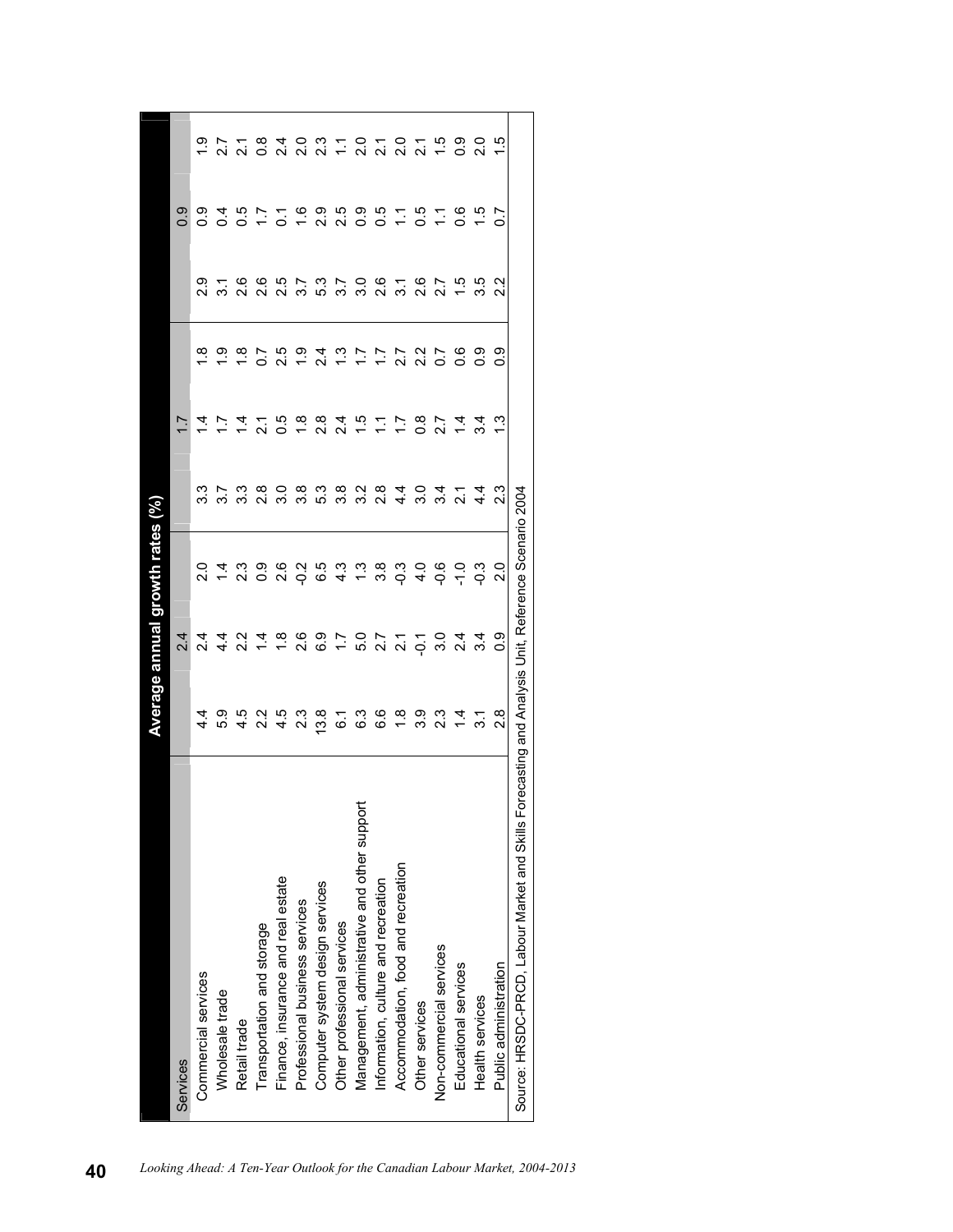Several factors will have an impact on the employment outlook by industry; they include:

- the move towards a knowledge-based economy;
- the demographic outlook;
- the fiscal outlook of governments;
- supply constraints for some natural resources (e.g. allowable cuts in forestry, declining oil and gas reserves).

#### *The knowledge-based economy improves prospects for business services*

The **computer systems design and services** industry has matured and, as a result, the double-digit growth rates recorded in the second half of the 1990s have definitely come to an end. Nevertheless, this sector is expected to grow at an average annual rate of 5.3% over the 2004-08 period, given that computer technology has become such an integral part of the economy. Not surprisingly, the slowdown in activity in the computer systems sector has resulted in a much lower demand for labour. Employment is expected to increase at an average annual rate of 2.8% between 2004 and 2008 compared with a growth of 20.5% over the 1994-99 period. Employment growth is also expected to weaken due to the trend towards the off-shoring of computer services to India and China. However, despite slower growth, the computer systems industry is expected to lead all service-producing industries in terms of output growth (and to be second in employment growth).

**Professional business services** (a group that includes legal, accounting, architectural and engineering services) and **other professional services** (which include scientific, technical and advertising services) experienced strong growth during the second half of the 1990s, taking advantage of the growing trend among companies towards outsourcing nonessential processes in order to increase operational efficiency, and of the move towards the knowledge-based economy. In 2002 and 2003, however, these two groups had some difficulties as a result of lower corporate profits and a decrease in non-residential construction. Over the projection period, the demand for these services is expected to increase, benefiting from a recovery in corporate profits and non-residential investment. The estimated annual average GDP growth in these two sectors over the next five years is 3.8%. Despite significant productivity gains over the period, employment is projected to experience robust annual average growth in the order of 1.8% for professional business services and 2.4% for other professional services.

The **information, culture and recreation** sector (which includes wireless and satellite telecommunications services, broadcasting, Internet and cable) has slowed down considerably. In the mid-1990s, many of these services were just starting up and they swept the market with incredible speed. Since 2002, however, a number of services in this group have begun to mature, while others were hit hard when the technology bubble burst. As a consequence, employment declined in 2002 and 2003. As some of the subsectors mature and others recover, the rate of GDP growth in the industry  $(2.8\%)$  is projected to be close to that of the overall economy (3.0%) over the 2004-08 period. However, many technological changes in the information, culture and recreation sector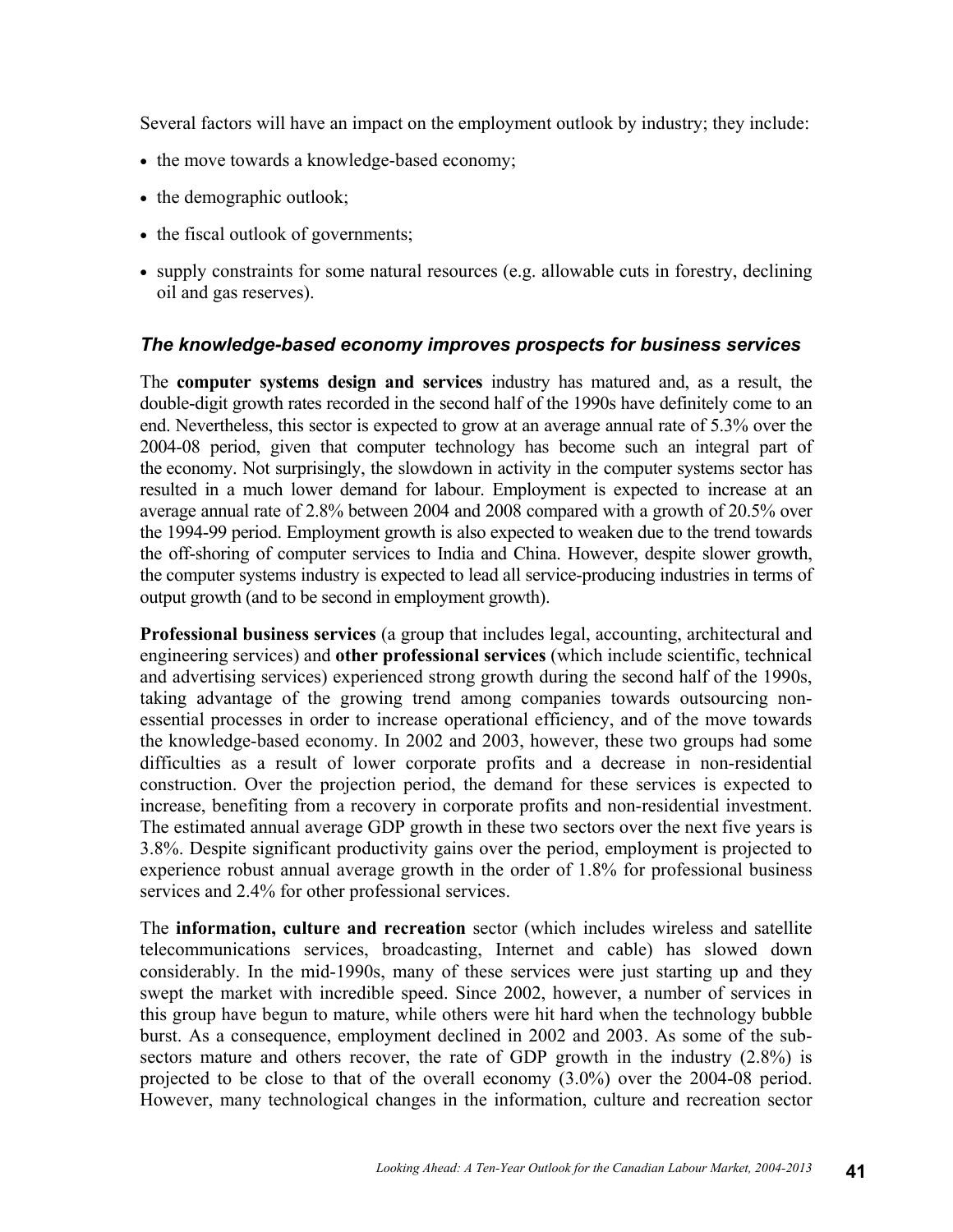will favour productivity gains over employment, which should limit job growth to 1.1% annually.

The robust growth in the **finance, insurance, real estate and leasing** sector in both 2002 and 2003 is attributable to the hot real estate market. Even though output is expected to grow near the average rate over the next five years, growth will be slower than over the last five years, as growth in real estate and mortgage lending is expected to slow down. On the other hand, increases in wealth and capital assets will benefit this sector. Job levels in the industry are expected to record a weak growth (0.5% a year) over the 2004- 08 period, because technology – including automatic bank machines and house listings on the Internet – will reduce the need for labour.

#### *Demographics and the fiscal outlook will affect jobs in government and social services*

Throughout much of the 1990s, growth in the **health care and social assistance** sector was minimal as governments in Canada cut back significantly on health care spending in order to bring deficits under control. The emergence of surpluses in the late 1990s resulted in greater spending on health care, leading to a sharp increase in activity in this sector. As a consequence, the health care and social assistance sector has been a major driver of employment growth in the service-producing sector over the past two years. According to the Canadian Institute for Health Information, health care spending is estimated to have risen by 7% in 2002 and 7.1% in 2003. This increase helped propel employment in the sector by 4.2% in 2002 and 4.8% in 2003. Since the beginning of 2000, the number of jobs has gone up by 240,000 – an increase of almost 17%. In addition to the improved budgetary situation of the provinces and the federal government, the growth in health occupations can also be explained by greater pressure on the health system from an aging population that requires more and more care and from a growing shortage of health care workers (insufficient labour supply and increased retirements). This situation is projected to continue over the next few years. Thus growth at rates significantly higher than the national averages is anticipated for production (4.4%) and employment (3.4%) during the 2004-08 period. This solid projection reflects the commitment made by both levels of government to improve Canada's health care system. Beyond 2006, real growth should gradually decline but will remain above Canada-wide averages because of the funding required to meet the needs of a rapidly aging population. New technologies being introduced into the health care system will eventually enable care to be provided to Canadians with fewer employees.

After job losses in 2000 and anaemic growth in 2001, labour market conditions improved significantly in the **education** sector in 2002 and 2003**,** with healthy employment increases of 5.1% and 3.4%, respectively. The better financial situation of governments, the underfunding of the education sector in previous years and the arrival of Ontario's double cohort led to a significant increase in investment in the education system. Activity in education is generally tied to Canada's demographic profile and fiscal policy. As a result, real output in this sector is expected to gradually slow down over the forecast period as Canada's population ages. Specifically, as the "echo-boom" generation leaves the 0-24 cohort, the share of the population in that age group will decline significantly.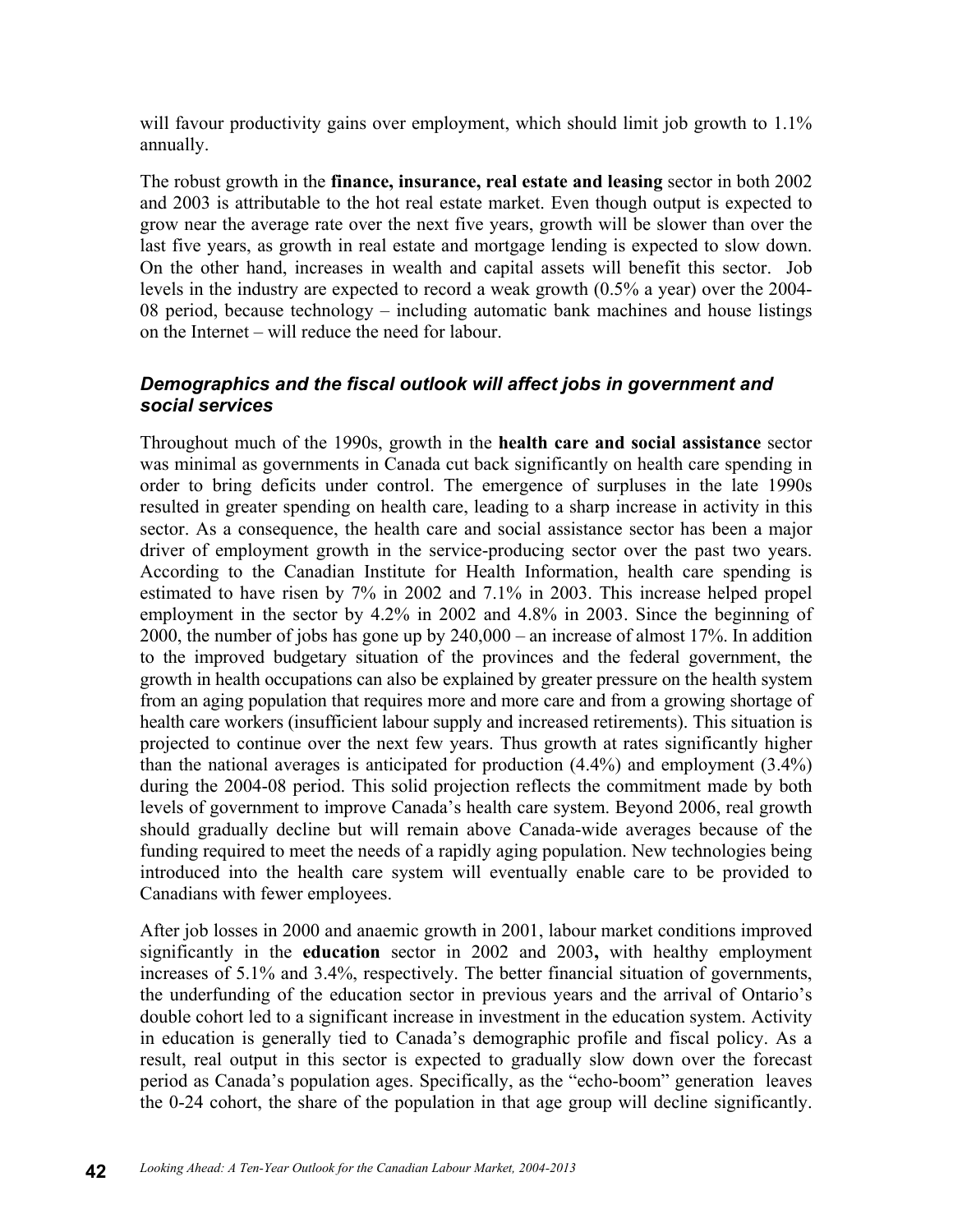After expanding at growth rates above 2% in the 2004-05 period, growth is projected to average only 1.5% in the 2006-13 period. Employment in the education sector is expected to grow at 1.4% a year, which is slightly below the average for all industries over the 2004-08 period. The need for fewer teachers will result in slow growth in employment in the latter years of the forecast period.

The outlook for **public administration** is closely linked to the federal government's fiscal situation. In the 1990s, real output either declined or recorded minimal gains as the federal government grappled with huge deficits. Employment declined for seven consecutive years between 1994 and 2000. Once Canada's fiscal situation was brought under control, governments resumed hiring and real output rebounded. The number of employees in public administration increased by 4.7% in 2003, after growth of 1.6% in 2002 and 0.6% in 2001. It is mainly in the federal administration that new hiring took place during this period. In 2004-05, real output should expand at an annual pace of close to 3% per year. Real growth is expected to remain close to or above the 2% level for the remainder of the forecast period. It is assumed that Canada will run small surpluses and, as a result, there should not be a need for severe cutbacks in government services over the long term. Over the 2004-08 period, employment in public administration should increase at an annual average rate of 1.3%.

#### *Employment in consumer-based goods and services will follow the trend in the overall economy*

Over the past two years, the **trade** sector has recorded employment growth below the average for the economy. That slower growth can be explained by movement in opposite directions in the two sub-sectors – retail and wholesale – in 2002 and 2003. The strong employment growth in retail trade recorded in 2002, sustained by a buoyant economy, was partly offset by stagnant growth in wholesale, especially in sales of machinery and equipment, which were down because of a lack of business investment. The opposite happened in 2003: retail trade suffered from the effects of severe acute respiratory syndrome (SARS) and from a slowdown in economic growth, while wholesale trade was pushed along by a strong rebound in investment in machinery and equipment. Both subsectors are expected to record good performances over the next five years in terms of output, with average annual increases in GDP of 3.3% and 3.7%, respectively. This positive outlook is mainly the result of solid growth in real disposable income – which is projected to advance at an average annual rate of 2.8% over the forecast period – and of relatively strong growth in overall employment. As a result, households will have discretionary income to spend at both wholesale and retail outlets. However, productivity gains over the same period are projected to result in slower average annual growth in retail (1.4%) and wholesale (1.7%) employment. Some weakening will occur in the outer years of the forecast horizon (2009-13) as Internet shopping increases in popularity. Over the 2009-13 period, employment is expected to grow by 0.5% and 0.4%, respectively, for retail and wholesale trade. Over the long term, the aging of Canada's population will also have a negative effect on the trade sector, as older people will spend more on health care services at the expense of consumer goods.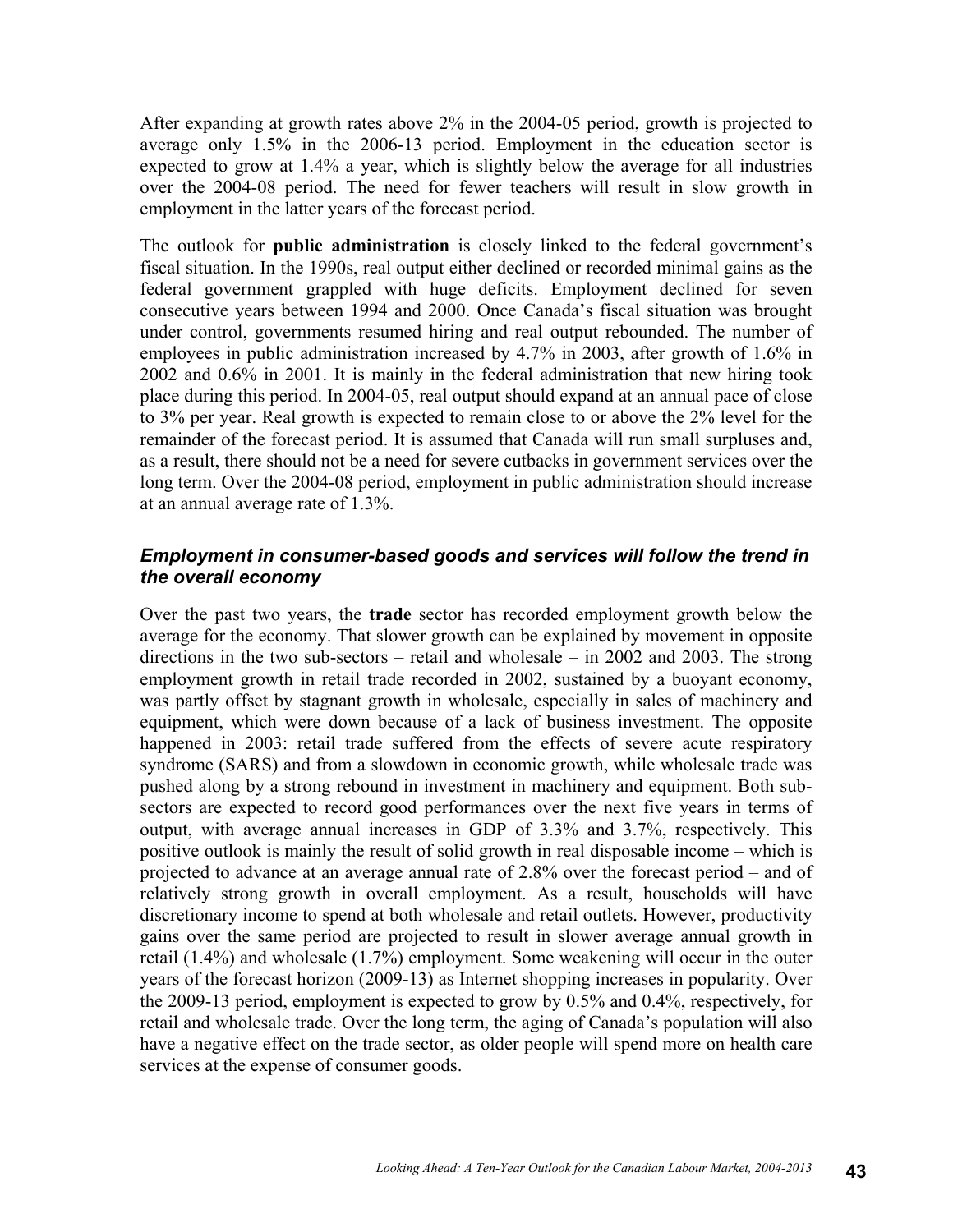Despite the strength of the Canadian economy and high automobile sales, the **transportation and warehousing** industry recorded a decline in employment in 2002, attributable mainly to the weakness of the U.S. economy and to the financial troubles faced by the airlines. The renewed confidence in airline travel in 2003 enabled employment to partly get over the problems caused by the attacks of September 11, 2001, although progress was stalled by weak exports of goods to the United States due to the appreciation of the Canadian currency and to the sluggishness of the U.S. economy in the first half of 2003. Over the next few years, the strong growth expected in the U.S. economy should stimulate Canadian exports to that country and thus improve growth in the transportation and warehousing industry. The demand for labour should remain high over the forecast period (2004 to 2008), with an annual average growth of 2.1%.

The performance of the **accommodation and food services** industry, which recorded relatively sound growth in 2002, was affected by various negative events in the Canadian economy in 2003, including SARS and the appreciation of the Canadian dollar. Employment did rise in 2003, however, although less rapidly than in 2002. The effects of SARS disappeared quickly, however, and tourism has taken off again in 2004. Canada remains an affordable tourist destination, despite the higher Canadian dollar. Rising real disposable income and the aging population are also expected to contribute to increased consumption of accommodation and food services. The GDP should grow at a faster pace than average (4.4% a year) from 2004 to 2008, but significantly higher productivity should keep employment growth at an average rate of about 1.7% a year.

#### *Manufacturing employment is expected to be strong, but job creation will be tempered in construction and utilities*

Over the past two years, the housing boom has been the driving force behind the employment gains observed in the **construction** industry. Investment in the residential sector soared in 2002, whereas the non-residential sector recorded a drop in investment. The net result for the industry was an increase in employment of 4.6% (39,000 additional jobs). Under the impetus of the residential sector, construction continued its strong expansion in 2003, adding 49,000 jobs (5.6%). Not only was there an increase in housing starts, but the renovation sector also picked up, spurred on by the strong resale market and by the aging of units built during the boom of the late 1980s. The housing boom also had a major spinoff effect on employment in the manufacture and retailing of furniture, the retailing of construction material, real estate and banking (mortgage market). Unlike in 2002, however, growth in the construction industry in 2003 was not limited to the residential sector, as growth in the non-residential sector resumed.

The strength in Canada's residential construction sector will continue in 2004. Beyond that, however, real output is projected to slow down significantly, reflecting much weaker activity in the housing market. In the short term, higher interest rates and a lack of pentup demand will negatively affect housing activity. Over the long term, the aging of Canada's population is projected to constrain housing activity as the number of people in the age group likely to buy a first home drops. Residential renovation could, however, make up for some of the decline in housing starts. In addition, non-residential construction in the energy sector will also give a boost to the industry thanks to major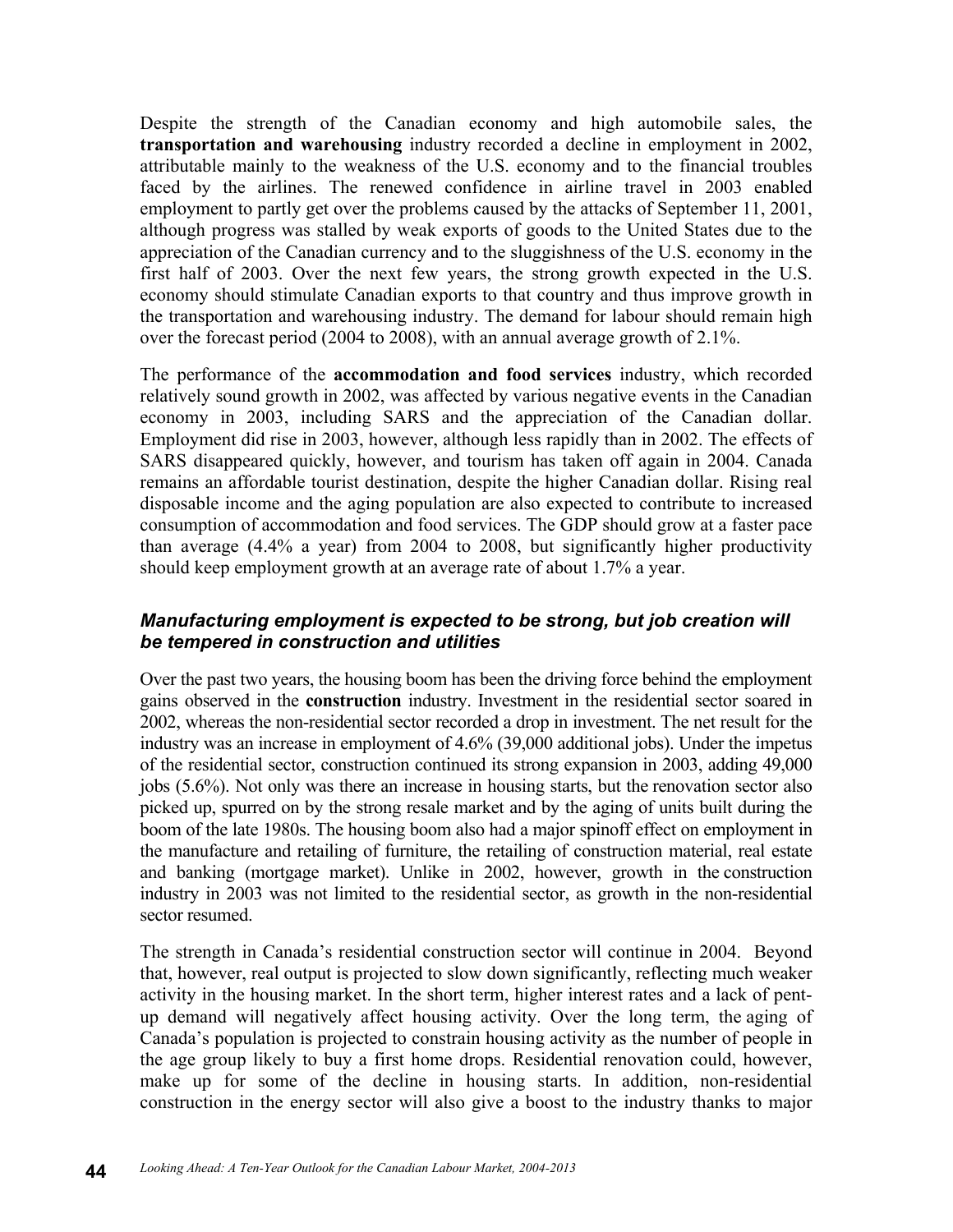electricity and oil and gas projects. However, activity in non-residential construction outside the energy sector will restrain growth in real output, especially in the short term. In an environment characterized by poor profits and by consolidations undertaken in the wake of mergers and acquisitions, the demand for office space in key centres has been well below the supply in the last few years, despite the conservative level of building activity. As a result, vacancy rates have increased across Canada. Moreover, lower capacity utilization and significant increases in business inventories suggest that a good deal of excess supply has yet to be absorbed before a recovery can begin. Overall, employment in the construction industry is expected to grow by an annual average rate of 0.5% from 2004 to 2008.

Output in the **utilities** sector is linked to industrial production in Canada. When the economy slumped in 2001 and again in 2003, real output in the utilities sector declined. As we anticipate strong growth in industrial production over the forecast period, GDP growth in utilities is expected to be similar to the overall average. The increase will also be in response to higher energy demand in Canada and the United States and to the obsolescence of some existing facilities in the energy sector and in municipal services (water and sewer). The outlook for the utilities sector will also benefit from the decision by a number of Canadian provinces to deregulate their electricity markets and to export electricity to the United States. However, because this is a capital-intensive sector in which new technologies have a significant impact on productivity, the demand for new labour over the next five years is expected to be very low and employment should increase only by 0.4% a year.

The year 2002 was very good for **manufacturing industries**, with employment jumping by 2.3% (51,000 more jobs). In 2003, the appreciation of the Canadian dollar, the beef embargo and relatively slow growth in the United States early in the year prevented the manufacturing sector from sustaining that trend. In fact, employment shrank by 32,000 (-1.4%) in 2003. Several sub-sectors of the Canadian manufacturing industry suffered setbacks that year. First, the beef embargo led to a drop in production in the beverage and food products industry. Then, the decline in exports caused by the appreciation of the Canadian dollar and weak American demand early in the year hurt exporting industries such as metal and machinery products, automobiles and parts, and computers and electronic equipment. Over the forecast period, growth in manufacturing production and employment is projected to be similar to the economy-wide average, with GDP increasing by 3.1% and employment by 1.3% over the 2004-08 period. However, the situation will vary considerably from one industry to another. As far as employment is concerned, the annual average growth should be robust in the manufacture of computer and electronic products (2.9%), other transportation equipment (2.7%) and metal products and machinery  $(1.8\%)$ , but is expected to be relatively weak in auto parts  $(0.8\%)$ , pulp and paper  $(0.6\%)$ , wood product manufacturing (-0.1%) and printing (-0.2%). Employment in the food and beverage industry is projected to grow by 1.3% a year over the period.

• In the **computer and electronic products** sector, manufacturers are still trying to muddle through after the collapse in the world market of telecommunication equipment in 2001. In 2003, suppliers of telecommunication services continued to cut their capital budgets because of their persistent financial weakness and excess capacity. Since the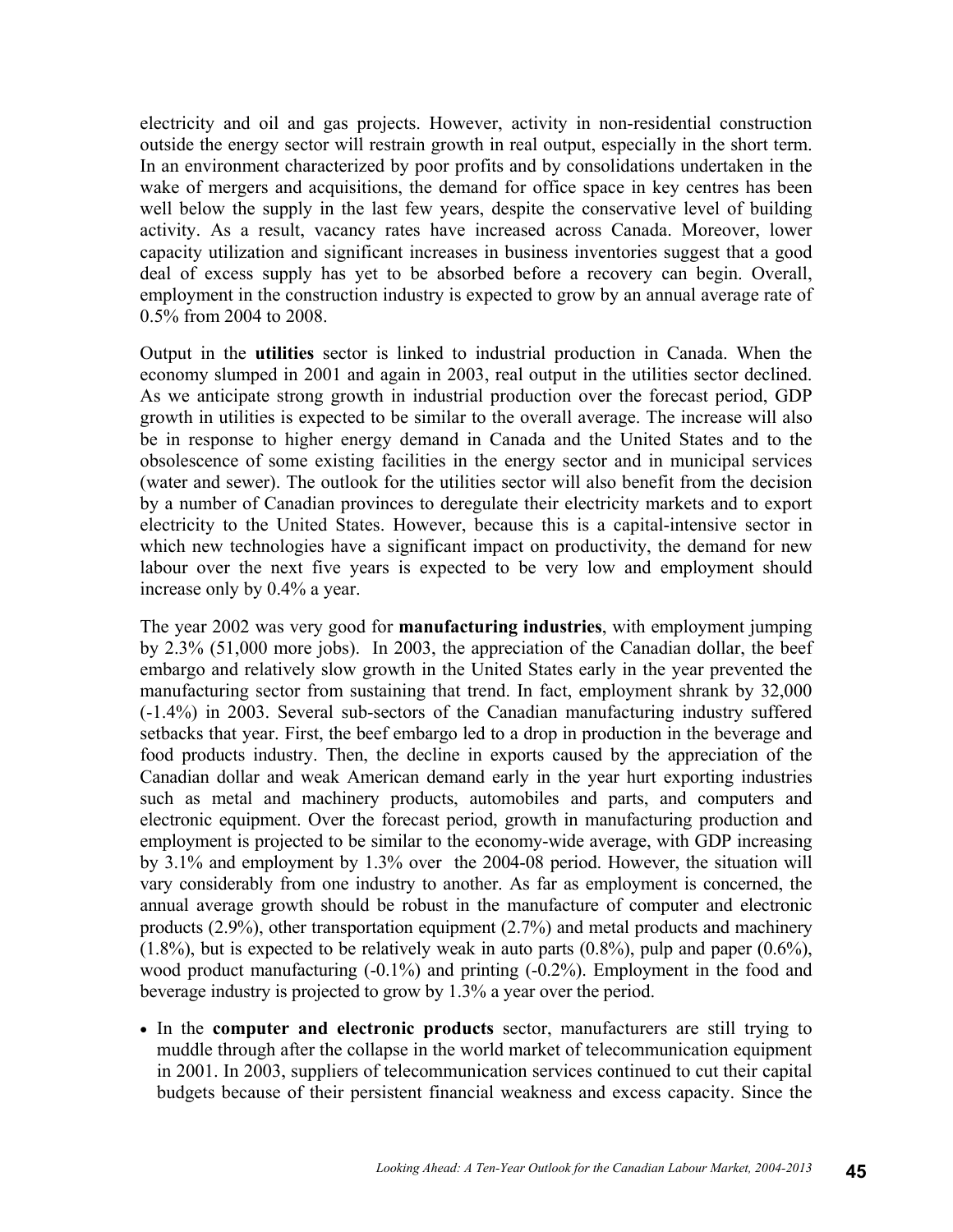end of 2000, GDP in the computer equipment and electronic products sector has tumbled, losing more than half its value. The decline has started to slow down and is nowhere near the free fall seen in 2001 and 2002, when GDP dropped by 23.3% and 11.5%, respectively. Employment growth followed basically the same path as production but in a less dramatic way. After growing by nearly 50% in the second half of the 1990s, employment has dropped by almost 20% since 2000. However, the computer and electronic products sector seems to have pulled itself out of the collapse of demand for computer and telecommunication equipment. A stronger economy in the United States and Canada and an increase in corporate profits should push up capital expenditures beginning in 2004, preparing the way for renewed demand for telecommunication equipment, computers and other electronic products. The recovery of expenditures on hardware and software in the United States and Canada is also the result of equipment obsolescence following three years of underinvestment after 2000. Excess capacity in the telecommunications industry will continue to have a negative impact, even though it is diminishing and is expected to gradually disappear over the next few years. Continued growth in wireless services and the start of a migration towards IP-based telecommunications systems – the newest trend in the industry – should stimulate telecommunications equipment sales. As a result, although growth will not reach the heights of the 1990s, the computer and electronic products industry should show the strongest annual average increases in both GDP (7.1%) and employment (2.9%) over the next five years, compared with other sectors.

- The **fabricated metal and machinery products** sector has generally experienced strong growth over the past decade, reflecting the fact that fabricated metal is an integral component of industrial production. In 2003, however, real output in this sector declined by 2.5%, a result of weakness in U.S. manufacturing, where much of its output is destined. Employment in the sector reflected the evolution of output, remaining stable in 2002 and declining in 2003. Over the coming years, the fabricated metals and machinery products sector should experience solid growth, as investments in machinery and equipment increase thanks to strong U.S. economic growth and a better performance of corporate profits. This should stimulate the export of Canadian metal products and machinery and increase employment in this sector by 1.8%.
- The **other transportation equipment** group includes aerospace products and parts manufacturing, rail cars and engines, ship and boat building, and other minor categories. Aerospace products and parts manufacturing dominates, with roughly three quarters of the sector's value-added output being attributable to this category. Thus, over the past few years, the manufacture of other transportation equipment has been significantly affected by the events faced by the airline industry. In particular, orders for new aircrafts dwindled after the September 2001 attacks, leading to significant declines in output and employment in the aerospace manufacturing industry over the 2002 to 2004 period. The situation seems to be improving, however, and the order books of aerospace firms have begun to fill up again. A stronger U.S. economy, renewed confidence in airline travel and a more stable exchange rate should help to bolster the demand for Canadian aerospace production. In addition, the steady decline witnessed in ship and boat building since the 1990s has ended; although growth in shipbuilding will remain muted, at least it will no longer be a drag on the overall sector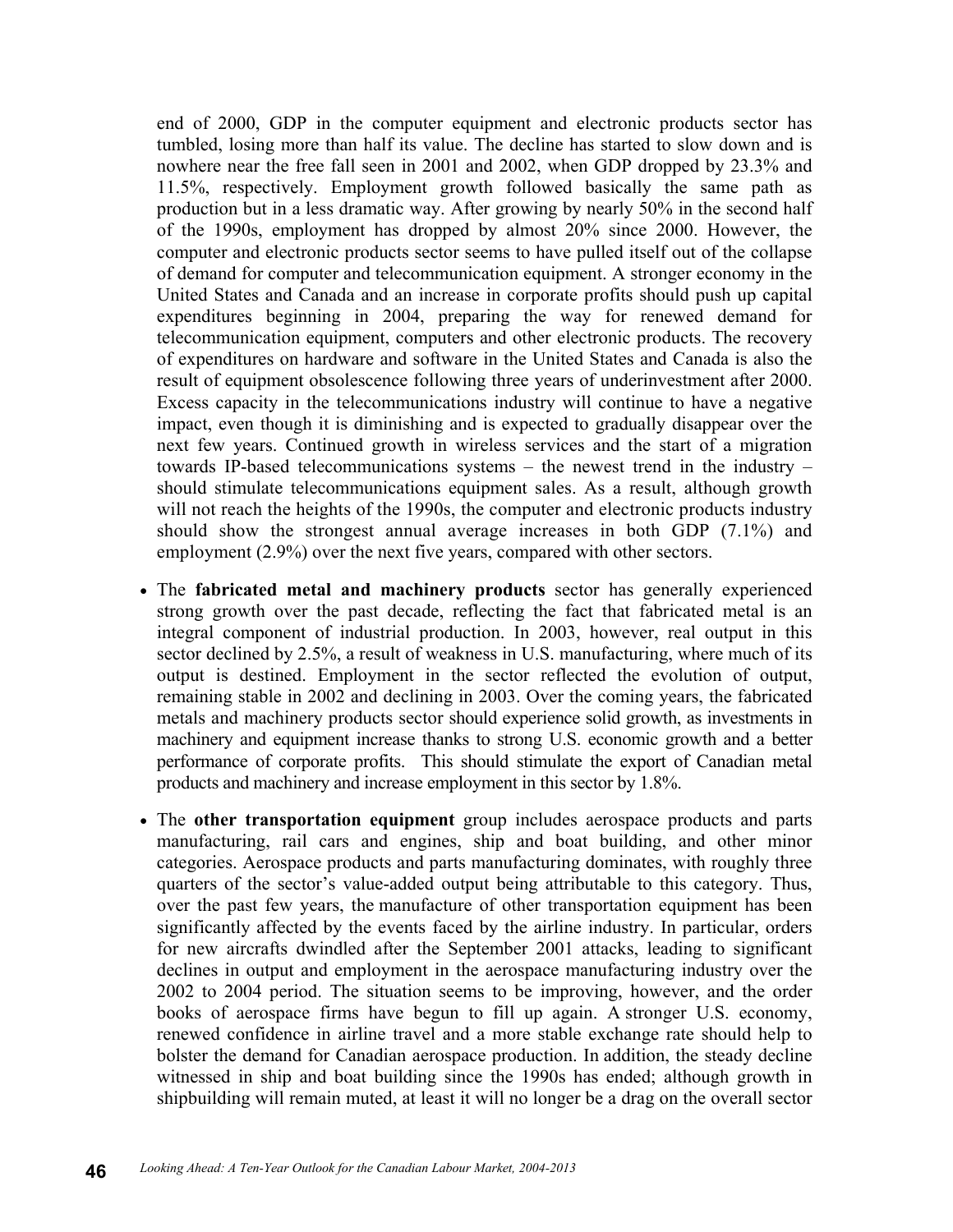in the future. Finally, changing demographics, increased road congestion and environmental concerns should help to sustain the demand for automated transit systems, including rail. Overall, a strong rebound is expected in other transportation equipment manufacturing in 2005 and 2006, boosting real GDP growth to an average of 6.0% over the 2004-08 period; the rate is expected to ease to a 3.9% trend between 2009 and 2013. Employment in this sector is expected to grow by 2.7% per year over the 2004-08 period.

- Although the end of the year was not positive for the **motor vehicle and parts** sector, 2002 was a very good year overall, as sales were stimulated by low interest rates and by additional rebates offered by some car producers. However, a drop in sales in the United States in the last quarter of 2002 led to an increase in inventory, which in turn caused slowdowns or stoppages on some assembly lines. Total sales of new vehicles in Canada and the United States continued to decline in 2003. This can be explained in part by the fact that the number of new vehicles purchased in North America had been far higher than "normal" for several years. The market is therefore saturated, and the effectiveness of dealers' incentives is dwindling. The coming years are expected to be more difficult for the Canadian automobile industry, especially in terms of job growth. This gloomy outlook is mainly attributable to excess world capacity in the automobile sector and to a shrinking of the market share held by the Big Three (Ford, General Motors and Daimler-Chrysler are the major employers in the Canadian automobile sector). The increase in production for the years 2004 to 2008 is projected to be below the economy-wide average at 1.7% a year. Moreover, Canadian plants are making investments aimed at maintaining their competitiveness by increasing productivity. As a result, job growth in the industry is expected to be below the average at 0.8% a year. The long-term employment outlook is even less optimistic, in light of demographic changes, slower export growth to the United States caused by strong foreign competition (especially from Mexico, Brazil and China) and greater investment in labour-saving technologies.
- **Food and beverage production** has taken off over the last few years. In the 1997- 2002 period, production grew at an annual rate of more than 3%. In 2003, however, production declined, affected by poor sales on foreign markets. Exports suffered from the appreciation of the Canadian dollar, weak economic activity in North America and the restrictions imposed by our main trading partners on the import of Canadian beef. The appreciation of the Canadian dollar also encouraged foreign competition on the domestic market. Inventories have increased as a result of the lower demand, especially among beverage producers. In 2004, the end of the impact of the BSE crisis will result in a rebound in real output. Over the forecast period, the sector is projected to record average growth as it successfully transforms itself into an internationally competitive force in the world economy. However, greater productivity will mean that job growth will not keep pace with the increase in production. Over the 2004-08 period, average annual growth in GDP is projected to be 3.0%, whereas employment is expected to grow by  $1.3\%$ .
- The **wood products** industry registered strong growth over the past five years, with average annual increases of 5.7% for GDP and 4.6% for employment. This dynamic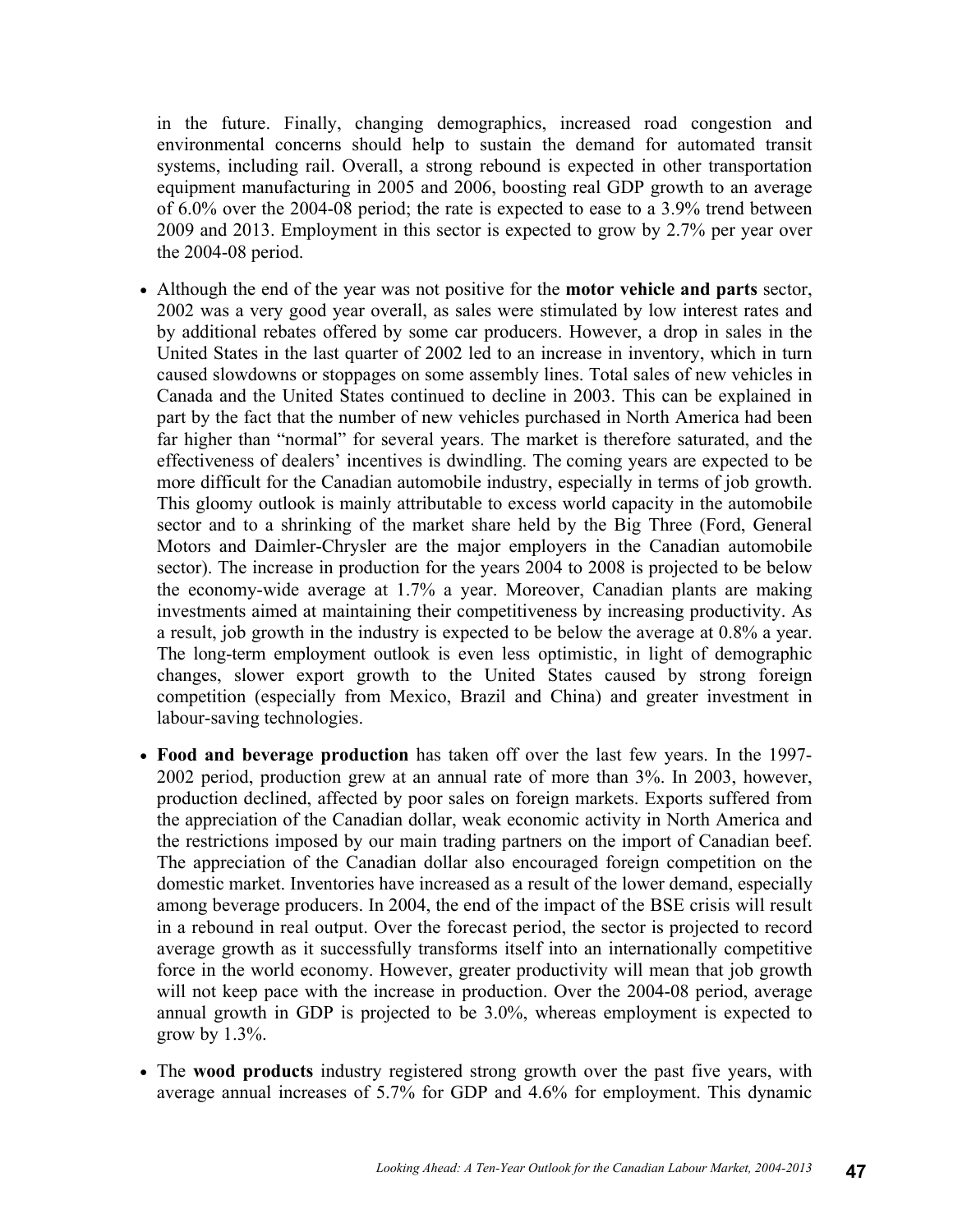performance reflects the strength of residential construction and greater access to foreign markets. In addition, the financial losses due to the countervailing duties imposed by United States against Canadian softwood were partially compensated by an increase in the production of wood products. However, the outlook for the wood products industry calls for a deterioration of the situation. The U.S. duties, the anticipated slump in the housing starts in Canada and across the border, and the decline in the supply of lumber will have a negative impact on the industry in the short term. The aging of the population and the subsequent decline in the demand for housing will have a significant downward impact on the demand for wood products over the long term. The development of new products made of plastic and steel to replace wood products and fibreboard made with straw will also impact this sector. The number of jobs is expected to decrease marginally (at an annual rate of -0.1%) in the wood products industry over the 2004-08 period.

• The outlook in the **pulp and paper** and **printing** industries is similar to that of the woods products industry. The number of jobs is expected to increase slightly in the pulp and paper industry (at an annual rate of 0.6%) and to decrease in printing (-0.2%). Production should be up slightly over the next five years compared with the last five years, but there will be no significant need for additional labour. General weakness in demand and a drop in advertising will have a negative impact on pulp and paper and printing over the short term. The growing use of e-mail and CD-ROMs is expected to reduce the demand for paper and printing, and to restrict production and employment growth over the long term. Greater use of electronic media will also mean lower demand for magazines and newspapers.

#### *Employment growth should be slow in occupations unique to the primary sector, except in the mining industry*

Employment in the **agriculture** sector in Canada has suffered from a number of factors over the 2000-02 period: low prices for wheat on the world market, a severe drought in western Canada, the embargo on Canadian beef by a number of countries including the United States, and the increasing use of labour-saving technology. As a result, employment declined by about 20% over the period. The agriculture sector rebounded in 2003, with real output soaring by 21.1% and employment rising by 3.0%. In 2004-05, however, growth in real output is expected to average less than 1% per year. Not only does this declining growth reflect a natural slowdown from the surge experienced last year, but the cattle industry will continue to be affected by the fact that trade in live cattle and beef will not resume fully in the short term. After 2005, growth should rebound somewhat but it will remain below the rates achieved in most other sectors of the Canadian economy. While the cattle industry is expected to recover, the overall agriculture sector will continue to be negatively affected by the ongoing subsidy war between Europe and the United States, which has led to low prices for many grains. Employment in this sector is projected to increase at an average annual rate of only 0.5% over the 2004-08 period. Sluggish growth in output will restrain employment growth, as will the solid growth in productivity, a result of ongoing investment in labour-saving technology by farmers.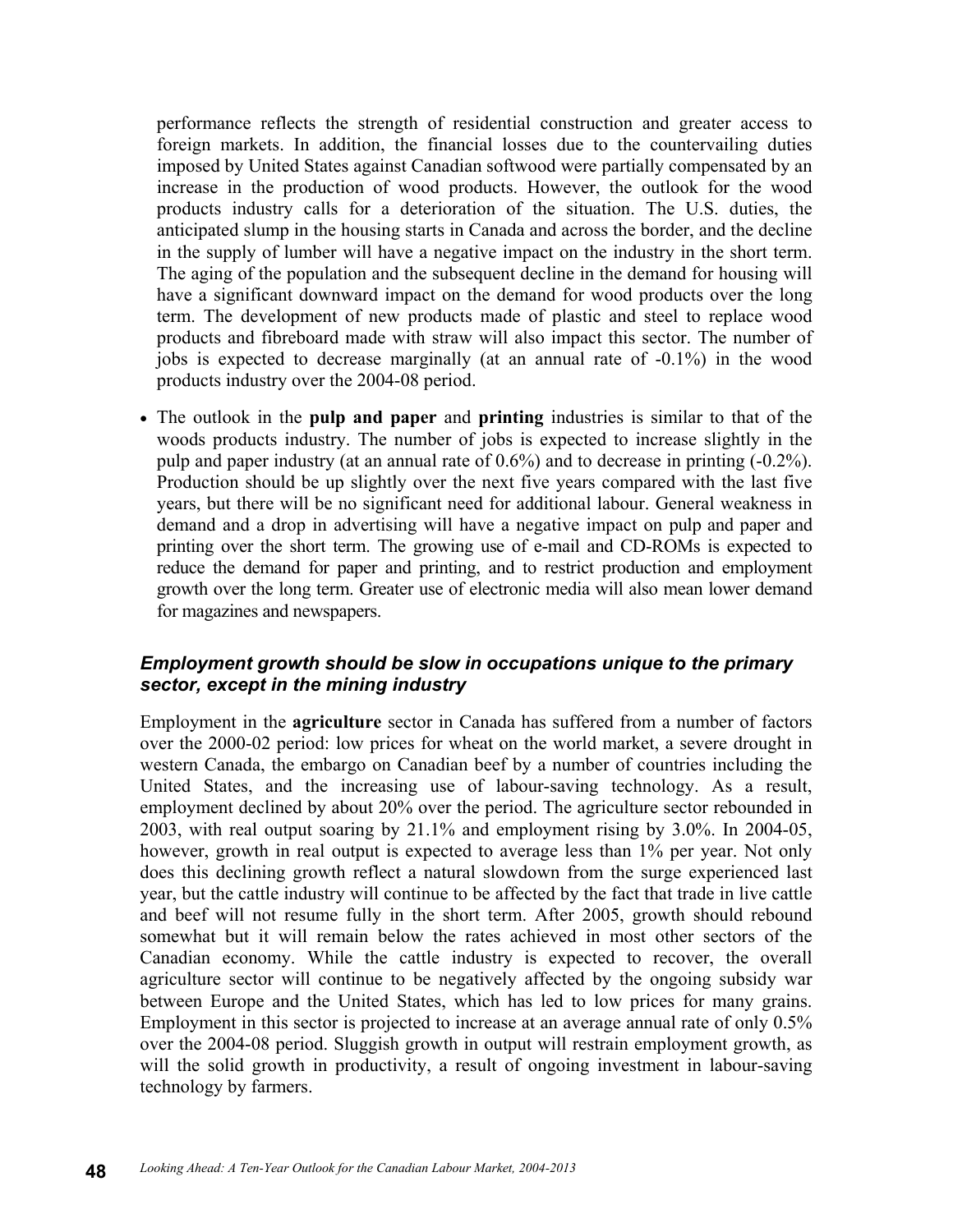Real output in the **fishing** sector is expected to increase slightly over the forecast period. The fishing industry is reeling from a cut of more than 20% in the total allowable catch for crab. It is also grappling with the closure of the East Coast cod fishery and decreased lobster findings, both resulting from declining stocks. However, the crab fisheries are expected to recover somewhat in the short term. Over the long term, real output will continue to be adversely affected by supply constraints. Any increases in output will come from productivity increases as opposed to gains in labour activity. In fact, employment is expected to record absolute declines over the 2004-08 period (annual average of -0.5%), but at a lesser pace that those recorded in 1999-2003 (average annual decrease of 1.3%).

The countervailing duties imposed by the United States on Canadian softwood lumber in 2002 seriously undermined growth in the **forestry** sector. The negative effects of the dispute continued in 2003, but the strong growth in residential construction offset the losses associated with the softwood lumber conflict, leading to production and employment gains in 2003. Housing starts are expected to start dropping off gradually in 2004-05, bringing down the demand for lumber. Moreover, the financial constraints imposed on Canadian lumber companies by the United States will continue to hold back profits and jobs in the forestry sector. In addition to the expected drop in demand over the next few years, environmental issues and Native land claims will limit the availability of this resource. The outlook for the Canadian forest industry is therefore not especially bright, and the industry is expected to have one of the lowest GDP growth rates of all Canadian industries from 2004 to 2008; employment is expected to decline (annual average of -0.3%). In fact, all gains in output will occur as a result of productivity increases rather than increased labour activity.

The **mining** sector (excluding oil and gas) lost jobs over the last five years because of higher productivity and falling prices for certain raw materials, which in turn led to less exploration. Higher prices for raw materials over the next few years, along with renewed economic growth in the United States, will help mineral exploration and mining in Canada. The recent development of the diamond sector in the North will continue to help boost production and jobs in mining. The Canadian mining sector will also receive a lift from the Voisey's Bay nickel-copper-cobalt deposit. The construction of the open-pit mine and mill/concentrator processing plant at the site in Newfoundland and Labrador is now well under way, and the production of concentrate is expected to begin in 2006-07. Mining GDP is expected to grow by 4.1% annually over the 2004-08 period. However, greater competition from Australia and some South American countries will limit employment growth. Employment should grow on average by 2.4% over the next five years, which is higher than the projected national average.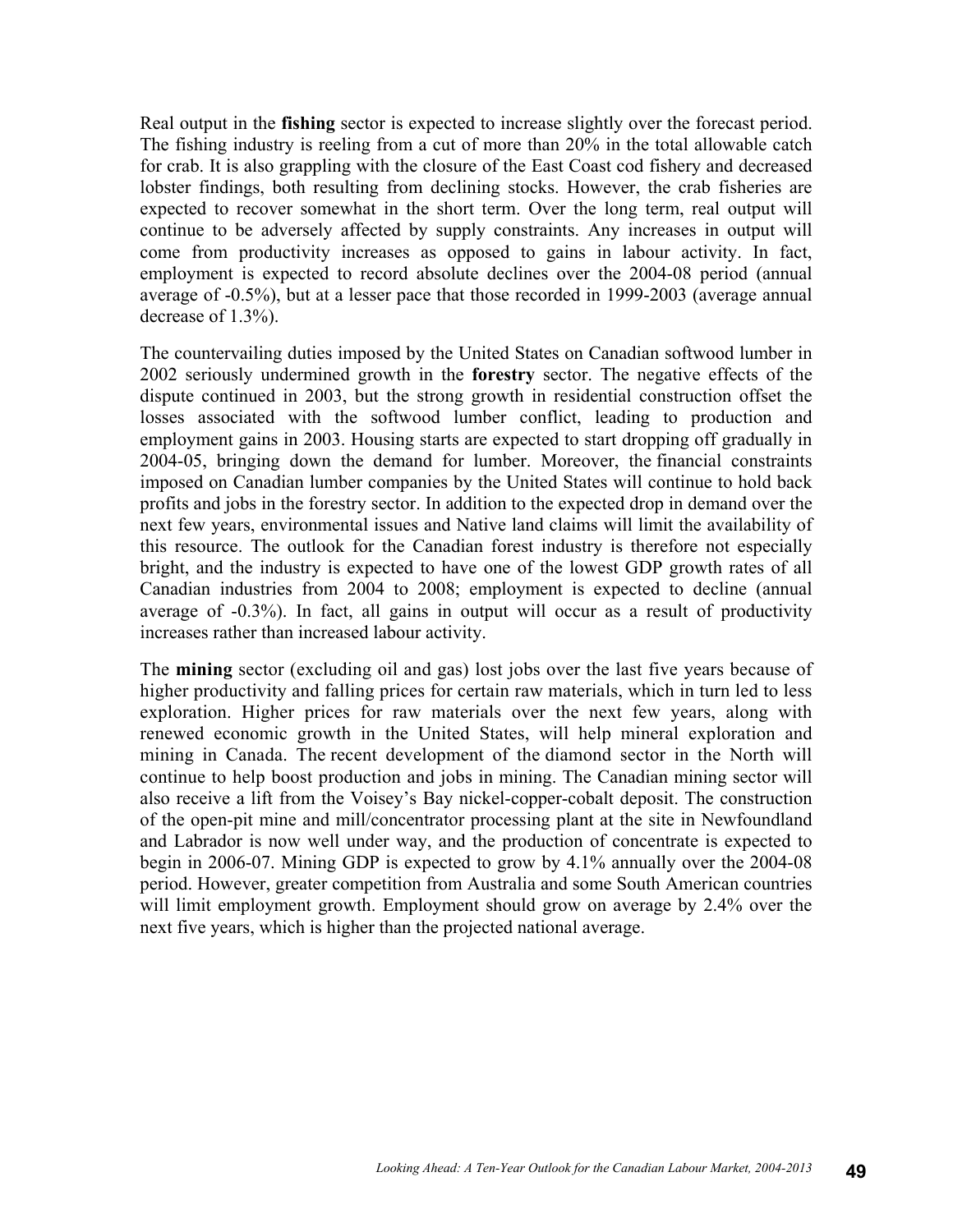Although the GDP of the **oil and gas** industry rose in 2002, increased productivity led to a reduction in employment. More specifically, declines in drilling and in the price of natural gas led to a drop in employment among suppliers of oil and gas services. However, oil and gas prices rose in 2003, boosting extraction and exploration activities. Real output in the oil and gas extraction industry is forecast to increase by close to 3% in 2004 and 1.6% in 2005. This growth is quite modest, given the soaring prices for both natural gas and oil. Natural gas producers in Alberta and British Columbia are taking advantage of sky-high commodity prices and are drilling record numbers of new wells. However, total oil production will continue to fall in the short term even as the price of crude oil remains at historically high levels. Most analysts blame thinning resources from the Western Canada Sedimentary Basin Oil (WCSB) for the fact that production has failed to benefit from the high prices. Lower production at both Hibernia and Terra Nova will also reduce real output. While Hibernia and Terra Nova received permission to raise daily production limits, neither project has managed to meet the new levels and the targets are unlikely to be reached without further drilling. When additional production comes on board in 2006, real output is expected to grow by 3.2%. Beyond 2006, however, real output will be weaker, reflecting the fact that reserves are diminishing in the WCSB. While ongoing increases in production at the tar sands will ensure that real growth will remain above 2.5% per year over the long term, there will not be a return to the 5%-to-8% growth performance recorded in the first half of the 1990s. As in the mining sector, technological change will ensure that most of the increase in output over the forecast period will come from gains in productivity rather than increases in employment. Employment growth is expected to average only 0.4% per year over the 2004-08 period.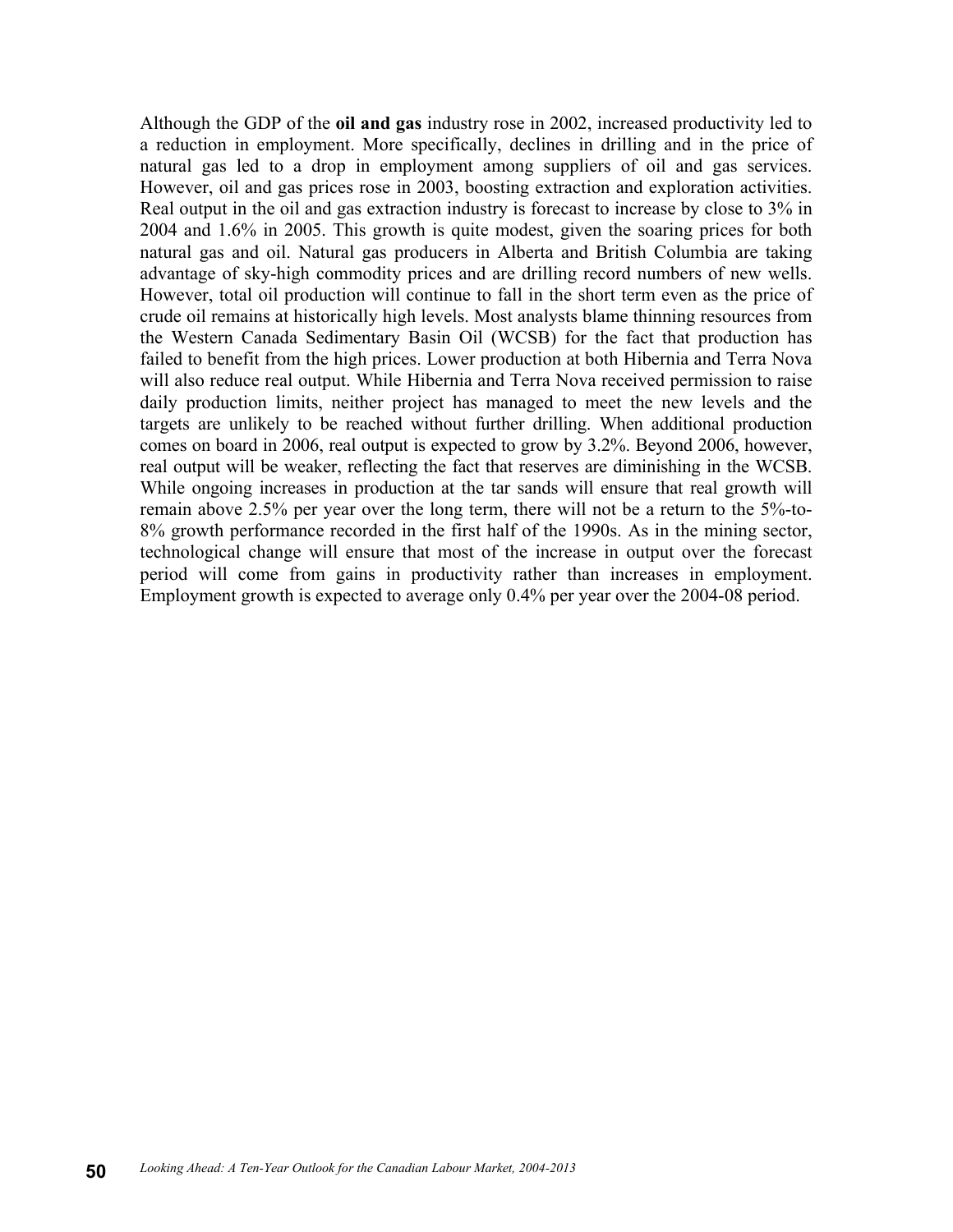# *Annex 5:*  Annoyment Growth by Occupation, 1999-2013 *Employment Growth by Occupation, 1999-2013*

|                                                                     |            | <u>Total employment</u> |       |                  |           |                       |         |
|---------------------------------------------------------------------|------------|-------------------------|-------|------------------|-----------|-----------------------|---------|
|                                                                     |            | Employment              |       | Employment share |           | Annual average growth |         |
|                                                                     | 2003       | 2013                    | 2003  | 2013             | 1999-2003 | 2004-08               | 2009-13 |
| Total                                                               | 15,745,952 | 17,800,870              |       |                  | 2.2%      | 1.5%                  | 0.9%    |
| Skill level                                                         |            |                         |       |                  |           |                       |         |
| Management                                                          | 1,382,553  | 1,600,926               | 8.8%  | 9.0%             | 0.2%      | 1.8%                  | 1.1%    |
| Occupations usually requiring:                                      |            |                         |       |                  |           |                       |         |
| University education                                                | 2,595,966  | 3,120,615               | 16.5% | 17.5%            | 2.7%      | 2.3%                  | 1.4%    |
| College education or apprenticeship training                        | 4,808,503  | 5,392,422               | 30.5% | 30.3%            | 1.8%      | 1.4%                  | 0.9%    |
| High school education                                               | 5,097,138  | 5,700,725               | 32.4% | 32.0%            | 3.1%      | 1.4%                  | 0.8%    |
| Only on-the-job training                                            | 1,861,793  | 1,986,181               | 11.8% | 11.2%            | 1.5%      | 0.9%                  | 0.4%    |
| Skill type                                                          |            |                         |       |                  |           |                       |         |
| Business, finance and administration                                | 3,107,217  | 3,482,843               | 19.7% | 19.6%            | 1.5%      | 1.4%                  | 0.9%    |
| Natural and applied sciences                                        | 1,090,153  | 1,349,948               | 6.9%  | 7.6%             | 3.8%      | 2.3%                  | 2.0%    |
| Health                                                              | 965,207    | 1,248,359               | 6.1%  | 7.0%             | 3.4%      | 3.5%                  | 1.7%    |
| Social science, education and government service                    | 1,132,274  | 1,318,624               | 7.2%  | 7.4%             | 3.5%      | 2.0%                  | 1.0%    |
| Art, culture, recreation and sport                                  | 472,085    | 519,889                 | 3.0%  | 2.9%             | 3.3%      | $1.3\%$               | 0.7%    |
| Sales and service                                                   | 4,656,960  | 5,156,560               | 29.6% | 29.0%            | 2.3%      | 1.4%                  | 0.6%    |
| Trades, transport and equipment operators                           | 2,406,230  | 2,643,766               | 15.3% | 14.9%            | 1.8%      | 1.1%                  | 0.8%    |
| Primary industry                                                    | 567,127    | 594,886                 | 3.6%  | 3.3%             | $-1.7%$   | 0.6%                  | 0.4%    |
| Processing, manufacturing and utilities                             | 1,348,699  | 1,485,996               | 8.6%  | 8.3%             | 2.2%      | 1.2%                  | 0.8%    |
| Occupation (two-digit level)                                        |            |                         |       |                  |           |                       |         |
| All management occupations<br>δ                                     | 1,382,553  | 1,600,926               | 8.8%  | $9.0\%$          | 0.2%      | 1.8%                  | 1.1%    |
| Professional occupations in business and finance<br>Ξ               | 450,486    | 540,579                 | 2.9%  | 3.0%             | 2.0%      | 2.2%                  | 1.5%    |
| Skilled administrative and business occupations<br>$\frac{1}{2}$    | 895,125    | 979,304                 | 5.7%  | 5.5%             | $-0.8%$   | 1.2%                  | 0.6%    |
| Clerical occupations<br>$\frac{4}{4}$                               | 1,459,841  | 1,612,187               | 9.3%  | 9.1%             | 3.6%      | 1.2%                  | 0.8%    |
| ciences<br>Professional occupations in natural and applied s<br>21  | 592,385    | 741,622                 | 3.8%  | 4.2%             | 2.8%      | 2.4%                  | 2.1%    |
| Technical occupations related to natural and applied sciences<br>22 | 440,099    | 536,657                 | 2.8%  | 3.0%             | 6.0%      | 2.1%                  | 1.9%    |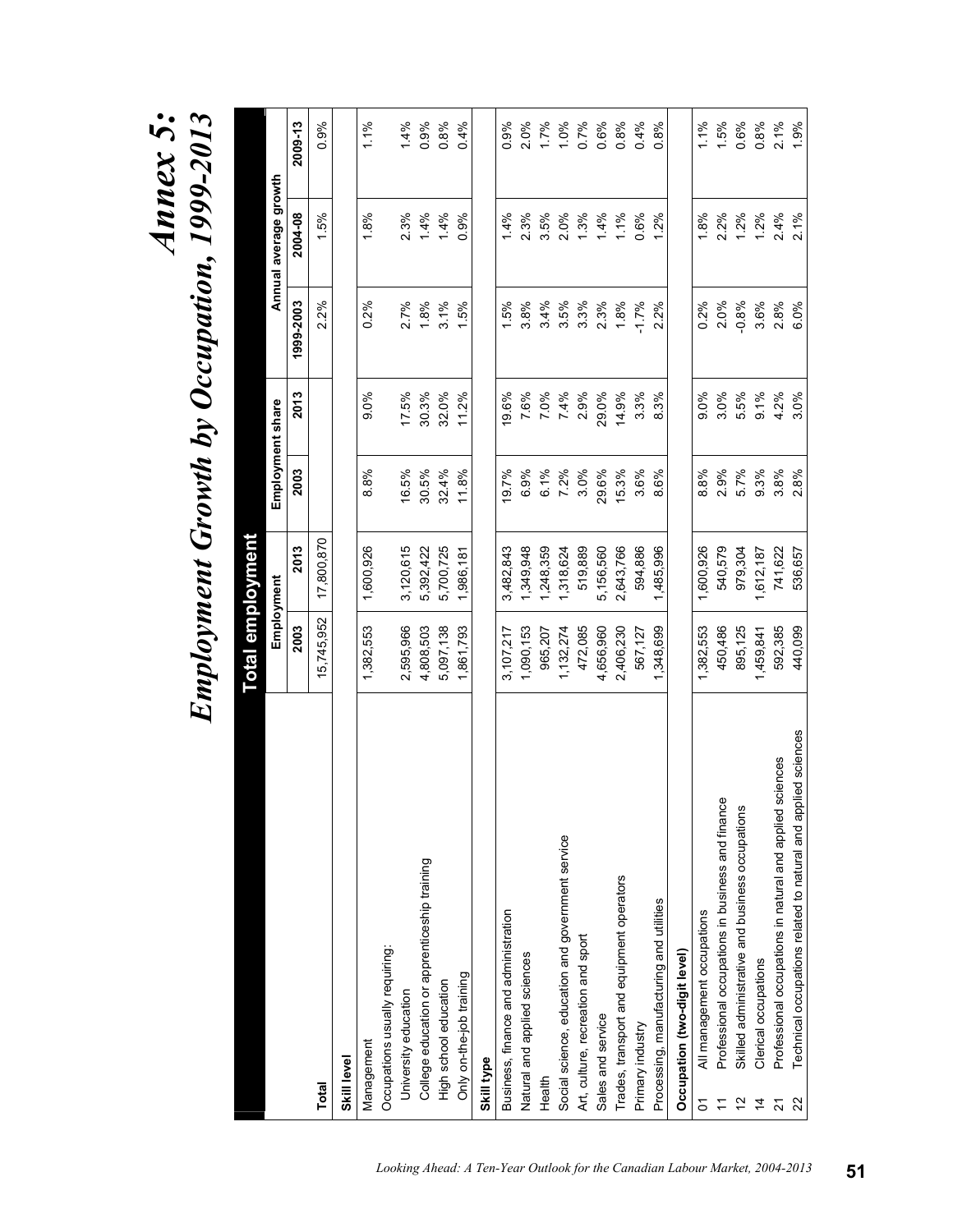|                |                                                                                                                                                                                                          |           | Employment |      | Employment share |           | Annual average growth |         |
|----------------|----------------------------------------------------------------------------------------------------------------------------------------------------------------------------------------------------------|-----------|------------|------|------------------|-----------|-----------------------|---------|
|                |                                                                                                                                                                                                          | 2003      | 2013       | 2003 | 2013             | 1999-2003 | 2004-08               | 2009-13 |
| 2              | Professional occupations in health                                                                                                                                                                       | 432,646   | 562,886    | 2.7% | 3.2%             | 2.3%      | 3.6%                  | 1.7%    |
| 32             | Fechnical and skilled occupations in health                                                                                                                                                              | 197,245   | 253,946    | 1.3% | 1.4%             | 1.9%      | 3.1%                  | 2.0%    |
| $\mathfrak{F}$ | Assisting occupations in support of health services                                                                                                                                                      | 249,893   | 326,146    | 1.6% | 1.8%             | 8.0%      | 3.6%                  | 1.8%    |
| 4              | Professional occupations in social science, education and<br>government service                                                                                                                          | 919,344   | 1,057,768  | 5.8% | 5.9%             | 3.4%      | 1.8%                  | 1.0%    |
| $\frac{2}{3}$  | Paraprofessional occupations in law, social service and education                                                                                                                                        | 179,464   | 220,126    | 1.1% | $1.2\%$          | 2.7%      | 2.7%                  | 1.5%    |
| 5              | Professional occupations in art and culture                                                                                                                                                              | 201,105   | 217,760    | 1.3% | 1.2%             | 2.6%      | 1.2%                  | 0.4%    |
| 52             | ecreation and<br>Techical and skilled occupations in art, culture,<br>sport                                                                                                                              | 256,113   | 284,204    | 1.6% | 1.6%             | 4.5%      | 1.3%                  | 0.8%    |
| 82             | Skilled sales and service occupations                                                                                                                                                                    | 1,017,587 | 1,151,385  | 6.5% | 6.5%             | 3.9%      | 1.7%                  | 0.8%    |
| 3              | ntermediate sales and service occupations                                                                                                                                                                | 1,562,156 | 1,725,104  | 9.9% | 9.7%             | 2.7%      | 1.5%                  | 0.5%    |
| 66             | Elemental sales and service occupations                                                                                                                                                                  | 1,448,409 | 1,559,054  | 9.2% | 8.8%             | 2.5%      | 1.1%                  | 0.4%    |
| $72 - 73$      | Trades, skilled transport and equipment operators                                                                                                                                                        | 1,300,824 | 1,409,620  | 8.3% | 7.9%             | $1.2\%$   | 0.9%                  | 0.7%    |
| 74             | Intermediate occupations in transport, equipment operation,<br>installation and maintenance                                                                                                              | 809,215   | 913,539    | 5.1% | 5.1%             | 2.1%      | 1.4%                  | 1.0%    |
| 76             | ted occupations<br>Trades helpers, construction labourers and relat                                                                                                                                      | 136,081   | 134,739    | 0.9% | 0.8%             | 1.6%      | $-0.2%$               | 0.0%    |
| 82             | Skilled occupations in primary industry                                                                                                                                                                  | 348,416   | 363,250    | 2.2% | 2.0%             | $-1.7%$   | 0.5%                  | 0.3%    |
| $\mathfrak{A}$ | ntermediate occupations in primary industry                                                                                                                                                              | 138,160   | 144,217    | 0.9% | 0.8%             | $-1.6%$   | 0.5%                  | 0.4%    |
| 88             | Primary industry labourers                                                                                                                                                                               | 72,740    | 78,719     | 0.5% | 0.4%             | $-2.5%$   | 1.2%                  | 0.4%    |
| 92             | Processing, manufacturing and utilities supervisors and skilled<br>operators                                                                                                                             | 173,629   | 93,930     | 1.1% | 1.1%             | 5.0%      | 1.3%                  | 0.9%    |
| 94-95          | irs and assemblers<br>Processing and manufacturing machine operato                                                                                                                                       | 877,873   | 979,533    | 5.6% | 5.5%             | 3.3%      | 1.3%                  | 0.9%    |
| 96             | Labourers in processing, manufacturing and utilities                                                                                                                                                     | 204,563   | 213,669    | 1.3% | 1.2%             | $-3.2%$   | 0.5%                  | 0.4%    |
|                | Source: Statistics Canada, National Occupational Classification; Statistics Canada, Labour Force Survey; HRSDC-PRCD, Labour Market and Skills Forecasting and<br>Analysis Unit, Reference 2004 Scenario. |           |            |      |                  |           |                       |         |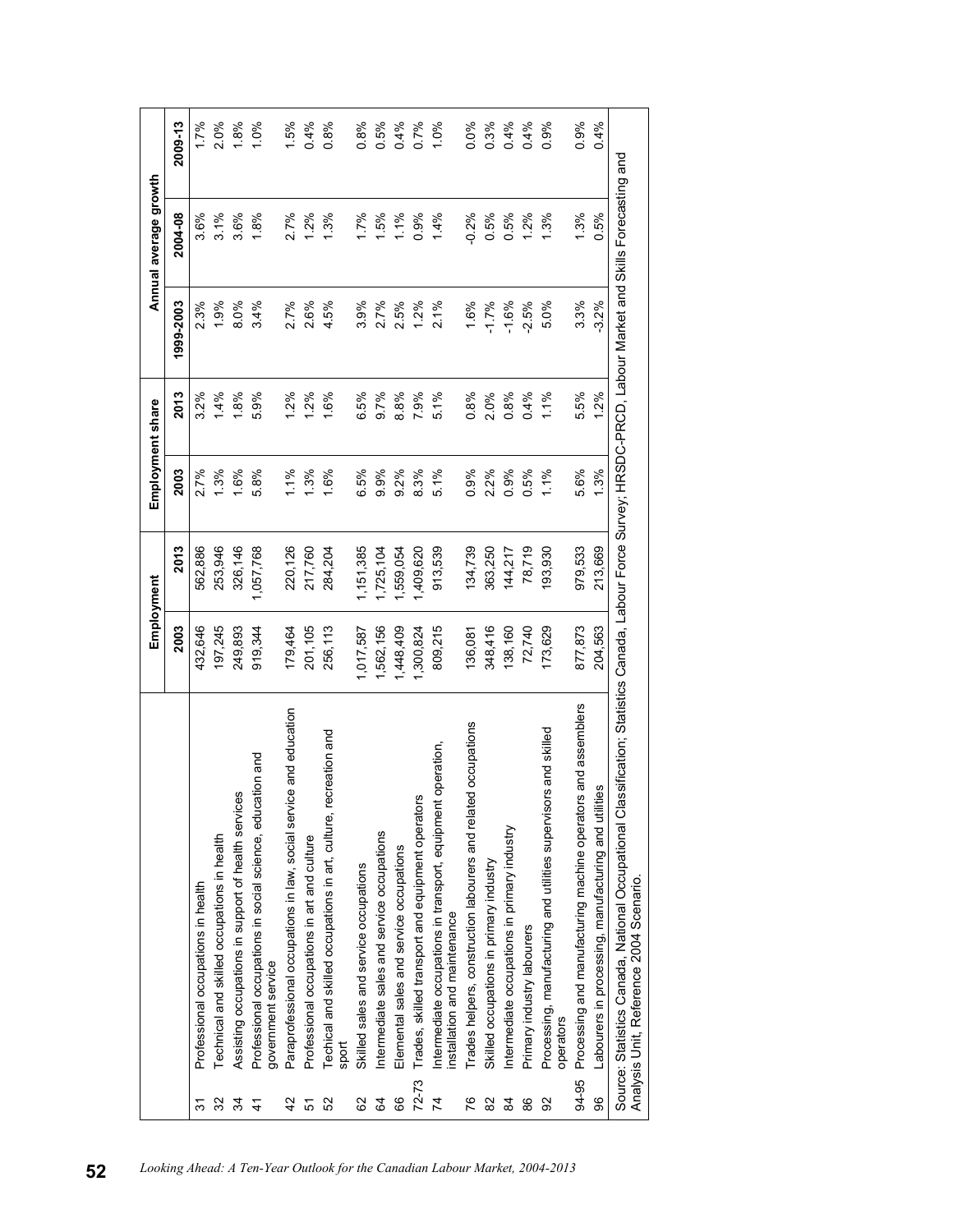|                |                                                                                 | Non-student employment |            |                  |         |           |                       |           |
|----------------|---------------------------------------------------------------------------------|------------------------|------------|------------------|---------|-----------|-----------------------|-----------|
|                |                                                                                 | Non-student employment |            | Employment share |         |           | Annual average growth |           |
|                |                                                                                 | 2003                   | 2013       | 2003             | 2013    | 1999-2003 | 2004-2008             | 2009-2013 |
| Total          |                                                                                 | 14,613,105             | 16,522,107 |                  |         | 2.1%      | 1.5%                  | 0.9%      |
| Skill level    |                                                                                 |                        |            |                  |         |           |                       |           |
|                | Management                                                                      | 1,372,127              | 1,587,736  | 9.4%             | 9.6%    | 0.3%      | 1.8%                  | 1.1%      |
|                | Occupations usually requiring:                                                  |                        |            |                  |         |           |                       |           |
|                | University education                                                            | 2,513,592              | 3,024,034  | 17.2%            | 18.3%   | 2.7%      | 2.3%                  | 1.4%      |
|                | College education or apprenticeship training                                    | 4,612,141              | 5,171,227  | 31.6%            | 31.3%   | 1.7%      | 1.4%                  | 0.9%      |
|                | High school education                                                           | 4,653,395              | 5,209,401  | 31.8%            | 31.5%   | 3.1%      | 1.4%                  | 0.8%      |
|                | Only on-the-job training                                                        | 1,461,561              | 1,539,117  | 10.0%            | 9.3%    | 1.0%      | 0.7%                  | 0.3%      |
| Skill type     |                                                                                 |                        |            |                  |         |           |                       |           |
|                | Business, finance and administration                                            | 2,980,741              | 3,342,208  | 20.4%            | 20.2%   | 1.5%      | 1.4%                  | 0.9%      |
|                | Natural and applied sciences                                                    | 1,064,364              | ,319,499   | 7.3%             | 8.0%    | 8.3%      | 2.3%                  | 2.0%      |
| Health         |                                                                                 | 934,582                | ,207,461   | 6.4%             | $7.3\%$ | 3.2%      | 3.5%                  | 1.7%      |
|                | Social science, education and government service                                | 1,073,247              | ,248,902   | 7.3%             | 7.6%    | 3.4%      | 2.0%                  | 1.0%      |
|                | Art, culture, recreation and sport                                              | 408,772                | 449,074    | 2.8%             | 2.7%    | 2.7%      | $1.2\%$               | 0.7%      |
|                | Sales and service                                                               | 3,952,881              | 4,376,107  | 27.1%            | 26.5%   | 2.0%      | 1.4%                  | 0.6%      |
|                | Trades, transport and equipment operators                                       | 2,351,198              | 2,583,500  | 16.1%            | 15.6%   | 1.9%      | 1.1%                  | 0.8%      |
|                | Primary industry                                                                | 527,248                | 552,578    | 3.6%             | 3.3%    | $-1.5%$   | 0.6%                  | $0.3\%$   |
|                | Processing, manufacturing and utilities                                         | 1,319,739              | 1,452,185  | 9.0%             | 8.8%    | 2.3%      | $1.2\%$               | 0.8%      |
|                | Occupation (two-digit level)                                                    |                        |            |                  |         |           |                       |           |
| δ              | All management occupations                                                      | 1,372,127              | 1,587,736  | 9.4%             | 9.6%    | 0.3%      | 1.8%                  | 1.1%      |
| Ξ              | Professional occupations in business and finance                                | 446,427                | 535,351    | 3.1%             | 3.2%    | 2.0%      | 2.2%                  | 1.5%      |
| $\frac{2}{3}$  | Skilled administrative and business occupations                                 | 881,417                | 964,498    | 6.0%             | 5.8%    | $-0.8%$   | 1.2%                  | 0.6%      |
| $\frac{4}{3}$  | Clerical occupations                                                            | 1,352,236              | 1,492,936  | $9.3\%$          | 9.0%    | 3.7%      | $1.2\%$               | 0.8%      |
| $\overline{2}$ | Professional occupations in natural and applied sciences                        | 581, 143               | 728,272    | 4.0%             | 4.4%    | 2.9%      | 2.5%                  | $2.1\%$   |
| 22             | Technical occupations related to natural and applied sciences                   | 426,011                | 520,000    | 2.9%             | 3.1%    | 6.0%      | 2.1%                  | 1.9%      |
| $\overline{5}$ | Professional occupations in health                                              | 424,141                | 551,238    | 2.9%             | 3.3%    | 2.4%      | 3.6%                  | 1.7%      |
| 32             | Technical and skilled occupations in health                                     | 191, 111               | 246,532    | 1.3%             | $1.5\%$ | $1.5\%$   | 3.2%                  | 2.0%      |
| 34             | Assisting occupations in support of health services                             | 234,329                | 305,315    | 1.6%             | 1.8%    | 7.4%      | 3.6%                  | 1.8%      |
| $\frac{4}{5}$  | Professional occupations in social science, education and government<br>service | 873,436                | 1,003,684  | 6.0%             | 6.1%    | 3.2%      | 1.8%                  | 1.0%      |
| 42             | education<br>Paraprofessional occupations in law, social service and            | 166,469                | 204,755    | 1.1%             | 1.2%    | 2.3%      | 2.7%                  | 1.4%      |
| 5              | Professional occupations in art and culture                                     | 188,446                | 205,490    | 1.3%             | 1.2%    | 2.2%      | 1.3%                  | 0.4%      |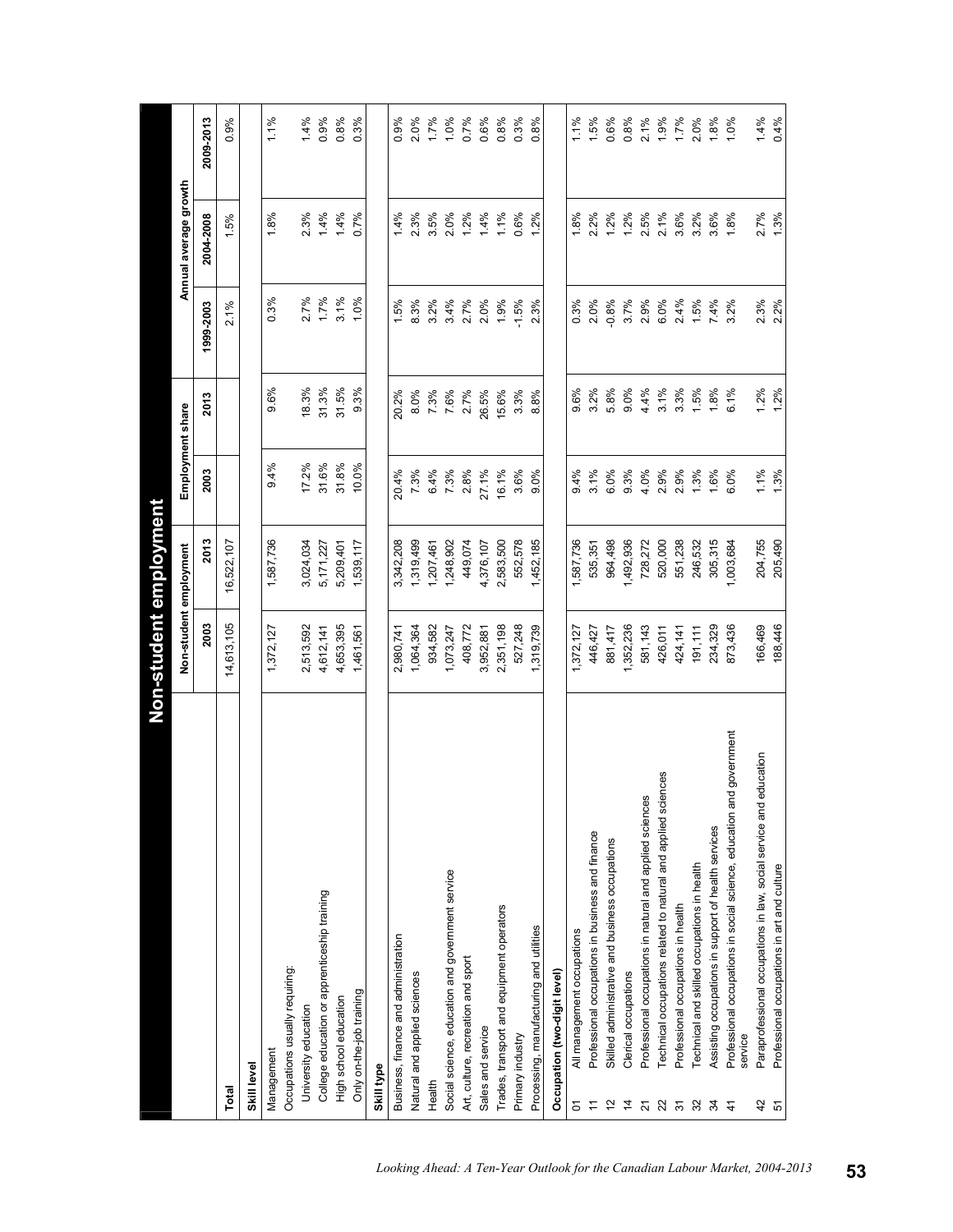|                |                                                                                                                                                                                             | Non-student employment |           |         | Employment share |           | Annual average growth |           |
|----------------|---------------------------------------------------------------------------------------------------------------------------------------------------------------------------------------------|------------------------|-----------|---------|------------------|-----------|-----------------------|-----------|
|                |                                                                                                                                                                                             | 2003                   | 2013      | 2003    | 2013             | 1999-2003 | 2004-2008             | 2009-2013 |
| 52             | ion and sport<br>Technical and skilled occupations in art, culture, recreat                                                                                                                 | 205,952                | 225,991   | 1.4%    | 4%               | 3.9%      | $-0\%$                | 0.9%      |
| 62             | Skilled sales and service occupations                                                                                                                                                       | 943,146                | 1,068,701 | 6.5%    | 6.5%             | 3.6%      | 1.7%                  | 0.8%      |
| 64             | Intermediate sales and service occupations                                                                                                                                                  | 1,304,165              | 1,444,429 | 8.9%    | 8.7%             | 2.5%      | 1.5%                  | 0.5%      |
| 66             | Elemental sales and service occupations                                                                                                                                                     | ,083,441               | ,150,349  | 7.4%    | 7.0%             | 2.1%      | 0.9%                  | 0.3%      |
| $72 - 73$      | Trades, skilled transport and equipment operators                                                                                                                                           | ,282,301               | 1,390,685 | 8.8%    | 8.4%             | $1.2\%$   | 0.9%                  | 0.7%      |
| 4              | perators, installation<br>Intermediate occupations in transport and equipment op<br>and maintenance                                                                                         | 784,535                | 884,632   | 5.4%    | 5.4%             | 2.3%      | 1.4%                  | $1.1\%$   |
| 76             | Trades helpers, construction labourers and related occupations                                                                                                                              | 125,020                | 123,297   | 0.9%    | 0.7%             | 1.6%      | $-0.3%$               | 0.0%      |
| 82             | Skilled occupations in primary industry                                                                                                                                                     | 343,364                | 357,702   | 2.3%    | 2.2%             | $-1.4%$   | 0.5%                  | $0.3\%$   |
| 84             | Intermediate occupations in primary industry                                                                                                                                                | 115,557                | 121,200   | 0.8%    | 0.7%             | $-1.5%$   | 0.6%                  | 0.4%      |
| 86             | Primary industry labourers                                                                                                                                                                  | 60,517                 | 64,977    | 0.4%    | 0.4%             | $-2.3%$   | 1.0%                  | 0.4%      |
| $\overline{9}$ | skilled operators<br>Processing, manufacturing and utilities supervisors and                                                                                                                | 172,372                | 192,364   | $1.2\%$ | 1.2%             | 5.0%      | $1.3\%$               | 0.9%      |
| 94-95          | assemblers<br>Processing and manufacturing machine operators and                                                                                                                            | 862,574                | 960,889   | 5.9%    | 5.8%             | 3.4%      | $\frac{3\%}{2}$       | 0.9%      |
| 96             | Labourers in processing, manufacturing and utilities                                                                                                                                        | 192,538                | 200,494   | 1.3%    | 1.2%             | $-3.3%$   | 0.5%                  | 0.4%      |
|                | Source : Statistics Canada, National Occupational Classification; Statistics Canada, Labour FRSDO-PRCD, Labour Market and Skills Forecasting and<br>Analysis Unit, Reference Scenario 2004. |                        |           |         |                  |           |                       |           |
|                |                                                                                                                                                                                             |                        |           |         |                  |           |                       |           |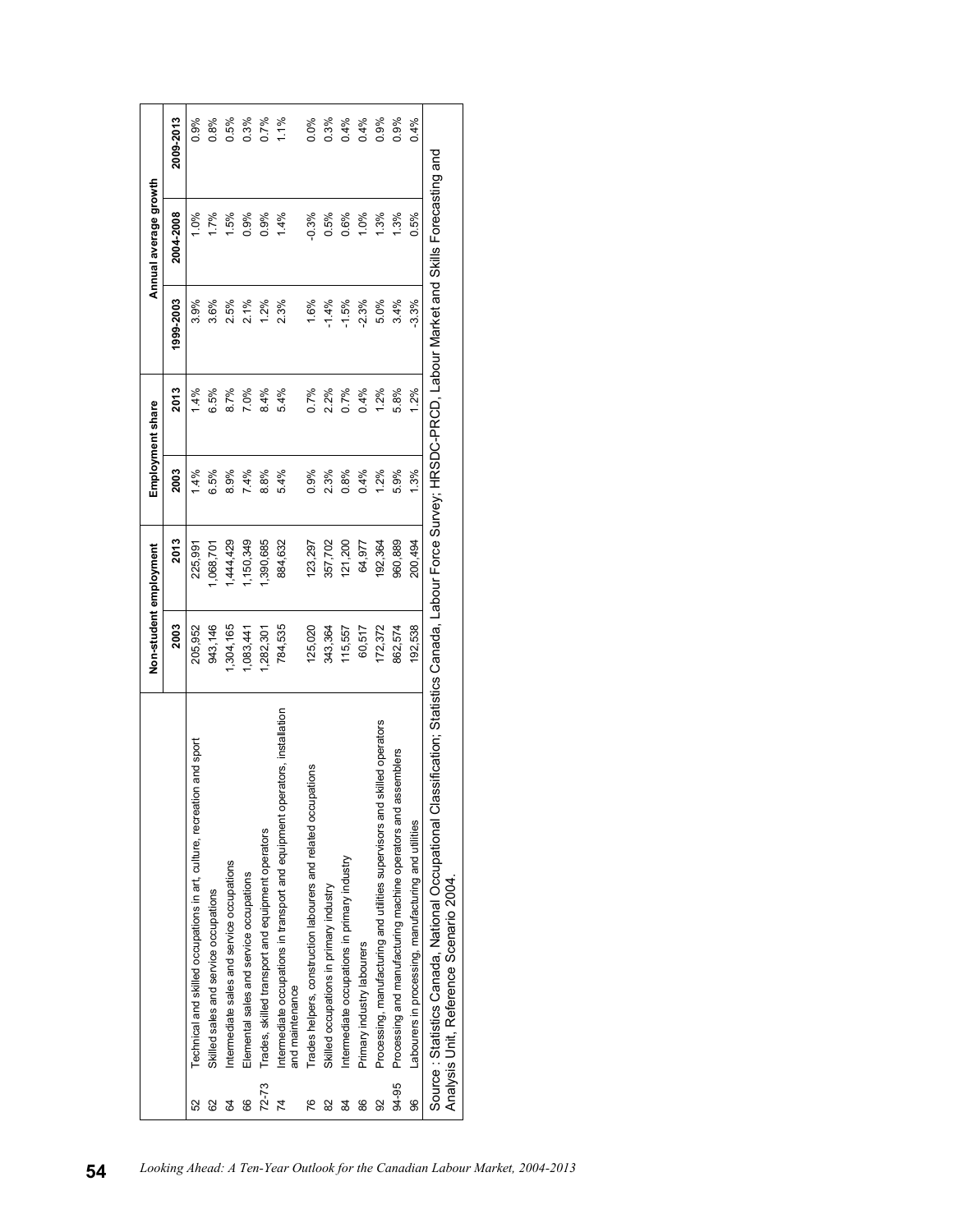# *Annex 6: Overall Labour Market Conditions by Occupation*

|                                                                           | Non-student<br>employment<br>2003 | Current<br>conditions | <b>Expansion</b><br>demand<br>(1) | Retirements<br>(2) | Demand<br>$(3)=(1)+(2)$ | <b>Supply</b><br>(4) | <b>Potential</b><br>pressures<br>$(3)$ vs $(4)$ | Future<br>conditions |
|---------------------------------------------------------------------------|-----------------------------------|-----------------------|-----------------------------------|--------------------|-------------------------|----------------------|-------------------------------------------------|----------------------|
| Total                                                                     | 1,4613.1                          | Fair                  | Α                                 | Α                  | Α                       | Α                    |                                                 | Fair                 |
| Senior managers, managers in business, finance and<br>administration      | 300.7                             | Good                  | A                                 | AA                 | AA                      | BA                   | Up                                              | Good                 |
| Legislators and senior management                                         | 80.1                              | Good                  | AA                                | AA                 | AA                      | BA                   | Up                                              | Good                 |
| Administrative services managers                                          | 112.4                             | Good                  | AA                                | AA                 | AA                      | BA                   | Up                                              | Good                 |
| Managers in financial and business services                               | 89.5                              | Good                  | Α                                 | AA                 | AA                      | A                    | Up                                              | Good                 |
| Managers in communication                                                 | 18.6                              | Good                  | AA                                | BA                 | A                       | <b>BA</b>            | Up                                              | Good                 |
| Managers in engineering, architecture, science and<br>information systems | 57.2                              | Fair                  | AA                                | AA                 | AA                      | <b>BA</b>            | Up                                              | Good                 |
| Managers in health, education, social and community<br>services           | 85.0                              | Good                  | AA                                | AA                 | AA                      | <b>BA</b>            | Up                                              | Good                 |
| Managers in public administration                                         | 33.3                              | Good                  | AA                                | A                  | AA                      | $\overline{A}$       | Up                                              | Good                 |
| Managers in art, culture, recreation and sport                            | 14.4                              | Fair                  | AA                                | AA                 | AA                      | AA                   |                                                 | Fair                 |
| Managers in sales and service                                             | 622.1                             | Fair                  | A                                 | AA                 | A                       | $\overline{A}$       |                                                 | Fair                 |
| Sales, marketing and advertising managers                                 | 102.2                             | Fair                  | AA                                | AA                 | AA                      | A                    | Up                                              | Fair*                |
| Managers in retail trade                                                  | 320.4                             | Fair                  | BA                                | A                  | A                       | BA                   | Up                                              | Fair*                |
| Managers in food service and accommodation                                | 173.8                             | Fair                  | AA                                | Α                  | AA                      | Α                    | Up                                              | Fair*                |
| Managers in protective service                                            | 6.3                               | Good                  | Α                                 | AA                 | AA                      | BA                   | Up                                              | Good                 |
| Managers in other services                                                | 19.4                              | Fair                  | Α                                 | AA                 | AA                      | BA                   | Up                                              | Fair*                |
| Managers in trades, transport and equipment operation                     | 159.3                             | Good                  | Α                                 | Α                  | Α                       | BA                   | Up                                              | Good                 |
| Managers in construction and transportation                               | 129.7                             | Good                  | Α                                 | A                  | Α                       | BA                   | Up                                              | Good                 |
| Facility operation and maintenance managers                               | 29.6                              | Fair                  | Α                                 | Α                  | Α                       | BA                   | Up                                              | Fair*                |
| Managers in primary production                                            | 7.8                               | Good                  | Α                                 | Α                  | AA                      | BA                   | Up                                              | Good                 |
| Managers in manufacturing and utilities                                   | 92.3                              | Good                  | A                                 | AA                 | A                       | BA                   | Up                                              | Good                 |
| Professional occupations in business and finance                          | 446.4                             | Fair                  | AA                                | AA                 | AA                      | A                    | Up                                              | Fair*                |
| Auditors, accountants and investment professionals                        | 315.8                             | Fair                  | A                                 | AA                 | AA                      | A                    | Up                                              | Fair*                |
| Human resources and business service professionals                        | 130.6                             | Good                  | AA                                | AA                 | AA                      | A                    | Up                                              | Good                 |
| Skilled administrative and business occupations                           | 881.4                             | Fair                  | A                                 | AA                 | A                       | $\overline{A}$       | $\overline{\phantom{0}}$                        | Fair                 |
| <b>Clerical supervisors</b>                                               | 121.6                             | Fair                  | AA                                | AA                 | AA                      | BA                   | Up                                              | Good                 |
| Administrative and regulatory occupations                                 | 289.7                             | Fair                  | AA                                | AA                 | AA                      | <b>BA</b>            | Up                                              | Fair*                |
| Finance and insurance administrative occupations                          | 214.6                             | Fair                  | Α                                 | Α                  | A                       | A                    |                                                 | Fair                 |
| Secretaries, recorders and transcriptionists                              | 255.6                             | Limited               | BA                                | AA                 | A                       | A                    |                                                 | Limited              |
| <b>Clerical occupations</b>                                               | 1,352.2                           | Fair                  | Α                                 | Α                  | A                       | Α                    |                                                 | Fair                 |
| Clerical occupations, general office skills                               | 231.8                             | Limited               | Α                                 | Α                  | Α                       | AA                   | Down                                            | Limited              |
| Office equipment operators                                                | 75.9                              | Limited               | BA                                | Α                  | BA                      | A                    | Down                                            | Limited              |
| Finance and insurance clerks                                              | 344.5                             | Fair                  | Α                                 | A                  | A                       | A                    | L.                                              | Fair                 |
| Administrative support clerks                                             | 219.5                             | Fair                  | Α                                 | AA                 | AA                      | BA                   | Up                                              | Fair*                |
| Library,<br>correspondence and related information<br>clerks              | 139.5                             | Fair                  | Α                                 | A                  | A                       | A                    |                                                 | Fair                 |
| Mail and message distribution occupations                                 | 88.0                              | Limited               | Α                                 | AA                 | AA                      | AA                   |                                                 | Limited              |
| Recording, scheduling and distributing occupations                        | 253.0                             | Fair                  | Α                                 | A                  | A                       | A                    |                                                 | Fair                 |
| Prof. occupations in natural and applied sciences                         | 581.1                             | Fair                  | AA                                | $\overline{A}$     | A                       | A                    |                                                 | Fair                 |
| Physical science professionals                                            | 24.2                              | Fair                  | A                                 | AA                 | A                       | AA                   | Down                                            | Fair*                |
| Life science professionals                                                | 24.9                              | Fair                  | A                                 | BA                 | <b>BA</b>               | AA                   | Down                                            | Fair*                |
| Civil, mechanical, electrical and chemical engineers                      | 109.0                             | Fair                  | AA                                | Α                  | AA                      | A                    | Up                                              | Fair*                |
| Other engineers                                                           | 66.7                              | Fair                  | Α                                 | A                  | A                       | A                    |                                                 | Fair                 |
| Architects, urban planners and land surveyors                             | 31.1                              | Fair                  | AA                                | AA                 | AA                      | AA                   |                                                 | Fair                 |
| Mathematicians, systems analysts and computer<br>programmers              | 325.3                             | Fair                  | AA                                | BA                 | Α                       | Α                    |                                                 | Fair                 |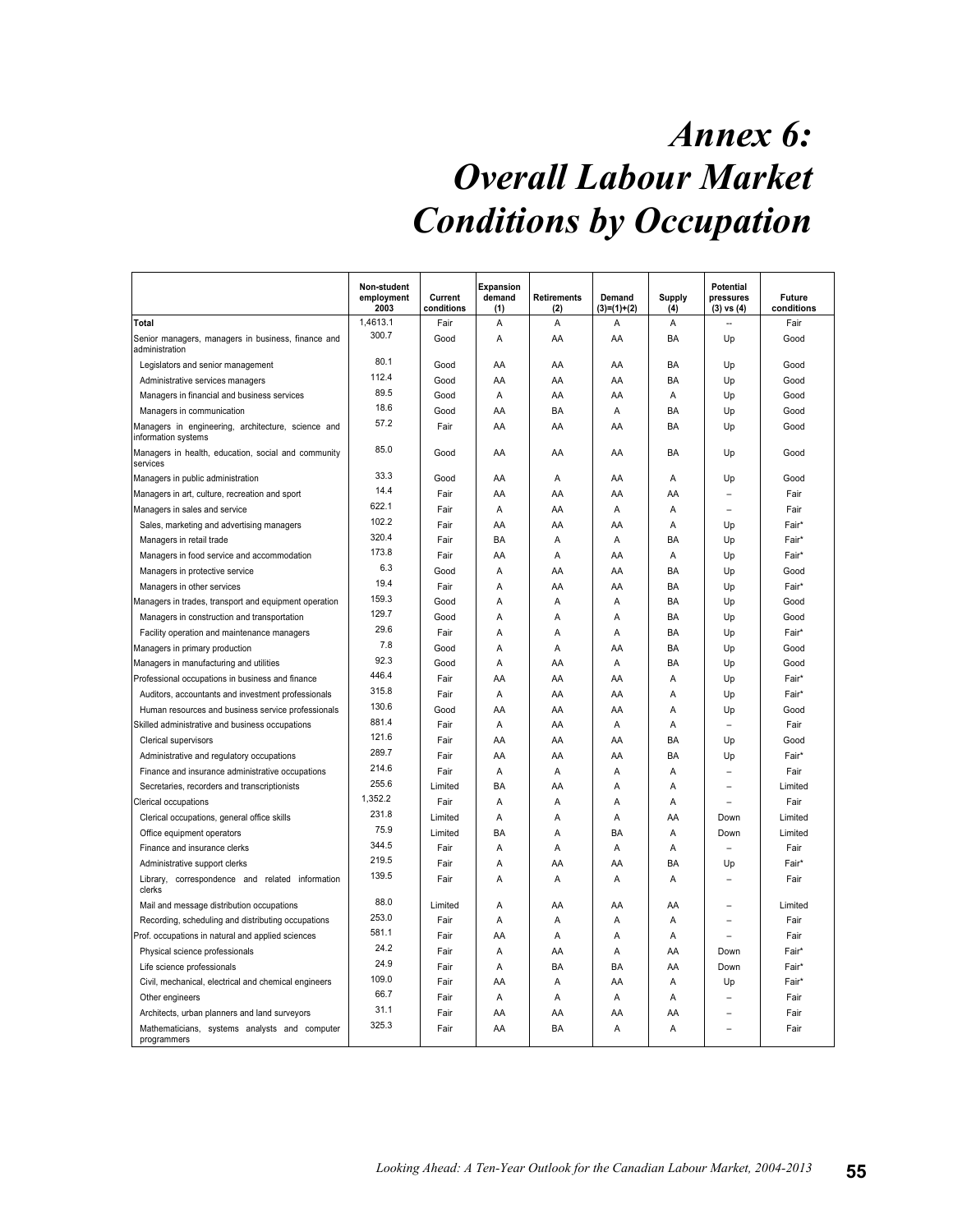|                                                                                          | Non-student<br>employment<br>2003 | Current<br>conditions | <b>Expansion</b><br>demand<br>(1) | <b>Retirements</b><br>(2) | Demand<br>$(3)=(1)+(2)$ | Supply<br>(4) | <b>Potential</b><br>pressures<br>$(3)$ vs $(4)$ | <b>Future</b><br>conditions |
|------------------------------------------------------------------------------------------|-----------------------------------|-----------------------|-----------------------------------|---------------------------|-------------------------|---------------|-------------------------------------------------|-----------------------------|
| Technical occupations related to natural and applied<br>sciences                         | 426.0                             | Fair                  | AA                                | A                         | A                       | A             |                                                 | Fair                        |
| Physical sciences                                                                        | 33.7                              | Fair                  | A                                 | Α                         | Α                       | AA            | Down                                            | Fair*                       |
| Life sciences                                                                            | 38.2                              | Limited               | Α                                 | Α                         | BA                      | AA            | Down                                            | Limited                     |
| Civil, mechanical and industrial engineering                                             | 47.3                              | Good                  | AA                                | Α                         | AA                      | AA            |                                                 | Good                        |
| Electronics and electrical engineering                                                   | 183.2                             | Fair                  | AA                                | BA                        | A                       | A             |                                                 | Fair                        |
| Architecture, drafting, surveying and mapping                                            | 56.1                              | Limited               | Α                                 | Α                         | Α                       | AA            | Down                                            | Limited                     |
| Other technical inspectors and regulatory officers                                       | 37.5                              | Good                  | A                                 | AA                        | AA                      | A             | Up                                              | Good                        |
| Transportation officers and controllers                                                  | 30.1                              | Fair                  | BA                                | AA                        | Α                       | BA            | Up                                              | Fair*                       |
| Professional occupations in health                                                       | 424.1                             | Good                  | AA                                | AA                        | AA                      | Α             | Up                                              | Good                        |
| Physicians, dentists and veterinarians                                                   | 90.1                              | Good                  | AA                                | A                         | AA                      | A             | Up                                              | Good                        |
| Optometrists, chiropractors and health diagnosis and<br>treating professionals           | 10.9                              | Good                  | AA                                | Α                         | AA                      | BA            | Up                                              | Good                        |
| Pharmacists, dieticians and nutritionists                                                | 25.2                              | Good                  | AA                                | Α                         | AA                      | A             | Up                                              | Good                        |
| Therapy and assessment professionals                                                     | 41.4                              | Good                  | AA                                | BA                        | AA                      | AA            |                                                 | Good                        |
| Nurse supervisors and registered nurses                                                  | 256.6                             | Good                  | AA                                | AA                        | AA                      | A             | Up                                              | Good                        |
| Technical and skilled occupations in health                                              | 191.1                             | Good                  | AA                                | A                         | AA                      | A             | Up                                              | Good                        |
| Medical technologists and technicians                                                    | 79.9                              | Good                  | AA                                | Α                         | Α                       | Α             |                                                 | Good                        |
| Technical occupations in dental health care                                              | 22.5                              | Good                  | AA                                | <b>BA</b>                 | AA                      | AA            |                                                 | Good                        |
| Other technical occupations in health care                                               | 88.7                              | Fair                  | AA                                | A                         | AA                      | A             | Up                                              | Good                        |
| Assisting occupations in support of health services                                      | 234.3                             | Fair                  | AA                                | A                         | AA                      | A             | Up                                              | Good                        |
| Professional occupations in social science, education,<br>government service and related | 873.4                             | Fair                  | A                                 | AA                        | AA                      | AA            |                                                 | Fair                        |
| Judges, lawyers and Quebec notaries                                                      | 75.1                              | Good                  | AA                                | <b>BA</b>                 | A                       | A             |                                                 | Good                        |
| University professors and assistants                                                     | 78.3                              | Fair                  | AA                                | AA                        | AA                      | AA            | $\overline{\phantom{a}}$                        | Fair                        |
| College and other vocational instructors                                                 | 91.5                              | Fair                  | AA                                | AA                        | AA                      | A             | Up                                              | Good                        |
| Secondary and elementary school teachers and<br>counsellors                              | 403.9                             | Fair                  | Α                                 | AA                        | AA                      | A             | Up                                              | Fair*                       |
| Psychologists, social workers, counsellors, clergy and<br>probation officers             | 123.3                             | Good                  | AA                                | AA                        | AA                      | AA            |                                                 | Good                        |
| Policy and program officers, researchers and<br>consultants                              | 101.4                             | Fair                  | AA                                | AA                        | AA                      | AA            |                                                 | Fair                        |
| Paralegals, social service workers and occupations,<br>n.e.c.                            | 166.5                             | Fair                  | AA                                | BA                        | A                       | AA            | Down                                            | Fair*                       |
| Professional occupations in art and culture                                              | 188.4                             | Fair                  | A                                 | Α                         | Α                       | AA            | Down                                            | Fair*                       |
| Librarians, archivists, conservators and curators                                        | 15.0                              | Fair                  | BA                                | AA                        | BA                      | AA            | Down                                            | Fair*                       |
| Writing, translating and public relations professionals                                  | 93.4                              | Fair                  | Α                                 | BA                        | BA                      | AA            | Down                                            | Fair*                       |
| Creative and performing artists                                                          | 80.0                              | Fair                  | AA                                | A                         | A                       | AA            | Down                                            | Fair*                       |
| Technical and skilled occupations in art, culture,<br>recreation and sport               | 206.0                             | Limited               | A                                 | BA                        | <b>BA</b>               | AA            | Down                                            | Limited                     |
| Technical occupations in libraries, archives,<br>museums and galleries                   | 15.1                              | Limited               | BA                                | A                         | A                       | AA            | Down                                            | Limited                     |
| Photographers, graphic arts technicians and technical<br>occupations                     | 39.8                              | Limited               | <b>BA</b>                         | BA                        | BA                      | AA            | Down                                            | Limited                     |
| Announcers and other performers                                                          | 9.2                               | Limited               | BA                                | BA                        | BA                      | AA            | Down                                            | Limited                     |
| Creative designers and craftspersons                                                     | 91.3                              | Fair                  | A                                 | <b>BA</b>                 | A                       | A             |                                                 | Fair                        |
| Athletes, coaches, referees and related occupations                                      | 50.5                              | Limited               | BA                                | BA                        | BA                      | AA            | Down                                            | Limited                     |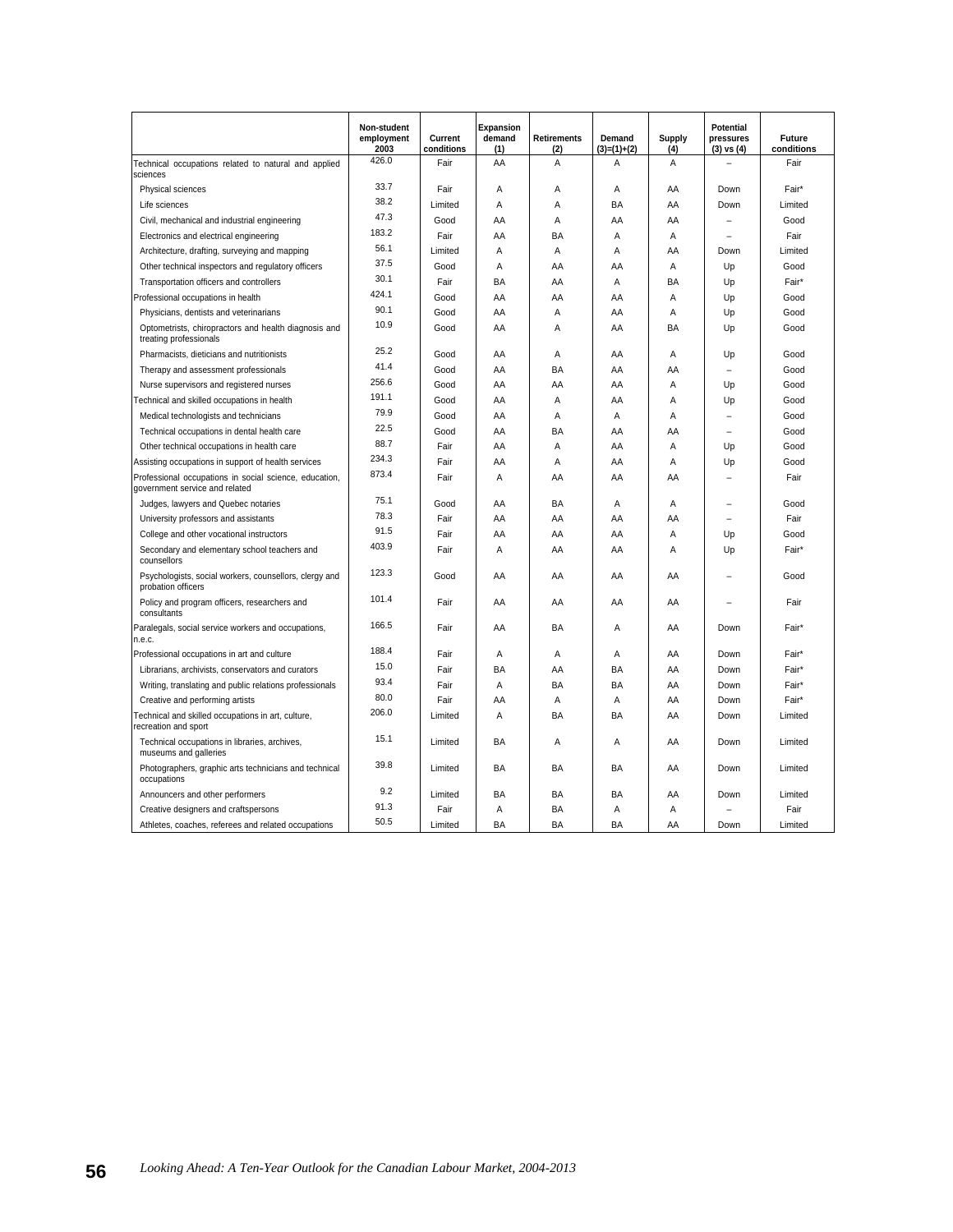|                                                                                             | Non-student<br>employment<br>2003 | Current<br>conditions | <b>Expansion</b><br>demand<br>(1) | <b>Retirements</b><br>(2) | Demand<br>(3)=(1)+(2) | Supply<br>(4) | Potential<br>pressures<br>$(3)$ vs $(4)$ | <b>Future</b><br>conditions |
|---------------------------------------------------------------------------------------------|-----------------------------------|-----------------------|-----------------------------------|---------------------------|-----------------------|---------------|------------------------------------------|-----------------------------|
| Skilled sales and service occupations                                                       | 943.1                             | Fair                  | A                                 | A                         | A                     | A             |                                          | Fair                        |
| Sales and service supervisors                                                               | 238.5                             | Good                  | AA                                | BA                        | AA                    | BA            | Up                                       | Good                        |
| Technical sales specialists, wholesale trade                                                | 131.1                             | Fair                  | $\overline{A}$                    | Α                         | A                     | BA            | Up                                       | Fair*                       |
| Insurance and real estate sales occupations and<br>buyers                                   | 152.9                             | Fair                  | BA                                | A                         | BA                    | BA            |                                          | Fair                        |
| Chefs and cooks                                                                             | 172.2                             | Limited               | A                                 | BA                        | BA                    | AA            | Down                                     | Limited                     |
| Butchers and bakers                                                                         | 61.3                              | Limited               | AA                                | BA                        | Α                     | AA            | Down                                     | Limited                     |
| Police officers and firefighters                                                            | 91.1                              | Good                  | Α                                 | AA                        | Α                     | Α             |                                          | Good                        |
| Technical occupations in personal service                                                   | 96.1                              | Fair                  | Α                                 | Α                         | Α                     | Α             |                                          | Fair                        |
| Intermediate sales and service occupations                                                  | 1,304.2                           | Limited               | A                                 | A                         | Α                     | AA            | Down                                     | Limited                     |
| Sales representatives, wholesale trade                                                      | 219.7                             | Fair                  | A                                 | BA                        | BA                    | BA            |                                          | Fair                        |
| Retail salespersons and sales clerks                                                        | 402.0                             | Limited               | A                                 | Α                         | Α                     | AA            | Down                                     | Limited                     |
| Occupations in travel and accommodation                                                     | 66.1                              | Limited               | AA                                | A                         | A                     | A             |                                          | Limited                     |
| Tour and Recreational guides and amusement<br>occupations                                   | 4.8                               | Limited               | BA                                | AA                        | A                     | AA            | Down                                     | Limited                     |
| Occupations in food and beverage service                                                    | 186.6                             | Limited               | A                                 | BA                        | A                     | AA            | Down                                     | Limited                     |
| Other occupations in protective service                                                     | 37.3                              | Fair                  | Α                                 | Α                         | Α                     | Α             |                                          | Fair                        |
| Childcare and home support workers                                                          | 339.5                             | Fair                  | A                                 | Α                         | Α                     | AA            | Down                                     | Fair*                       |
| Other occupations in personal service                                                       | 48.3                              | Fair                  | AA                                | BA                        | Α                     | Α             |                                          | Fair                        |
| Elemental sales and service occupations                                                     | 1,083.4                           | Limited               | BA                                | Α                         | BA                    | AA            | Down                                     | Limited                     |
| Cashiers                                                                                    | 200.5                             | Limited               | Α                                 | BA                        | BA                    | AA            | Down                                     | Limited                     |
| Other sales and related occupations                                                         | 153.6                             | Limited               | BA                                | A                         | BA                    | AA            | Down                                     | Limited                     |
| Elemental medical and hospital assistants                                                   | 18.1                              | Good                  | AA                                | BA                        | AA                    | A             | Up                                       | Good                        |
| Food counter attendants and kitchen helpers                                                 | 167.3                             | Limited               | Α                                 | BA                        | BA                    | AA            | Down                                     | Limited                     |
| Security guards and related occupations                                                     | 87.8                              | Fair                  | Α                                 | Α                         | Α                     | Α             |                                          | Fair                        |
| Cleaners                                                                                    | 375.9                             | Limited               | BA                                | AA                        | BA                    | AA            | Down                                     | Limited                     |
| Other occupations in travel, accommodation and<br>recreation                                | 30.7                              | Limited               | AA                                | Α                         | Α                     | AA            | Down                                     | Limited                     |
| Other elemental service occupations                                                         | 49.5                              | Limited               | BA                                | AA                        | Α                     | AA            | Down                                     | Limited                     |
| <b>Construction trades</b>                                                                  | 779.4                             | Fair                  | Α                                 | A                         | A                     | A             |                                          | Fair                        |
| Contractors and supervisors, trades and related<br>workers                                  | 187.1                             | Good                  | A                                 | AA                        | A                     | BA            | Up                                       | Good                        |
| Supervisors, railway and motor transportation<br>occupations                                | 32.8                              | Fair                  | AA                                | AA                        | AA                    | BA            | Up                                       | Fair*                       |
| Machinists and related occupations                                                          | 68.7                              | Fair                  | Α                                 | BA                        | Α                     | Α             |                                          | Fair                        |
| Electrical trades and telecommunications occupations                                        | 128.3                             | Fair                  | BA                                | AA                        | AA                    | A             | Up                                       | Fair*                       |
| Plumbers, pipefitters and gas fitters                                                       | 62.1                              | Fair                  | BA                                | Α                         | BA                    | BA            | $\overline{\phantom{0}}$                 | Fair                        |
| Metal forming, shaping and erecting occupations                                             | 33.8                              | Limited               | Α                                 | Α                         | Α                     | AA            | Down                                     | Limited                     |
| Carpenters and cabinetmakers                                                                | 126.9                             | Fair                  | BA                                | Α                         | BA                    | Α             | Down                                     | Fair*                       |
| Masonry and plastering trades                                                               | 59.1                              | Fair                  | BA                                | BA                        | BA                    | BA            |                                          | Fair                        |
| Other construction trades                                                                   | 80.6                              | Limited               | A                                 | Α                         | A                     | Α             |                                          | Limited                     |
| Skilled transport and equipment operators                                                   | 502.9                             | Fair                  | BA                                | A                         | Α                     | Α             |                                          | Fair                        |
| Machinery and transportation equipment mechanics<br>Motor vehicle mechanics                 | 183.3<br>159.8                    | Fair                  | BA<br>A                           | AA<br>BA                  | Α<br>A                | A<br>Α        |                                          | Fair<br>Fair                |
| Other mechanics                                                                             | 29.3                              | Fair<br>Limited       | Α                                 | Α                         | Α                     | AA            | Down                                     | Limited                     |
| Upholsterers, tailors, shoe repairers, jewellers                                            | 28.5                              | Limited               | BA                                | AA                        | AA                    | A             | Up                                       | Limited*                    |
| Stationary engineers and power station and systems<br>operators                             | 31.8                              | Good                  | BA                                | Α                         | BA                    | BA            |                                          | Good                        |
| Train crew operating occupations                                                            | 11.7                              | Limited               | BA                                | Α                         | BA                    | BA            |                                          | Limited                     |
| Crane operators, drillers and blasters                                                      | 17.0                              | Fair                  | BA                                | AA                        | Α                     | BA            | Up                                       | Fair*                       |
| Printing press operators, commercial divers and other<br>trades                             | 41.5                              | Fair                  | BA                                | Α                         | BA                    | BA            |                                          | Fair                        |
| Intermediate occupations in transport, equipment<br>operation, installation and maintenance | 784.5                             | Fair                  | Α                                 | Α                         | Α                     | Α             | $\overline{\phantom{0}}$                 | Fair                        |
| Motor vehicle and transit drivers                                                           | 454.1                             | Fair                  | Α                                 | Α                         | Α                     | BA            | Up                                       | Fair*                       |
| Heavy equipment operators                                                                   | 84.5                              | Fair                  | BA                                | A                         | BA                    | BA            |                                          | Fair                        |
| Other transport equipment operators and related<br>workers                                  | 21.2                              | Limited               | Α                                 | BA                        | Α                     | BA            | Up                                       | Limited*                    |
| Other installers, repairers and servicers                                                   | 57.2                              | Limited               | BA                                | Α                         | BA                    | Α             | Down                                     | Limited                     |
| Longshore workers and material handlers                                                     | 167.4                             | Limited               | Α                                 | Α                         | Α                     | AA            | Down                                     | Limited                     |
| Trades helpers, construction labourers and related<br>occupations                           | 125.0                             | Limited               | BA                                | BA                        | BA                    | AA            | Down                                     | Limited                     |
| Trades helpers and labourers                                                                | 98.0                              | Limited               | BA                                | BA                        | BA                    | AA            | Down                                     | Limited                     |
| Public works and other labourers, n.e.c.                                                    | 27.0                              | Limited               | BA                                | Α                         | BA                    | Α             | Down                                     | Limited                     |